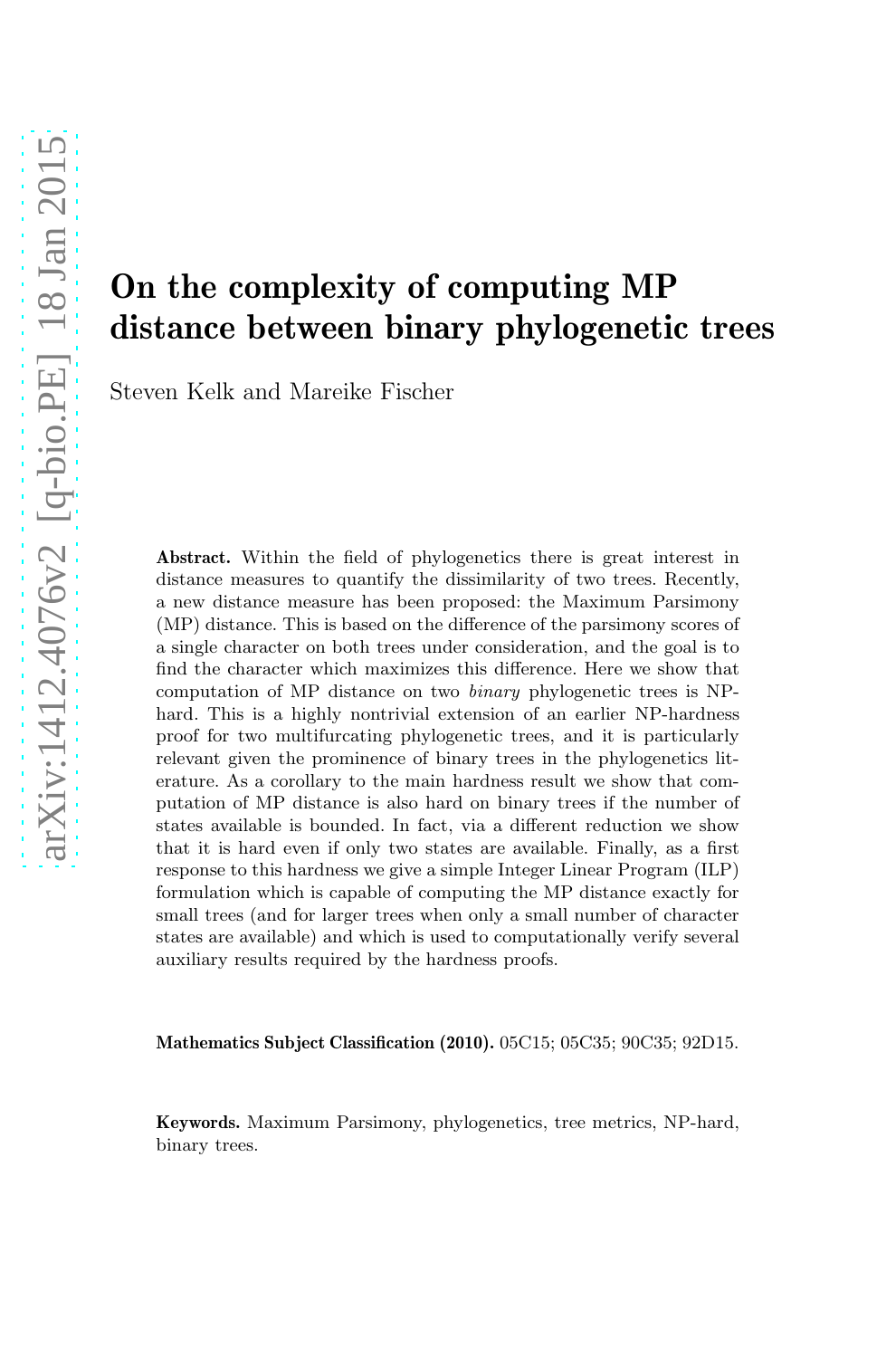#### 1. Introduction

When present day species are considered and their evolutionary relationships are to be investigated, phylogeneticists often seek to estimate the best evolutionary tree explaining the given species data (e.g. DNA alignments). However, it is well known that different data sets on the same species can lead to different trees, or that different phylogenetic tree estimation methods, like e.g. Maximum Parsimony or Maximum Likelihood or distance based methods, can lead to different trees even for the same data set  $[6, 10]$  $[6, 10]$  $[6, 10]$ . Thus, in practice one is often confronted with multiple trees, and it is therefore interesting to measure how different these trees really are. A new way of determining their relative similarity has recently been proposed [\[5](#page-35-1)]: the Maximum Parsimony distance (or MP distance, for short).

This metric basically requires the search for a character which has a low parsimony score on one of the trees involved and a high score on the other one. In [\[5\]](#page-35-1) it has been shown that calculating the MP distance between two trees is NP-hard. The proof presented there required non-binary trees (sometimes also called multifurcating trees). This was not entirely satisfactory, for the following reason. In many branches of phylogenetics multifurcating trees are used to model uncertainty about the precise order of branching events [\[13\]](#page-36-1), in which case the term unresolved is often used instead of multifurcating. Distance measures which interpret multifurcations this way often have the property that the distance decreases, or in the worst case stays the same, if one or both of the input trees become more unresolved [\[11](#page-36-2)]. However, the parsimony score of a single tree increases (or in the best case stays the same) if its edges are contracted to create multifurcations. This is why algorithms that compute Maximum Parsimony trees usually output binary trees: a nonbinary solution can be refined into a binary solution without loss of quality. Given this traditional emphasis on binary trees in the parsimony literature, and the fact that evolutionary events such as mutation or speciation are understood to split a lineage into two parts, not three or more [\[8\]](#page-36-3), it is logical to explore the complexity of MP distance on binary trees.

In this paper, we answer this question by showing that computing the MP distance between two binary trees is, unfortunately, also NP-hard. This is by no means a simple extension of the hardness proofs in [\[5](#page-35-1)]. To prove hardness in the present case we are required to develop a rather elaborate array of novel gadgets and arguments, with a strong graph-theoretical flavour.

Moreover, we show as a corollary to the main theorem that this hardness remains if we restrict the number of character states to four (or more). Note that this covers the most important biological applications, as the DNA and RNA alphabets consist of four character states each, and the protein alphabet consists of 20 states. However, when morphological data is analyzed, binary characters are also often relevant, which is why we consider this case, too.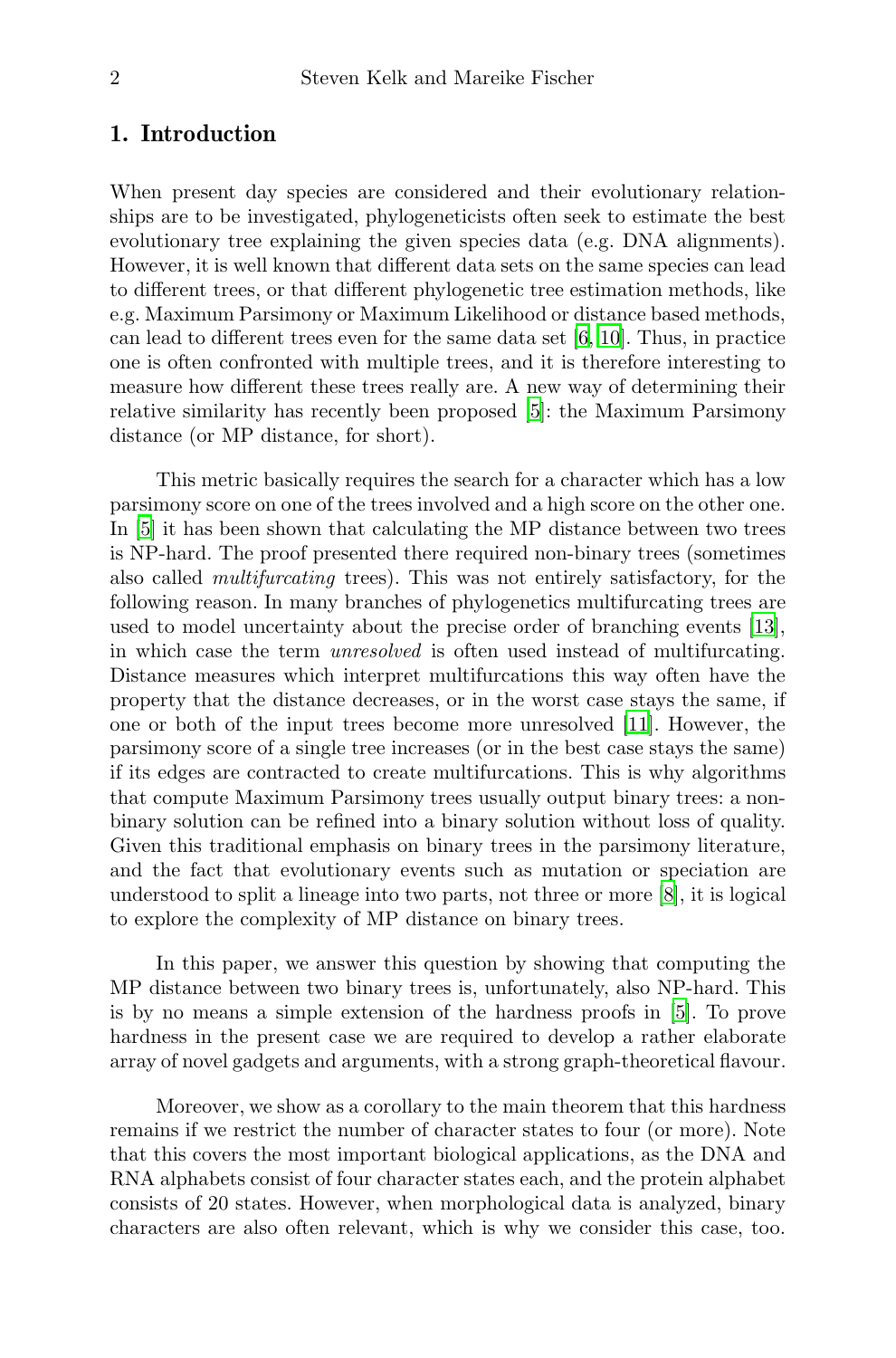We show that when restricted to two character states, calculating the MP distance is not only also NP-hard, but even APX-hard, which means that there exists a constant  $c > 1$  such that a polynomial-time c-approximation is impossible unless  $P = NP$ .

As a tentative first step towards addressing the NP-hardness of the MP distance, we present a simple Integer Linear Program (ILP) which calculates this distance (both on a bounded number of states as well as in the unbounded case). The ILP is rather "explicit" in the sense that it has a static, constraintbased formulation of Fitch's algorithm embedded within it. Although faster than naive brute force algorithms, the ILP for an unbounded number of states does not scale well and is limited to trees with approximately 16 taxa. On the other hand, the ILP for binary characters is fast: it can cope with trees with up to 100 taxa in reasonable time. In both cases the ILP is fast enough to verify the MP distance of a number of gadgets used in the hardness proofs. An implementation of this ILP has been made publicly available at <http://skelk.sdf-eu.org/mpdistbinary/> [\[12\]](#page-36-4).

#### 2. Notation

Recall that an *unrooted phylogenetic X-tree* is a tree  $\mathcal{T} = (V(\mathcal{T}), E(\mathcal{T}))$  on a leaf set  $X = \{1, \ldots, n\} \subset V(\mathcal{T})$ . Such a tree is named *binary* if it has only vertices of degree 1 (leaves) or 3 (internal vertices). A *rooted phylogenetic*  $X$ tree additionally has one vertex specified as the root, and such a rooted tree is named binary if the root has degree 2 and all other vertices are of degree 1 (leaves) or 3 (internal vertices). Note that two leaves are said to form a cherry, if they are connected to the same inner node. Moreover, a rooted binary tree on three taxa is also often referred to as a *rooted triplet*, and a rooted tree with only one cherry is also called a *caterpillar tree* or *caterpillar* for short. We often denote trees in the well-known Newick format [\[4](#page-35-2)], which uses nested parentheses to group species together according to their degree of relatedness. For instance, the tree  $((1, 2), (3, 4))$  is a tree with two so-called cherries  $(1, 2)$  and  $(3, 4)$  and a root between the two.

Furthermore, recall that a *character* f is a function  $f: X \to \mathcal{C}$  for some set  $\mathcal{C} := \{c_1, c_2, c_3, \ldots, c_k\}$  of k character states  $(k \in \mathbb{N})$ . Often, k is assumed to equal 4 in order for C to represent the DNA alphabet  $\{A, C, G, T\}$ , but in the present paper  $k$  is not restricted this way but can be any natural number unless stated otherwise. Note that in the special case where  $|f(X)| = 2$ , we also refer to f as a binary character. In general, when  $|f(X)| = r$ , f is called an r-state character. In order to shorten the notation, it is customary to write for instance  $f = AACC$  instead of  $f(1) = A$ ,  $f(2) = A$ ,  $f(3) = C$  and  $f(4) = C$ . Note that each r-state character f on taxon set X partitions X into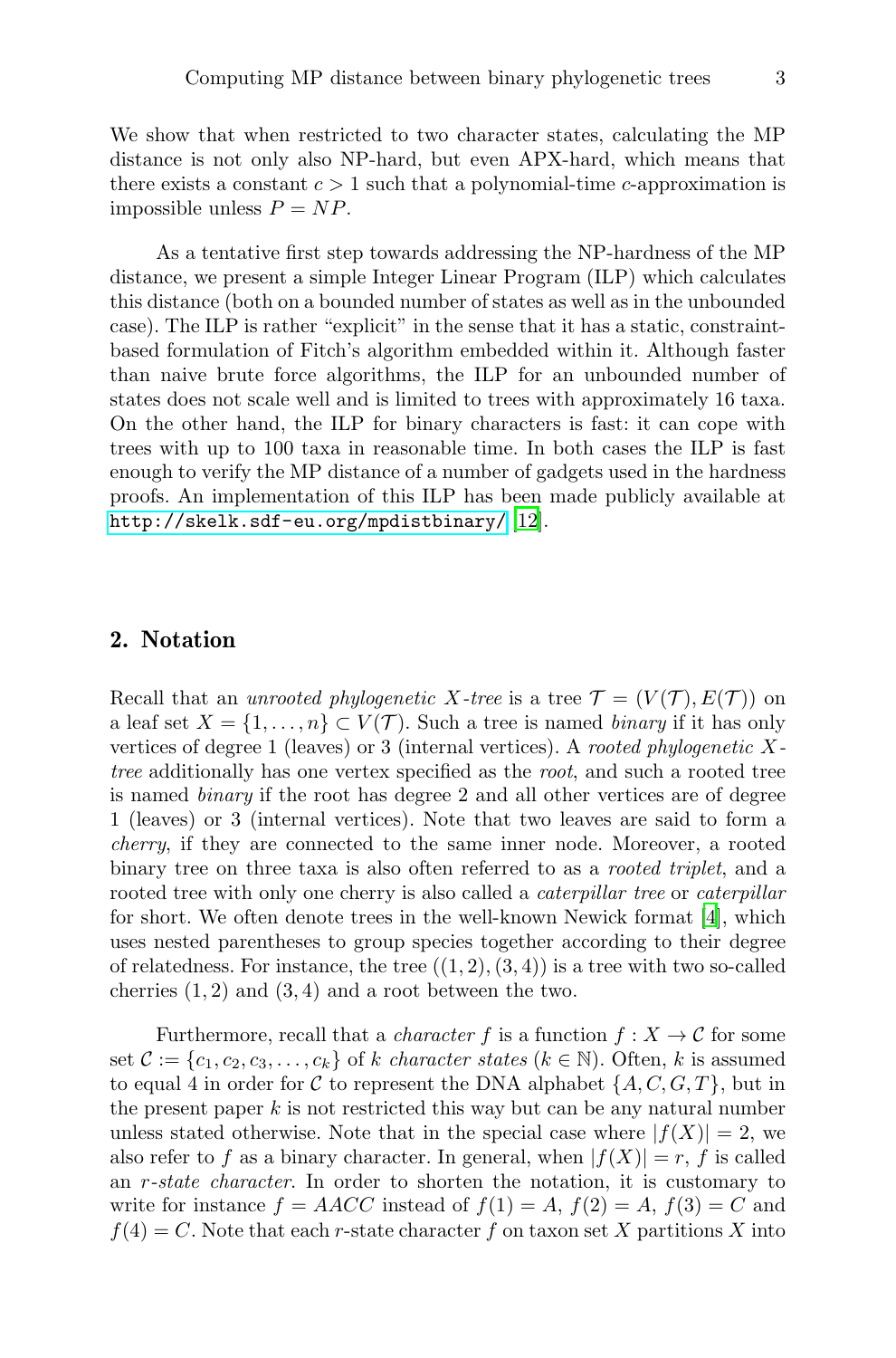r non-empty and non-overlapping subsets  $X_i$ ,  $i = 1, ..., r$ , where  $x_j, x_k \in X_i$ if and only if  $f(x_i) = f(x_k)$ .

Note that in this paper, we refer to a character always with its underlying taxon set partition in mind, i.e. for instance we do not distinguish between AACC, CCAA and CCGG, and so on. Moreover, when there is no ambiguity and when the stated result holds for both rooted and unrooted trees, we often just write 'tree' or 'phylogenetic tree' when referring to a phylogenetic X-tree.

An extension of a character f to  $V(\mathcal{T})$  is a map  $g: V(\mathcal{T}) \to \mathcal{C}$  such that  $g(i) = f(i)$  for all i in X. For such an extension g of f, we denote by  $l_q(\mathcal{T})$  the number of edges  $e = \{u, v\}$  in  $\mathcal T$  on which a *substitution* occurs, i.e. where  $g(u) \neq g(v)$ . Such substitutions are also often referred to as *mutations* or changes. The parsimony score or parsimony length of a character f on  $\mathcal{T}$ , denoted by  $l_f(\mathcal{T})$ , is obtained by minimizing  $l_g(\mathcal{T})$  over all possible extensions g of f. For binary trees  $\mathcal{T}$ , the parsimony score of a character f can easily be calculated with the Fitch algorithm [\[7\]](#page-35-3). Recall that the bottom-up phase of Fitch starts at the labelled leaves and assigns to the unlabeled parent of two nodes the intersection of both children's label set if it is non-empty, or the union otherwise. The top-down phase then starts at the root with an arbitrary choice of the root states suggested by the bottom-up phase and keeps the current state for the descending nodes whenever this is contained in the label set of these nodes, and takes an arbitrary state out of the label set otherwise.

This paper deals with the so-called *parsimony distance*  $d_{MP}$  as introduced in [\[5](#page-35-1)]. This distance is defined as follows: Given two phylogenetic trees  $\mathcal{T}_1$  and  $\mathcal{T}_2$  on the same set X of taxa, the parsimony distance between these trees is defined as

$$
d_{MP}(\mathcal{T}_1, \mathcal{T}_2) = \max_f |l_f(\mathcal{T}_1) - l_f(\mathcal{T}_2)|,
$$

where the maximum is taken over all characters  $f$  on  $X$ . A character  $f$  which maximizes this distance is called an optimal character. Note that, due to the fact that the parsimony score of a tree (for a given character) is not affected by the presence or absence of a root, parsimony distance is also oblivious to whether the input trees are rooted or unrooted.

For some proofs in this paper we need the notion of a *maximum agree*ment forest, which is closely linked to the so-called rooted subtree prune and redraft distance or rSPR distance for short. Recall that, informally, an agreement forest of two rooted phylogenetic trees is a set of subtrees which are identical in both trees and which in total contain all leaves, see, e.g. [\[2\]](#page-35-4). A maximum agreement forest is an agreement forest with minimum number of components. A single rSPR move involves moving to a neighboring rooted tree by detaching a branch and re-attaching it elsewhere. The rSPR distance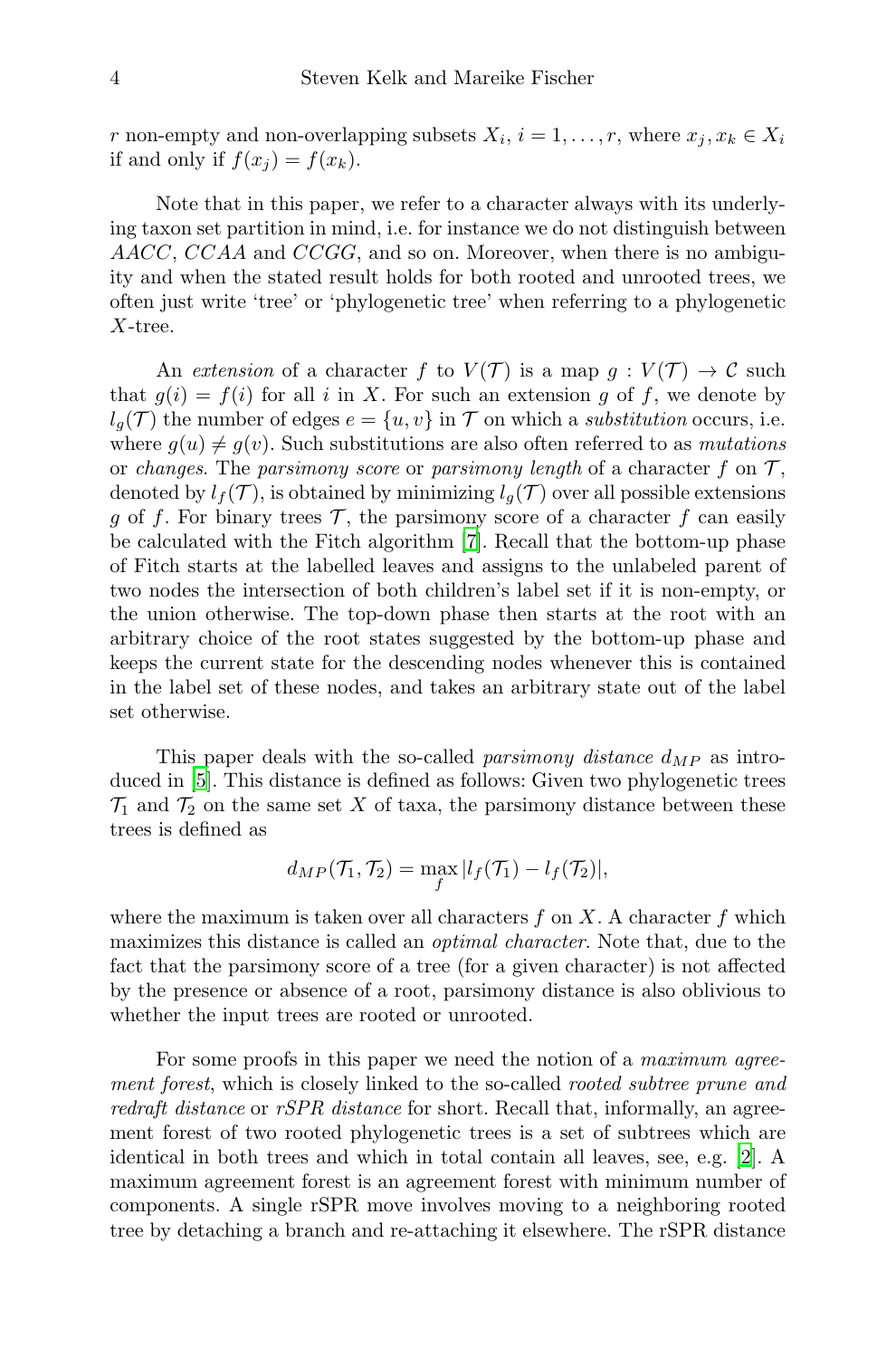$d_{rSPR}$  is the minimum number of rSPR moves required to transform one rooted tree into another. Maximum agreement forests and rSPR distance are closely linked by the well-known result that, modulo a rooting technicality, an agreement forest of two rooted trees with  $m$  components yields a set of  $m-1$  rSPR moves which turn the first tree into the second one [\[2\]](#page-35-4).

#### 3. Preliminaries

The following observation, which we will use extensively and implicitly throughout the article, appeared unchanged in our earlier work [\[5](#page-35-1)].

<span id="page-4-0"></span>**Observation 3.1.** Let f be a character on X and  $\mathcal{T}$  a tree on X. Let f' be any character obtained from f by changing the state of exactly one taxon. Then  $l_f(\mathcal{T}) - 1 \leq l_{f'}(\mathcal{T}) \leq l_f(\mathcal{T}) + 1$  i.e. the parsimony score can change by at most one.

*Proof.* Suppose  $l_{f'}(\mathcal{T}) \leq l_f(\mathcal{T}) - 2$ . Consider any extension of f' to the interior nodes of  $\mathcal T$  that achieves  $l_{f'}(\mathcal T)$  mutations. Using the same extension but on f gives at most  $l_{f'}(\mathcal{T})+1$  mutations, because only one taxon changed state. So  $l_f(\mathcal{T}) \leq l_{f'}(\mathcal{T}) + 1 \leq l_f(\mathcal{T}) - 1$ , which is a contradiction. In the other direction, take any optimal extension of  $f$  and apply it to  $f'$ . At most one extra mutation will be created, so  $l_{f'}(\mathcal{T}) \leq l_f(\mathcal{T}) + 1$ .

A more general version of the following lemma appeared earlier in [\[5\]](#page-35-1). Here we have specialized the lemma and its proof to apply to rooted binary trees, which is the type of trees we will construct in the subsequent hardness reductions.

<span id="page-4-1"></span>**Lemma 3.2.** Let f be an optimal character for two rooted, binary trees  $\mathcal{T}_1$ and  $\mathcal{T}_2$  i.e.  $d_{MP}(\mathcal{T}_1, \mathcal{T}_2) = |l_f(\mathcal{T}_2) - l_f(\mathcal{T}_1)|$ . Without loss of generality assume  $l_f(\mathcal{T}_1) < l_f(\mathcal{T}_2)$ . Then we can construct in polynomial time an optimal character f' with the following property:  $l_{f'}(\mathcal{T}_1) < l_{f'}(\mathcal{T}_2)$  and for each vertex u of  $\mathcal{T}_1$  such that both u's children are leaves (i.e. they form a cherry),  $f'$  assigns both children of u the same state.

*Proof.* Consider a vertex u of  $\mathcal{T}_1$  such that both of its children are taxa, but such that  $f$  assigns the two children different states. We calculate an optimal extension of f to the interior nodes of  $\mathcal{T}_1$  by applying Fitch's algorithm. Let s be the state allocated to u by the top-down phase of Fitch. Choose the child of  $u$  that does not have state  $s$  and change its state to  $s$ . This yields a new character  $f^*$ . Clearly,  $l_{f^*}(\mathcal{T}_1) < l_f(\mathcal{T}_1)$ , simply by using the same extension that Fitch gave. Combining this with Observation [3.1](#page-4-0) gives  $l_{f^*}(\mathcal{T}_1) = l_f(\mathcal{T}_1) - 1$  and thus  $l_{f^*}(\mathcal{T}_2) = l_f(\mathcal{T}_2) - 1$  (otherwise f could not have been optimal). Hence,  $f^*$  is also an optimal character, and  $l_{f^*}(\mathcal{T}_1)$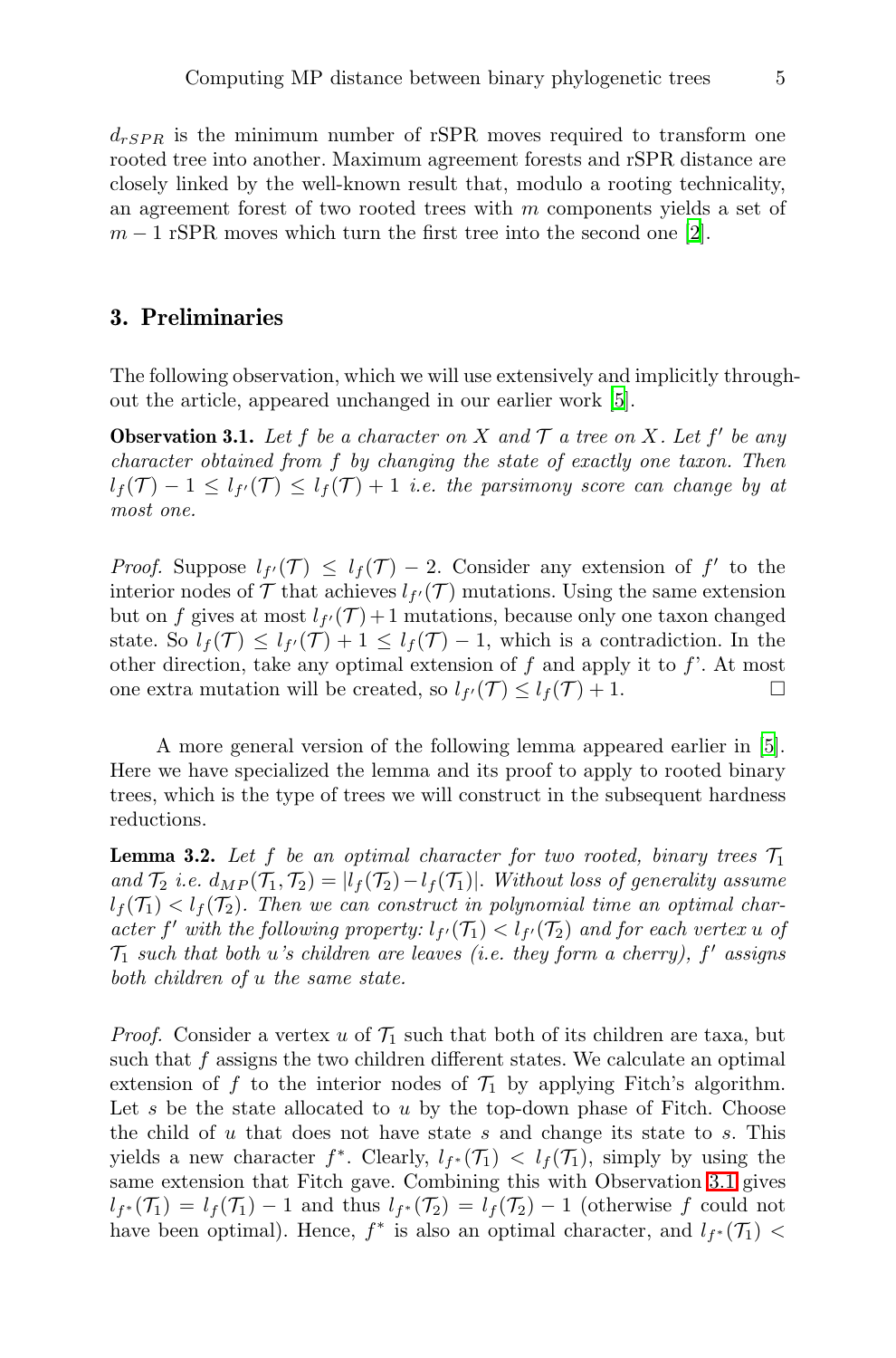$l_{f^*}(\mathcal{T}_2)$ . This process can be repeated for as long as necessary. Termination in polynomial time is guaranteed because each taxon has its state changed at most once.  $\hfill \square$ 

Observation 3.3. Lemma [3.2](#page-4-1) also holds for optimal characters under the  $d_{MP}^i(\mathcal{T}_1, \mathcal{T}_2)$  model.

Proof. The transformation in the proof of Lemma [3.2](#page-4-1) does not increase the number of states in the character.

#### <span id="page-5-2"></span>4. MP distance on binary trees is NP-hard

#### 4.1. The symmetry-breaking construction

In the hardness proof in Section [4.2](#page-8-0) we will construct two trees  $\mathcal{T}_E$  and  $\mathcal{T}_V$ and a central fact used in the proof of correctness of the reduction is that, for all optimal characters  $f, l_f(\mathcal{T}_E) < l_f(T_V)$ . In this section we show how to construct a gadget to enforce this property. Note that all the trees constructed in this section are binary. (As we demonstrated in [\[5\]](#page-35-1) constructing such a symmetry-breaking gadget is far easier in the non-binary case).

<span id="page-5-0"></span>

Figure 1. The two "asymmetric" trees  $\mathcal{T}_a$  and  $\mathcal{T}_b$  and an optimal character  $f_{asym} = GAACCG$ .

Consider the two rooted trees

$$
\mathcal{T}_a = (((((2,3),4),5),6),1)
$$
  

$$
\mathcal{T}_b = (((2,6),(3,4)),5),1)
$$

shown in Figure [1.](#page-5-0) It can be verified computationally that  $d_{MP}(\mathcal{T}_a, \mathcal{T}_b) = 2$ , achieved for example by character  $f_{asym} = GAACCG^1$  $f_{asym} = GAACCG^1$  with  $l_f(\mathcal{T}_a) = 2$  and  $l_f(\mathcal{T}_b) = 4$ . Moreover, if f is an optimal character, then  $l_f(\mathcal{T}_a) + 2 = l_f(\mathcal{T}_b)$ .

<span id="page-5-1"></span><sup>&</sup>lt;sup>1</sup>Note that for this specific character there exist optimal extensions in both trees such that the root is allocated state G.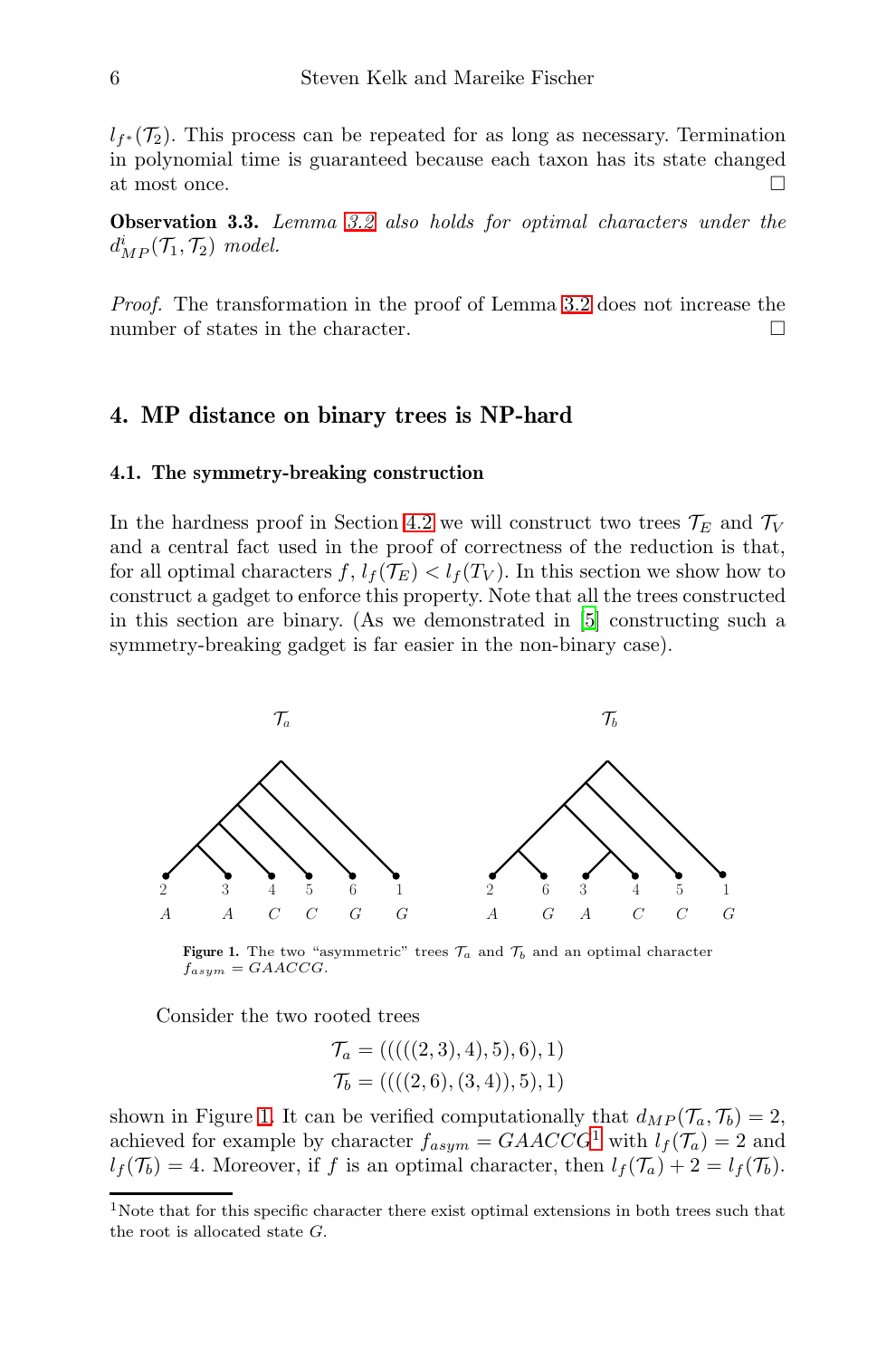Expressed differently: there does not exist any optimal character  $f$  for which  $l_f(\mathcal{T}_a) > l_f(\mathcal{T}_b)$ , so the instance is "asymmetric". For two trees  $\mathcal{T}_1$  and  $\mathcal{T}_2$ , let

$$
gap(\mathcal{T}_1, \mathcal{T}_2) = |\max_{f} (l_f(\mathcal{T}_2) - l_f(\mathcal{T}_1)) - \max_{f} (l_f(\mathcal{T}_1) - l_f(\mathcal{T}_2))|
$$

where f ranges over all characters (not just optimal ones). Note that  $gap(\mathcal{T}_a, \mathcal{T}_b) =$ 1 because  $\max_{f} (l_f(\mathcal{T}_b) - l_f(\mathcal{T}_a)) = 2$  and  $\max_{f} (l_f(\mathcal{T}_a) - l_f(\mathcal{T}_b)) = 1$ , where e.g. the character  $f = AACCAA$  achieves  $l_f(\mathcal{T}_a) - l_f(\mathcal{T}_b) = 2 - 1 = 1$ .

We now describe an iterative construction such that, for any desired gap g, we can construct two trees  $\mathcal{T}_1$  and  $\mathcal{T}_2$ , both on  $O(g)$  taxa, such that  $gap(\mathcal{T}_1, \mathcal{T}_2) \geq g.$ 

We start with  $\mathcal{T}_a$  and  $\mathcal{T}_b$ . Let  $\mathcal{T}_A$  be the rooted tree on 12 taxa obtained by taking two disjoint copies of  $\mathcal{T}_a$  and joining them together via their roots  $\rho_1, \rho_2$  to a newly introduced root  $\rho$ . (Here, the copying operation is assumed to introduce new taxon labels to prevent the same taxon occuring twice in the same tree).  $\mathcal{T}_B$  is defined the same way, but with respect to  $\mathcal{T}_b$ .

<span id="page-6-0"></span>Claim 4.1.  $gap(\mathcal{T}_A, \mathcal{T}_B) \geq 2$ .

*Proof.* We will show that  $\max_{f} (l_f(\mathcal{T}_B) - l_f(\mathcal{T}_A)) \geq 4$  and  $\max_{f} (l_f(\mathcal{T}_A) - l_f(\mathcal{T}_A))$  $l_f(\mathcal{T}_B)) \leq 2$ , from which the claim will follow. Let f be a character such that  $l_f(\mathcal{T}_a)+2=l_f(\mathcal{T}_b)$ , i.e. f is an optimal character for  $\mathcal{T}_a, \mathcal{T}_b$ . We extend character f to become character F on  $\mathcal{T}_A$ ,  $\mathcal{T}_B$  in the natural way i.e. disjoint copies of the same taxon receive the same character state. If we run the bottom-up phase of Fitch's algorithm on  $\mathcal{T}_A$  and  $\mathcal{T}_B$ , we observe that each copy of  $\mathcal{T}_a$ induces 2 fewer mutations than its corresponding copy of  $\mathcal{T}_b$ . Moreover, the set of states identified (by Fitch's bottom-up phase) to be possible at  $\rho_1$  will be equal to the set of states identified to be possible at  $\rho_2$ , so there will be no mutations incurred in  $\mathcal{T}_A$  on the two edges incident to its root  $\rho$ . By the same argument, there will be no mutations incurred in  $\mathcal{T}_B$  on the edges incident to its root. Hence,  $l_F(\mathcal{T}_B) - l_F(\mathcal{T}_A) \geq 4$ . Showing  $\max_f (l_f(\mathcal{T}_A) - l_f(\mathcal{T}_B)) \leq 2$ is possible analytically but it is technical. We therefore omit the proof, noting however that we have used an exhaustive computational search to verify that (a)  $\max_{f} (l_f(\mathcal{T}_B) - l_f(\mathcal{T}_A)) = 4$ , where the maximum is reached e.g. by  $f = ABBCCAACCBBA$  and (b)  $\max_f (l_f(\mathcal{T}_A) - l_f(\mathcal{T}_B)) = 2$ , where the maximum is reached e.g. by  $f = AABBAAAABBAA$ . Note that our ILP described in Section [6](#page-28-0) can also be used to verify the claim. The computational search thus allows us to draw the slightly stronger conclusion that  $gap(\mathcal{T}_A, \mathcal{T}_B) = 2.$ 

<span id="page-6-1"></span>Let  $\mathcal{T}_A^k$  be the rooted tree on 12k taxa obtained by arranging k disjoint copies of  $\mathcal{T}_A$  along a caterpillar backbone. That is,  $\mathcal{T}_A^1 = \mathcal{T}_A$  and for  $k > 1$ ,  $\mathcal{T}_A^k$ is obtained by joining  $\mathcal{T}_A^{k-1}$  and  $\mathcal{T}_A$  via a new root.  $\mathcal{T}_B^k$  is defined analogously. Claim 4.2.  $gap(\mathcal{T}_A^2, \mathcal{T}_B^2) \geq 3$ .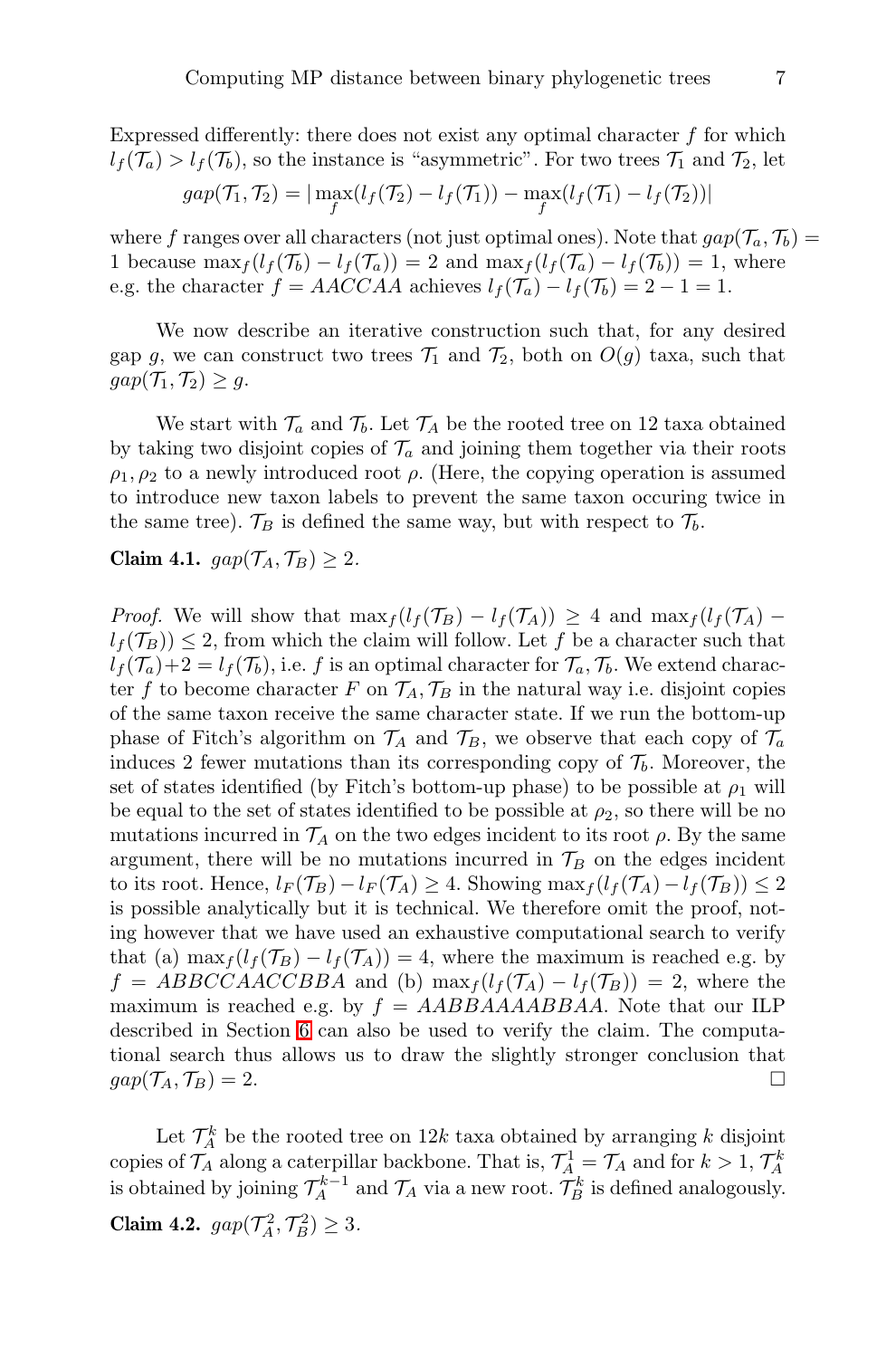*Proof.* By extending the character F to  $\mathcal{T}_A^2$ ,  $\mathcal{T}_B^2$  in the usual fashion, and using the same Fitch-based argument as in the previous proof, we see that  $\max_{f} (l_f(\mathcal{T}_B^2) - l_f(\mathcal{T}_A^2)) \geq 8.$  One the other hand, due to the fact that  $\max_{f} (l_f(\mathcal{T}_A)$  $l_f(\mathcal{T}_B) \leq 2$ , the total number of mutations incurred inside the two copies of  $\mathcal{T}_A$  can in total be at most 4 more than the total number of mutations incurred inside the two copies of  $\mathcal{T}_B$ . In the worst case,  $\mathcal{T}_A^2$  can perhaps also suffer a single mutation on the two edges incident to the root, while  $\mathcal{T}_B^2$  suffers none, so  $\max_{f}(l_f(\mathcal{T}_A^2) - l_f(\mathcal{T}_B^2)) \leq 5$ . The claim follows.

<span id="page-7-0"></span>**Lemma 4.3.** For  $k \geq 1$ ,  $gap(\mathcal{T}_A^k, \mathcal{T}_B^k) \geq k+1$ .

*Proof.* We prove this statement by induction. For  $k \in \{1,2\}$  the lemma has already been proved, so assume  $k \geq 3$ . By continuing the arguments used in the previous claims, we see that

$$
\max_{f} (l_f(\mathcal{T}_B^k) - l_f(\mathcal{T}_A^k)) \ge \max_{f} (l_f(\mathcal{T}_B^{k-1}) - l_f(\mathcal{T}_A^{k-1})) + \max_{f} (l_f(\mathcal{T}_B) - l_f(\mathcal{T}_A))
$$

and

$$
\max_{f} (l_f(\mathcal{T}_A^k) - l_f(\mathcal{T}_B^k)) \le \max_{f} (l_f(\mathcal{T}_A^{k-1}) - l_f(\mathcal{T}_B^{k-1})) + \max_{f} (l_f(\mathcal{T}_A) - l_f(\mathcal{T}_B)) + 1
$$

where the 1 in the second expression accounts for the possibility that in  $\mathcal{T}_A^k$ a mutation is incurred on one of the root edges, while no such mutation is incurred in  $\mathcal{T}_{B}^{k}$ . Combining the above with the fact that  $\max_{f}(l_{f}(\mathcal{T}_{B})$  $l_f(\mathcal{T}_A)) = 4$ ,  $\max_f (l_f(\mathcal{T}_A) - l_f(\mathcal{T}_B)) = 2$ ,  $\max_f (l_f(\mathcal{T}_B^2) - l_f(\mathcal{T}_A^2)) \geq 8$  and  $\max_f (l_f(\mathcal{T}_A^2) - l_f(\mathcal{T}_B^2)) \leq 5$ , we obtain the desired result.

In addition to Lemma [4.3,](#page-7-0) we actually also need to know a (polynomialtime computable) expression for  $d_{MP}(\mathcal{T}_A^k, \mathcal{T}_B^k)$ . Conveniently, we have a closed expression for this.

## <span id="page-7-1"></span>**Lemma 4.4.** For  $k \ge 2$ ,  $d_{MP}(\mathcal{T}_A^k, \mathcal{T}_B^k) = 8 + 4(k - 2) = 4k$ .

Proof. From the proof of Lemma [4.3](#page-7-0) we know that

$$
d_{MP}(\mathcal{T}_A^k, \mathcal{T}_B^k) = max_f(l_f(\mathcal{T}_B^k) - l_f(\mathcal{T}_A^k)).
$$

Due to the recurrence shown in the proof of that lemma we see,

$$
max_f(l_f(\mathcal{T}_B^k) - l_f(\mathcal{T}_A^k)) \ge 8 + 4(k - 2)
$$

We will complete the proof by showing  $d_{MP}(\mathcal{T}_A^k, \mathcal{T}_B^k) \leq 8 + 4(k-2)$ . To do this, we exploit the fact (proven in [\[5\]](#page-35-1)) that  $d_{MP}(\mathcal{T}_A^k, \mathcal{T}_B^k) \leq d_{rSPR}(\mathcal{T}_A^k, \mathcal{T}_B^k)$ i.e. MP distance is a lower bound on the well-known rooted subtree prune and regraft (rSPR) distance. In particular, we prove that  $d_{rSPR}(\mathcal{T}_A^k, \mathcal{T}_B^k) \leq$  $8 + 4(k - 2)$ . We do this by showing that  $\mathcal{T}_A^k, \mathcal{T}_B^k$  permit an agreement forest with at most  $8 + 4(k-2) + 1 = 4k+1$  components. (It is well-known that an agreement forest with m components yields a set of  $m-1$  rSPR moves that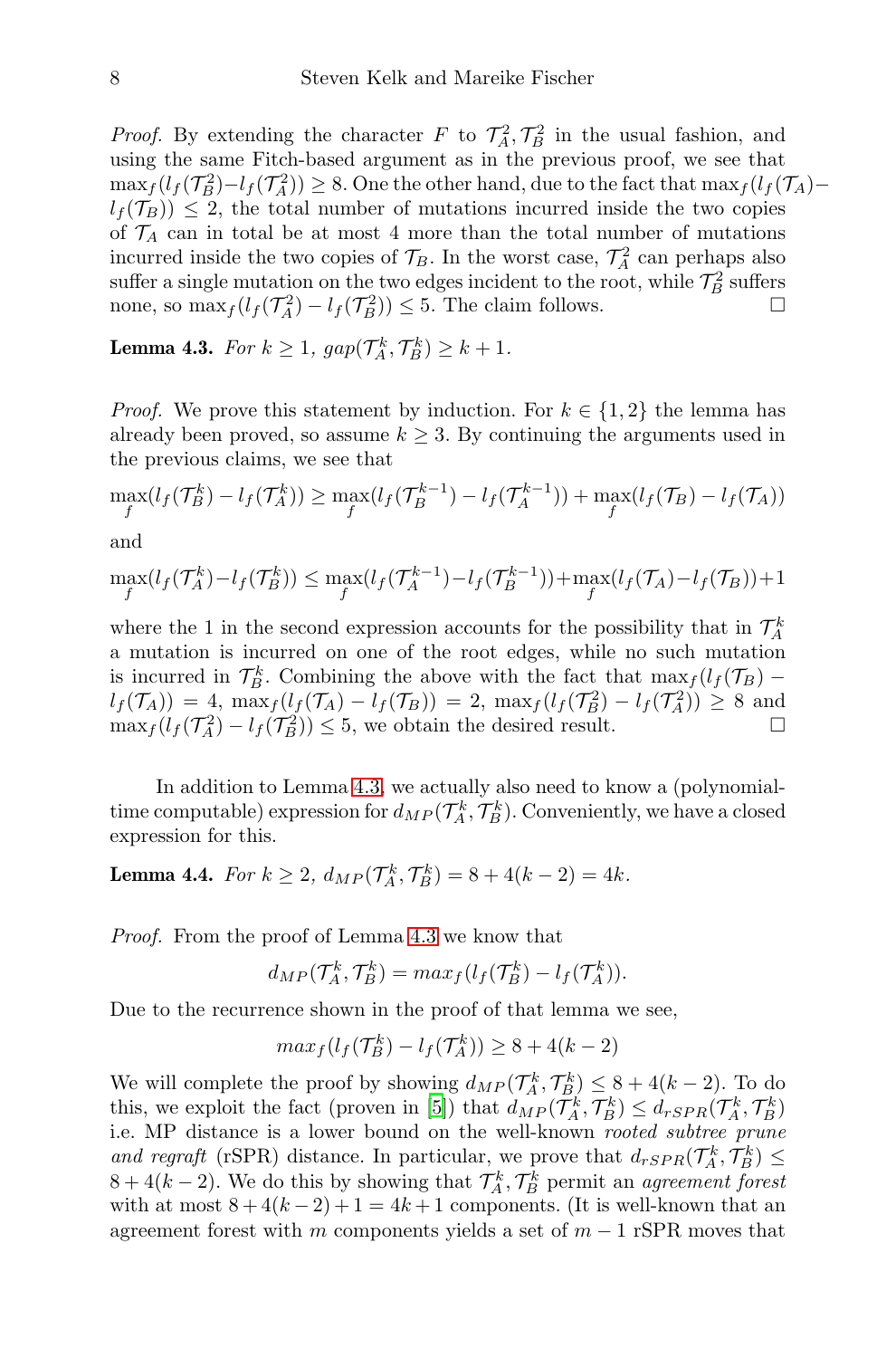turn one tree into the other, see [\[2](#page-35-4)])<sup>[2](#page-8-1)</sup>. Now, observe that  $\mathcal{T}_A^k, \mathcal{T}_B^k$  contains  $4 + 2(k - 2) = 2k$  copies of the original  $\mathcal{T}_a, \mathcal{T}_b$  trees. Next, observe that an agreement forest for  $\mathcal{T}_a, \mathcal{T}_b$  with 3 components can be obtained by placing taxon 3 and taxon 6 each in a singleton component, and  $\{1, 2, 4, 5\}$  in the remaining component. To obtain an agreement forest for  $\mathcal{T}_A^k, \mathcal{T}_B^k$  we put all copies of taxon 3 and all copies of taxon 6 in singleton components, yielding 4k singleton components. All remaining taxa can be placed in one large component, yielding  $4k + 1$  components in total.

Finally, we consider the following auxiliary observation, which will be useful later.

<span id="page-8-2"></span>**Observation 4.5.** For each  $k \geq 2$ , there exists an optimal character  $f^k$  on  $\mathcal{T}_A^k$ ,  $\mathcal{T}_B^k$  such that  $f^k$  has 3 states, and there exist optimal extensions of  $f^k$  to both trees, such that the roots of  $\mathcal{T}_A^k$ ,  $\mathcal{T}_B^k$  both receive the same state.

*Proof.* As noted earlier,  $f_{asym} = GAACCG$  is an optimal character for  $\mathcal{T}_a, \mathcal{T}_b$ and permits optimal extensions such that the roots of both trees can be assigned state G. We can obtain an optimal character  $f^k$  on  $\mathcal{T}_A^k$ ,  $\mathcal{T}_B^k$  simply by making 2k copies of  $f_{asym}$ . The optimality of  $f^k$  follows from the fact that  $f_{asym}$  is optimal for  $\mathcal{T}_a$ ,  $\mathcal{T}_b$  and that Claim [4.1](#page-6-0) holds for any optimal character. Given that each copy of  $\mathcal{T}_a$  and  $\mathcal{T}_b$  can have state G allocated to its root, it follows (by continuing the bottom-up phase of Fitch on the remainder of  $\mathcal{T}_A^k$ and  $\mathcal{T}_{B}^{k}$ ) that there exist optimal extensions of  $f^{k}$  such that the roots of  $\mathcal{T}_{A}^{k}$ and  $\mathcal{T}_B^k$  are both allocated state G.

#### <span id="page-8-0"></span>4.2. The reduction

In this section we exclusively consider simple undirected graphs. Recall that a graph  $G = (V, E)$  is *cubic* if every vertex has degree exactly 3, in which case  $|E| = 3|V|/2$ . A proper edge colouring of a graph G is an assignment of colours to the edges such that no two adjacent edges have the same colour, where two edges are adjacent if they have a common endpoint. Let  $\chi'(G)$ , the *chromatic* index of G, be the minimum number of colours required to properly colour the edges of G. The classical result of Vizing (see any standard graph-theory text, such as [\[3\]](#page-35-5)) states that for every graph  $G, \Delta(G) \leq \chi'(G) \leq \Delta(G) + 1$ where  $\Delta(G)$  is the maximum degree of a vertex in G. Hence, for cubic G,  $\chi'(G) \in \{3, 4\}$ . Even for cubic graphs it is NP-hard to distinguish between these two possibilities [\[9\]](#page-36-5).

<span id="page-8-3"></span>**Theorem 4.6.** Computation of  $d_{MP}(\mathcal{T}_1, \mathcal{T}_2)$  on binary trees is NP-hard.

<span id="page-8-1"></span><sup>2</sup>To utilize this agreement forest formulation of rSPR we should first append a new taxon ρ to the root of both trees. However in this case it is easy to check that the omission of ρ does not harm the analysis.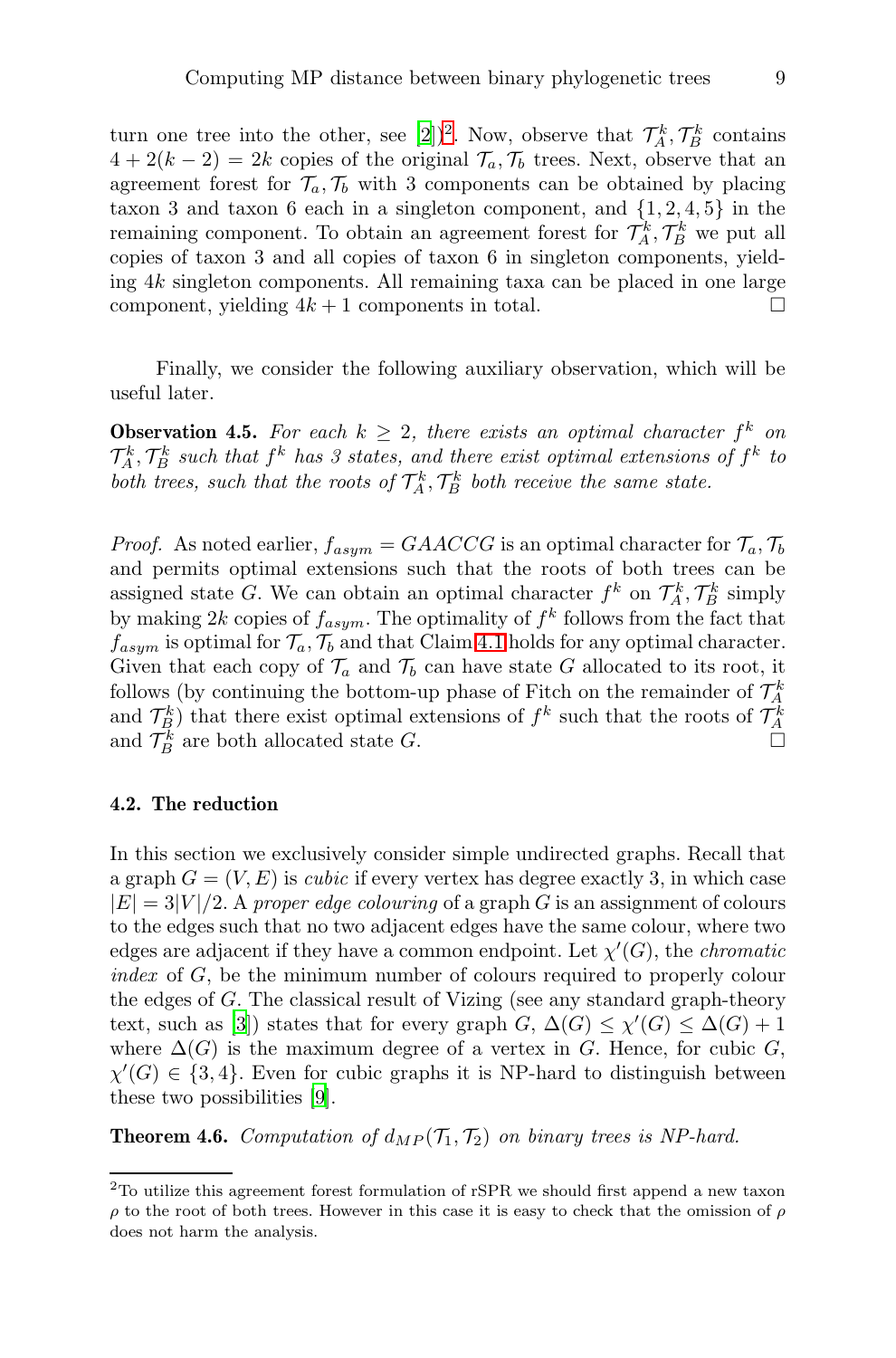*Proof.* Let  $G = (V, E)$  be a cubic graph where  $n = |V|$ . We give a polynomialtime reduction from computation of  $\chi'(G)$  to computation of  $d_{MP}$ , from which NP-hardness will follow. Specifically, we will construct two trees  $\mathcal{T}_E$ and  $\mathcal{T}_V$  such that, for a certain integer P,  $d_{MP}(\mathcal{T}_E, \mathcal{T}_V) = P$  if and only if  $\chi'(G) = 3$ . In particular, if  $\chi'(G) = 4$ , then  $d_{MP}(\mathcal{T}_E, \mathcal{T}_V)$  will be  $P-1$  (or less). An important difference with Theorem 4.6 of [\[5\]](#page-35-1) is that here optimal characters f will be engineered to always have the property  $l_f(\mathcal{T}_E) < l_f(\mathcal{T}_V)$ and not the other way round. Informally, at optimality  $\mathcal{T}_E$  always "wins".

The high-level idea is that in  $\mathcal{T}_E$  we will choose the colours of the edges of G. In fact, for each edge we will choose three colours, all different, representing the colour of  $e$  in three different copies of  $G$ . Due to the way we construct the two trees, there will exist optimal characters in which the edge colouring (in each of the three copies of  $G$ ) is *proper*. This is because, the closer an edge colouring is to being proper, the higher the parsimony score induced in  $\mathcal{T}_V$ . Within the space of proper edge colourings, we will show that it is advantageous to use as few colours as possible, because this will give the character a low parsimony score on  $\mathcal{T}_E$ . Leveraging the fact that the colours used for the three copies of each edge are all different, we will derive the conclusion that  $d_{MP}$  can reach a certain value P if and only if there is a proper edge colouring that uses only 3 colours i.e. that  $\chi'(G) = 3$ . We will prove the following:

$$
\chi'(G) = 3 \Rightarrow d_{MP}(\mathcal{T}_E, \mathcal{T}_V) = P
$$
  

$$
\chi'(G) = 4 \Rightarrow d_{MP}(\mathcal{T}_E, \mathcal{T}_V) \le P - 1
$$

Let  $M$  be a large integer, at most polynomially large in  $n$ , whose value we will specify later. Letting  $k = M$ , construct  $\mathcal{T}_A^k, \mathcal{T}_B^k$  (as described in the previous section). Relabel  $S_E = \mathcal{T}_A^k$  and  $S_V = \mathcal{T}_B^k$ . By Lemma [4.3,](#page-7-0)  $gap(S_E, S_V) \geq M + 1.$ 

The core ingredients of  $\mathcal{T}_E$  are the subtrees B,  $S_E$  and  $\mathcal{T}^{***}$ . We construct B by taking an arbitrary rooted binary tree on  $3|V| + |E|$  taxa. By appending an extra taxon  $\alpha$  just above its root, we create a new root yielding  $3|V| + |E| + 1$  taxa in total. Note that since  $\alpha$  is not a taxon of B, in the following we refer to B including  $\alpha$  or B without  $\alpha$  to stress whether or not  $\alpha$  is considered together with  $B$  or not.

Tree  $T^{***}$  is constructed as follows. Fix an arbitrary rooted binary tree  $T^*$  on  $|E|$  leaves, identifying the leaves with elements of E. Replace each leaf  $u_e$  of  $T^*$ , where  $e \in E$ , with a rooted triplet to obtain  $T^{**}$  on  $3|E|$  leaves  $u_{e,j}$ where  $e \in E$  and  $j \in \{1,2,3\}$ . Finally, replace each leaf  $u_{e,j}$  of  $T^{**}$  with a rooted triplet on three taxa  $x_{e,j}^u, x_{e,j}^v$  and  $x_{e,j}^{edge}$  where  $u, v \in V$  are the two endpoints of e. We ensure that  $x_{e,j}^u, x_{e,j}^v$  are sibling to each other (i.e. form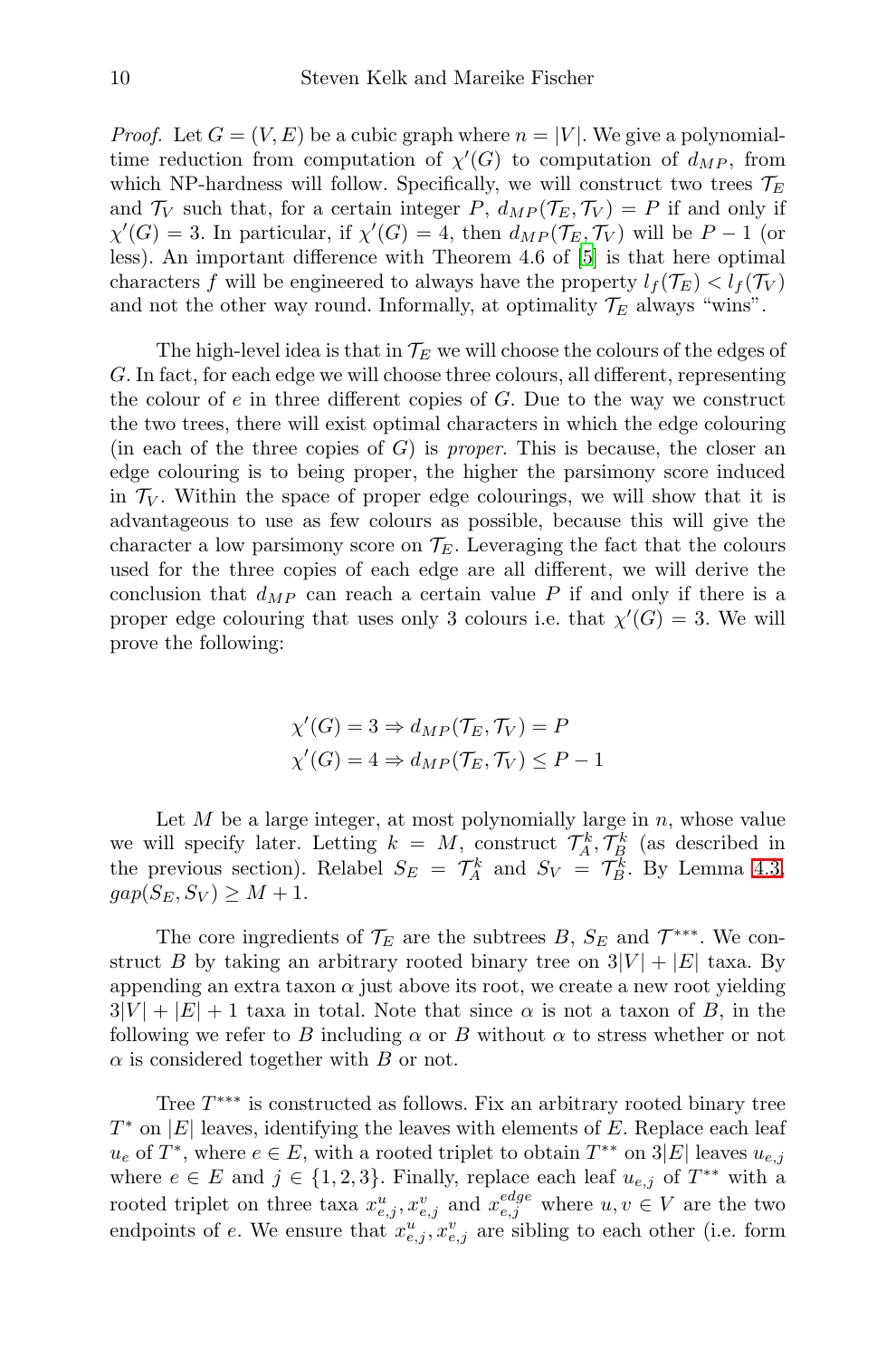<span id="page-10-0"></span>a cherry). This is  $T^{***}$ , which is depicted in Figure [2,](#page-10-0) and it has thus  $9|E|$ taxa.



**Figure 2.** The tree  $T^{***}$ . Here we have identified E with the set  $\{1,\ldots,|E|\}$ to simplify the figure. In the lowermost leaves we have overloaded  $u$  and  $v$ : in each case they refer to the two endpoints of the edge in question.

The basic idea is that each edge  $e = \{u, v\}$  occurs 3 times in total, and each such occurrence consists of a cherry representing u and v, and an extra taxon (" $edge"$ ) sitting just above the cherry.

The construction of  $\mathcal{T}_E$  is concluded by joining B including  $\alpha$ ,  $S_E$  and  $T^{***}$  as shown in Figure [3,](#page-11-0) which also introduces auxiliary taxa  $\beta_1, \beta_2, \gamma_1, \gamma_2$ . We adopt the labels used in that figure. Summarizing,  $\mathcal{T}_E$  contains

$$
3|V| + |E| + 1 + 4 + 9|E| + 12M
$$

taxa.

To construct  $\mathcal{T}_V$  we start by taking B and attaching  $S_V$  on the edge entering taxon  $\alpha$ . Now, let

$$
H = \{(v, j) | v \in V, j \in \{1, 2, 3\} \} \cup \{e | e \in E\}.
$$

Clearly,  $|H| = 3|V| + |E|$ . Pick an arbitrary bijection between the taxa of B (excluding  $\alpha$ ) and the elements of H. For each edge  $e \in H$ , introduce a rooted triplet on the three taxa  $x_{e,1}^{edge}$ ,  $x_{e,2}^{edge}$ ,  $x_{e,3}^{edge}$  and attach this rooted triplet on the edge entering the taxon of  $B$  corresponding to  $e$ . For each tuple  $(v, j) \in H$ , let  $\{e, e^*, e^{**}\}\$ be the 3 edges incident to v in G, introduce a rooted triplet on the three taxa  $x_{e,j}^v, x_{e*,j}^v$  and  $x_{e*,j}^v$ , and attach this rooted triplet on the edge entering the taxon of B corresponding to  $(v, j)$ . Finally,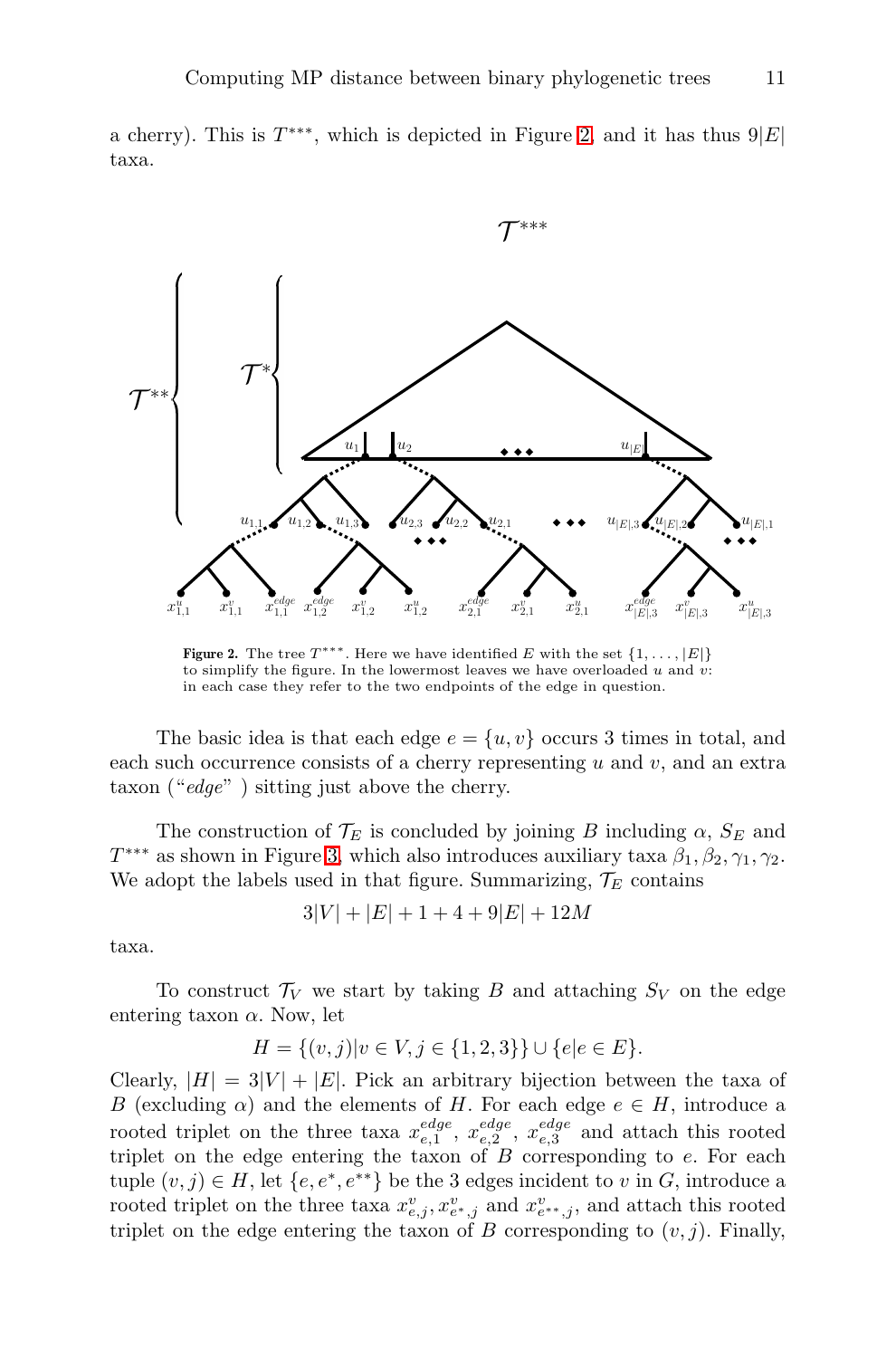<span id="page-11-0"></span>

Figure 3. The tree  $\mathcal{T}_E$ . Taxon  $\alpha$  is closely linked to subtree B as it is descending from the same root as B in  $\mathcal{T}_E$ . This root is considered in the proof. However, in  $\mathcal{T}_V$ ,  $\alpha$  shares a direct common root with  $S_V$ , not B.

we introduce a new root and join B to the new subtree on  $((\beta_1, \gamma_1),(\beta_2, \gamma_2)).$ This completes the construction of  $\mathcal{T}_V$ , which is depicted in Figure [4.](#page-12-0)

We are now in a position to specify the number  $M$ . We require  $M$  to be sufficiently large that, for every optimal character  $f, l_f(\mathcal{T}_E) < l_f(\mathcal{T}_V)$ . From Lemma [4.4](#page-7-1) we know that there exists some character  $f'$  such that  $l_{f'}(\mathcal{T}_V) - l_{f'}(\mathcal{T}_E) \ge 4M$ . (In particular, we can obtain such a character by – for example – extending the character suggested by Lemma [4.4](#page-7-1) such that all taxa outside  $S_E$  and  $S_V$  are assigned the same state.) Now, let t be the number of edges in  $\mathcal{T}_E$  that lie outside  $S_E$ . For every character f we have

$$
l_f(\mathcal{T}_E) - l_f(\mathcal{T}_V) \leq t + (4M - (M+1)).
$$

The 4M term is obtained from Lemma [4.4,](#page-7-1) the  $(M + 1)$  term from Lemma [4.3,](#page-7-0) and the t term arises (pessimistically) from the situation when every edge in  $\mathcal{T}_E$  (outside  $S_E$ ) incurs a mutation, but no edge in  $\mathcal{T}_V$  (outside  $S_V$ ) incurs a mutation. So, if we choose M such that

$$
t + 4M - (M+1) < 4M
$$

it follows that for every optimal character f,  $d_{MP}(\mathcal{T}_V, \mathcal{T}_E) = l_f(\mathcal{T}_V) - l_f(\mathcal{T}_E)$ and in particular  $l_f(\mathcal{T}_V) > l_f(\mathcal{T}_E)$ . Choosing  $M = t$  is therefore sufficient to achieve this. This "symmetry breaking" has far-reaching consequences which we shall heavily utilize later.

Next, let  $f^S$  be any 3-state character on the taxa in  $S_E$  and  $S_V$  such that  $l_{fs}(\mathcal{T}_V) - l_{fs}(\mathcal{T}_E) = 4M = d_{MP}(S_E, S_V)$ . This character exists and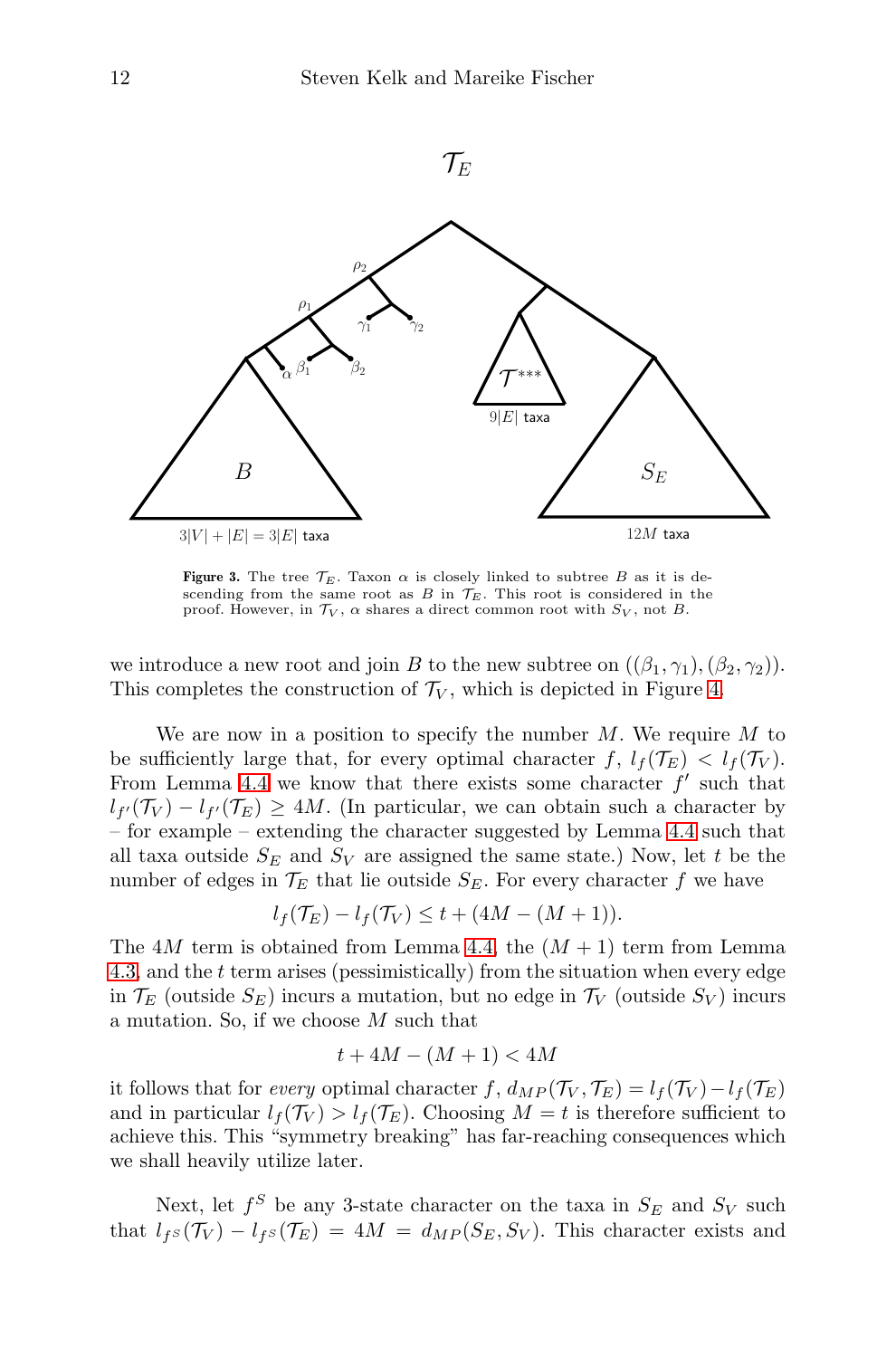<span id="page-12-0"></span>

Figure 4. The tree  $\mathcal{T}_V$ .

can be constructed in polynomial time thanks to Observation [4.5.](#page-8-2) Recall, in particular, that it is constructed by making many disjoint copies of the character  $f_{asym} = GAACCG$ .

Now, suppose  $\chi'(G) = 3$ . We will extend  $f^S$  to all the taxa in  $\mathcal{T}_E$  as follows, obtaining a 4-state character. Take any proper edge colouring Col of graph  $G$  using three colours  $red$ , blue and green. We start by relabelling  $f<sup>S</sup>$  as follows: character state G maps to *blue*, A maps to red and C maps to green. Next, colour all the taxa in B including  $\alpha$  pink. Colour the cherry  ${\lbrace \beta_1, \beta_2 \rbrace}$  pink and the cherry  ${\lbrace \gamma_1, \gamma_2 \rbrace}$  blue.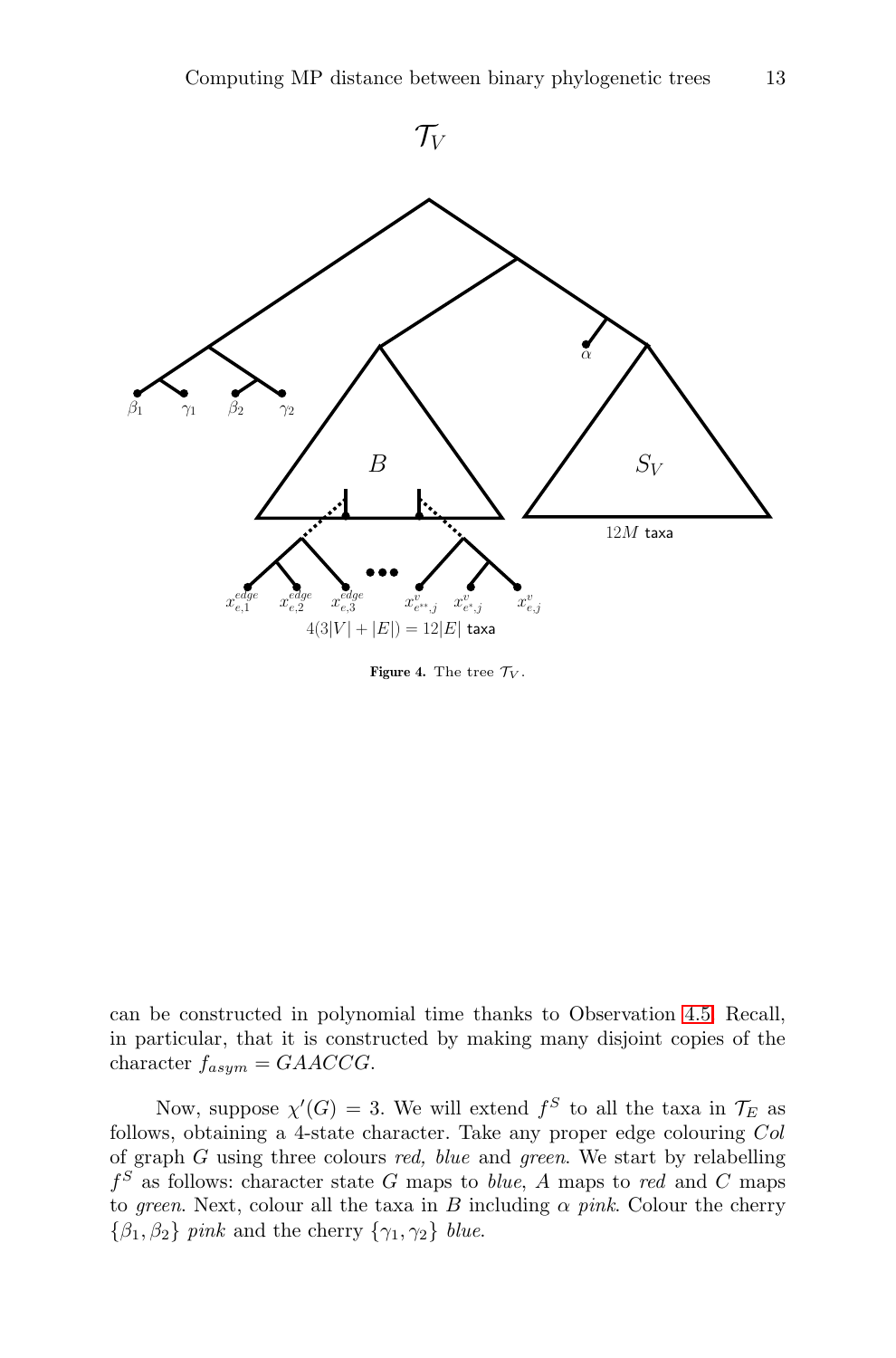Next, consider the following cyclical mapping  $F$ :

$$
F(\text{red}, 1) \rightarrow \text{red}
$$
\n
$$
F(\text{red}, 2) \rightarrow blue
$$
\n
$$
F(\text{red}, 3) \rightarrow \text{green}
$$
\n
$$
F(blue, 1) \rightarrow blue
$$
\n
$$
F(blue, 2) \rightarrow \text{green}
$$
\n
$$
F(blue, 3) \rightarrow \text{red}
$$
\n
$$
F(\text{green}, 1) \rightarrow \text{green}
$$
\n
$$
F(\text{green}, 2) \rightarrow \text{red}
$$
\n
$$
F(\text{green}, 3) \rightarrow blue
$$

Now, for every  $e \in E$ ,  $j \in \{1, 2, 3\}$  and letting  $e = \{u, v\}$ , we assign  $x_{e,j}^u, x_{e,j}^v$ and  $x_{e,j}^{edge}$  all the same colour: the colour  $F(Col(e), j)$  where as usual  $Col(e)$ is the colour assigned to  $e$  by the proper edge colouring  $Col$ .

Let this character be called  $f^{Col}$ . Observe,

$$
l_{f^{Col}}(\mathcal{T}_E) = 1 + 2|E| + l_{f^S}(S_E)
$$

This can be confirmed by applying Fitch's algorithm. Note, in particular, that there is an optimal extension such that all the internal nodes of the tree B (including  $\alpha$ ) are coloured pink, all the nodes of the T<sup>\*</sup> part of T<sup>\*\*\*</sup> are blue,  $p_2$  is blue, the root is blue, and all the unlabelled nodes are blue. The  $+1$  is then the mutation in the transition from *pink* to *blue* on, for example, the edge between the cherries  $\{\beta_1, \beta_2\}$  and  $\{\gamma_1, \gamma_2\}$ . There is no mutation on the edge entering the root of  $S_E$  because, by Observation [4.5](#page-8-2) and the way we relabelled  $f^S$ , there is an optimal extension of  $S_E$  in which its root is permitted to be blue.

Also,

$$
l_{f^{Col}}(\mathcal{T}_V) = 2 + 3(3|V| + |E|) + 1 + l_{f^S}(S_V)
$$

The +1 term here is definitely incurred because there is an optimal extension in which the root of  $\mathcal{T}_V$  and  $\alpha$  are both coloured pink, but pink is not used in  $f^S$ , so there will then be a mutation on the edge entering the root of  $S_V$ . The +2 term corresponds to mutations incurred in the  $\beta_1, \beta_2, \gamma_1, \gamma_2$  region of  $\mathcal{T}_V$ .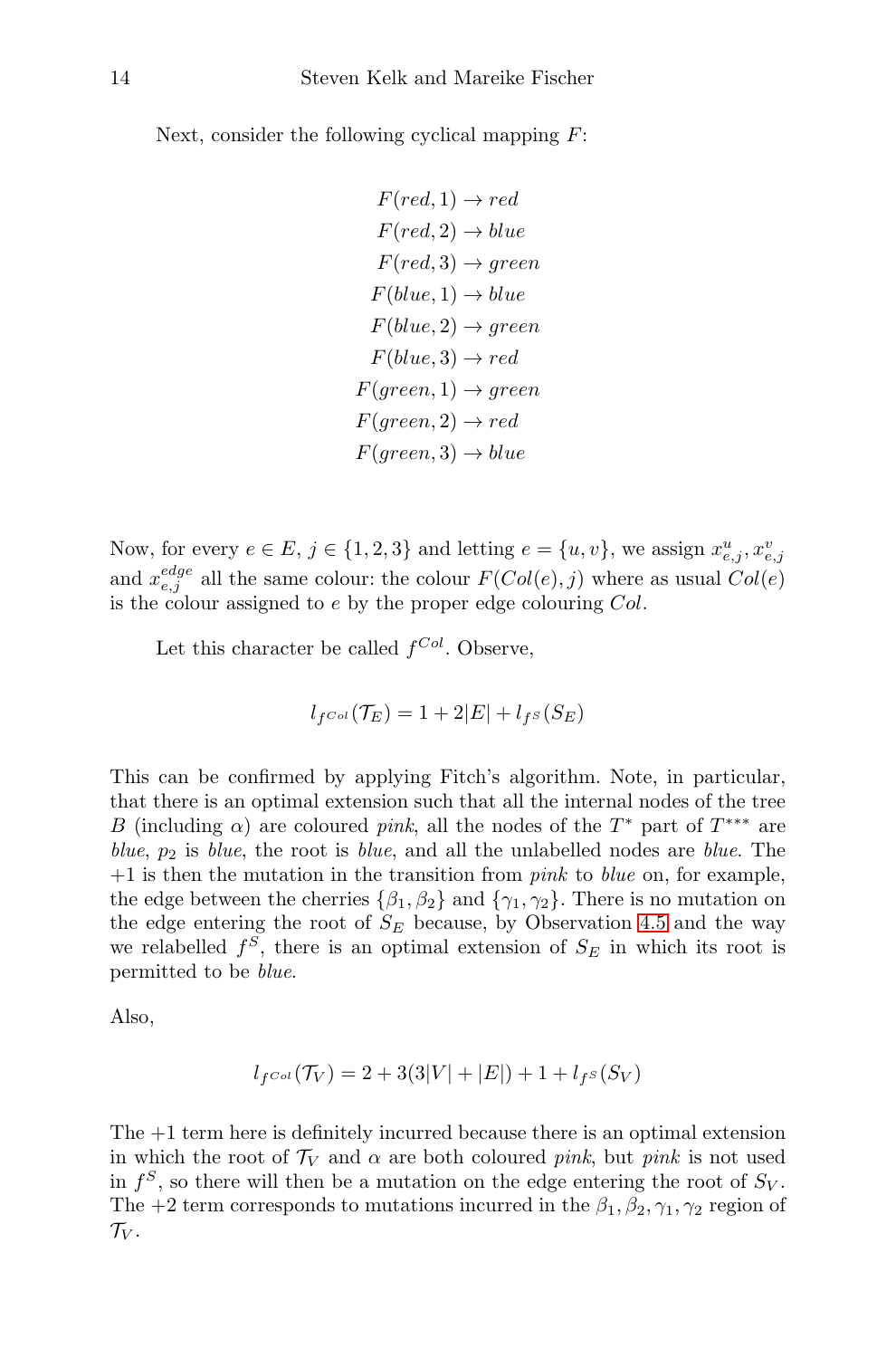Now, define  $P$  as follows:

$$
P = l_{f^{Col}}(\mathcal{T}_V) - l_{f^{Col}}(\mathcal{T}_E)
$$
  
=  $\left(2 + 3(3|V| + |E|) + 1 + l_{f^S}(S_V)\right) - \left(1 + 2|E| + l_{f^S}(S_E)\right)$   
=  $\left(2 + 3(3|V| + |E|) + 1\right) - \left(1 + 2|E|\right) + 4M$ 

Hence, if  $\chi'(G) = 3$ ,  $d_{MP}(\mathcal{T}_E, \mathcal{T}_V) \geq P$ . We still need to show (1)  $d_{MP}(\mathcal{T}_E, \mathcal{T}_V) \leq P$  and (2)  $d_{MP}(\mathcal{T}_E, \mathcal{T}_V) = P$  if and only if  $\chi'(G) = 3$ . Once these facts have been established NP-hardness will follow.

We approach this by starting from an arbitrary optimal character  $f$ and then transforming  $f$  step by step such that we do not lose optimality but the character attains a certain canonical form. This canonical form will be attained by accumulating one special property at a time. In all cases the argument that a new property can be obtained, is based on the assumption that all earlier properties have already been accumulated. Properties are never lost, and each property can be attained in polynomial time. Thus, given an arbitrary optimal character we can transform it in polynomial time into a character that has all the described properties. The proofs of the following properties can be found in the Appendix (unless stated here).

**Property 1.** All cherries in  $\mathcal{T}_E$  are monochromatic. That is, if  $\{x, y\}$  are two taxa that share a parent in  $\mathcal{T}_E$ , then both are assigned the same colour (i.e. state).

Proof. This is possible by combining Lemma [3.2](#page-4-1) with the fact (established earlier) that, for every optimal character  $f, l_f(\mathcal{T}_E) < l_f(\mathcal{T}_V)$ .

**Property 2.1.** In  $\mathcal{T}_E$ , the cherry  $\{\beta_1, \beta_2\}$  has a different colour to the cherry  $\{\gamma_1, \gamma_2\}.$ 

**Property 2.2.** In  $\mathcal{T}_E$ , the (possibly multiple) colours used for the taxa of B (including  $\alpha$ ) are not used elsewhere in  $\mathcal{T}_E$ , except possibly  $\{\beta_1,\beta_2\}$ .

**Property 2.3** In  $\mathcal{T}_E$ , all the taxa in B have the same colour which, with the possible exception of  $\beta_1, \beta_2$ , does not appear on taxa outside B and  $\alpha$ .

**Property 3.** In  $\mathcal{T}_E$ , all the taxa in B have the same colour, and cherry  $\{\beta_1, \beta_2\}$ also has this colour. Moreover this colour does not appear on any other taxa *i.e.* it is unique for B (including  $\alpha$ ) and  $\beta_1, \beta_2$ .

From now on we refer to the unique colour used by B (including  $\alpha$ ),  $\beta_1$ and  $\beta_2$  as pink. Property 3 is extremely important. In particular, it means that from now on we can assume the existence of optimal extensions of  $\mathcal{T}_V$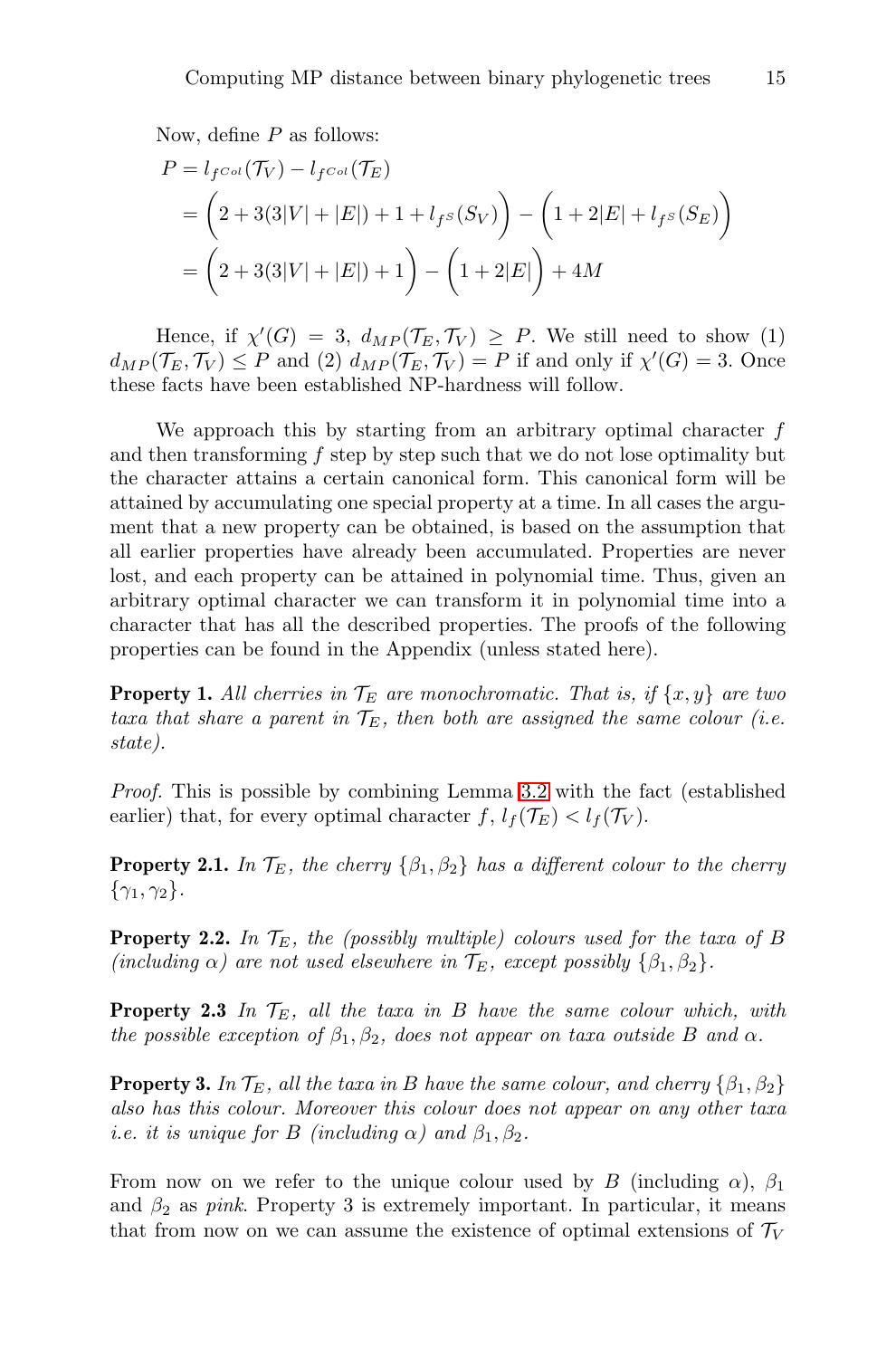such that the root of  $\mathcal{T}_V$  is coloured pink and, moreover, that the entire image of B inside  $\mathcal{T}_V$  is coloured pink. We call these pink extensions. These greatly simplifies the task of counting mutations inside  $\mathcal{T}_V$ . In particular, it means that we from now on (in  $\mathcal{T}_V$ ) only need to consider mutations incurred *inside* the subtrees sibling to the taxa of  $B$ , which we call *below pink* subtrees. These subtrees never contain pink taxa.

**Property 4.** Let f be an optimal character with properties  $1-3$  and let  $f^*$ be the restriction of f to the taxa in  $S_V$  and  $S_E$ . Then  $l_{f^*}(S_V) - l_{f^*}(S_E) =$  $d_{MP}(S_E, S_V)$ .

*Proof.* Fix a *pink extension* of  $f$ . From the earlier properties,  $f^*$  does not contain any pink taxa. Now, taxon  $\alpha$  is coloured pink, because  $\alpha$  is a taxon of B. This means that, in  $\mathcal{T}_V$ , there is unavoidably a mutation on the edge entering the root of  $S_V$ . Moreover, we know that there exist optimal characters for  $S_E$ ,  $S_V$  in which the roots of  $S_E$  and  $S_V$  can be allocated the same colour blue: this is the 3-state character  $f^S$  that we constructed at the start of the proof. This means that, without loss of optimality, we can assume  $f^* = f^S$ , where we are free to (and should) relabel the *blue* inside  $f^S$  such that in  $\mathcal{T}_E$ no mutation is incurred on the edge entering the root of  $S_F$ . (This can be achieved by running the bottom-up phase of Fitch on the subtree sibling to  $S_E$  in  $\mathcal{T}_E$ , identifying the set of colours permitted by Fitch at the root of the subtree, and arbitrarily picking one of those colours as the relabelling colour). Optimality is assured because (1)  $l_{fs}(S_V) - l_{fs}(S_E) = d_{MP}(S_E, S_V)$ , (2) we force a mutation at the root of  $S_V$  and (3) we definitely avoid a mutation at the root of  $S_E$ .

**Property 5.** (a) For every edge  $e = \{u, v\} \in E$  the three taxa  $x_{e,1}^{edge}$ ,  $x_{e,2}^{edge}$ ,  $x^{edge}_{e,3}$  all have distinct colours. Moreover, (b)  $x^{edge}_{e,1}$ ,  $x^{u}_{e,1}$ ,  $x^{v}_{e,1}$  all have the same colour,  $x_{e,2}^{edge}$ ,  $x_{e,2}^{u}$ ,  $x_{e,2}^{v}$  all have the same colour, and finally  $x_{e,3}^{edge}$ ,  $x_{e,3}^{u}$ ,  $x_{e,3}^{v}$ ,  $x_{e,3}^{v}$ all have the same colour.

*Proof.* First, suppose for some  $e \in E$  there exists  $j, j' \in \{1, 2, 3\}$  such that  $j \neq j'$  and  $x_{e,j}^{edge}$ ,  $x_{e,j'}^{edge}$  have the same colour. Observe that  $x_{e,1}^{edge}$ ,  $x_{e,2}^{edge}$ ,  $x_{e,3}^{edge}$  all form a single *below pink* subtree in  $\mathcal{T}_V$ . Suppose we recolour  $x_{e,j}^{edge}$ to some brand new colour. This raises the parsimony score of  $\mathcal{T}_E$  by at most 1. However, it also raises the parsimony score of  $\mathcal{T}_V$  by at least one, due to the introduction of a new colour into the corresponding below pink subtree. Hence the recoloured character is optimal. We can repeat this as long as necessary to ensure that (a) eventually holds. Now, suppose for some  $e \in E$ and  $j \in \{1, 2, 3\}$  the taxa  $x_{e,j}^{edge}, x_{e,j}^{u}, x_{e,j}^{v}$  do not all have the same colour. By Property 1 we know that  $x_{e,j}^{\tilde{u}}$  and  $x_{e,j}^{\tilde{v}}$  have the same colour, because they form a cherry in  $\mathcal{T}_E$ . We recolour all 3 taxa with a brand new colour. This cannot raise the parsimony score of  $\mathcal{T}_E$ . On the other hand, it cannot lower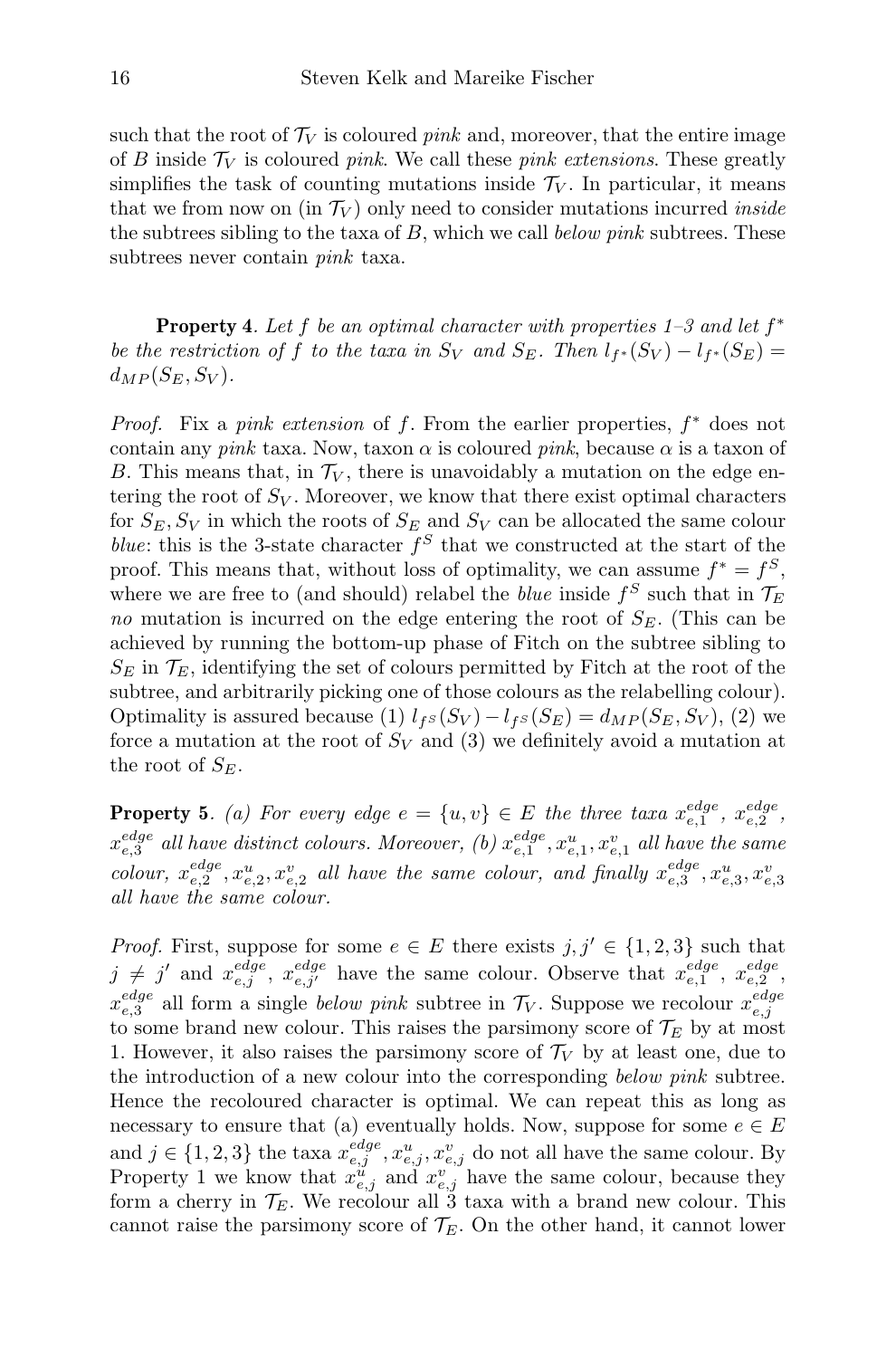the parsimony score of  $\mathcal{T}_V$ , because the three now uniquely coloured taxa all occur in different below pink subtrees of  $\mathcal{T}_V$ . Hence the recoloured character is optimal, and (a) is still holding. We repeat this as long as necessary to ensure that (b) eventually also holds.

**Property 6.** For every  $j \in \{1, 2, 3\}$ , the edge colouring induced by the colours of the  $x_{e,j}^{edge}$  taxa  $(e \in E)$ , is a proper edge colouring.

Recall that, by Property 5, each  $x_{e,j}^{edge}$  taxon has the same colour as the  $x_{e,j}^u$  and  $x_{e,j}^v$  taxa below it in  $\mathcal{T}_E$ . Suppose that there is some  $j \in \{1,2,3\}$ for which the induced edge colouring is not proper. Then there exists some  $u \in V$  and two edges  $e \neq e'$  in E incident at u such that  $x_{e,j}^u$  and  $x_{e',j}^u$  both have the same colour. Both these taxa are together in a *below pink* subtree of  $\mathcal{T}_V$ . This subtree therefore currently induces  $m < 2$  mutations (excluding the mutation as the subtree touches the *pink* region). Now, suppose we introduce a brand new colour and recolour  $x_{e,j}^u$ ,  $x_{e,j}^v$  and  $x_{e,j}^{edge}$  with it. This raises the parsimony score of  $\mathcal{T}_E$  by at most 1. However, it definitely also raises the parsimony score of  $\mathcal{T}_V$ , by at least 1, because the aforementioned below *pink* subtree now induces  $m + 1$  mutations (due to the introduction of a new colour). Hence the new character is optimal, and all earlier properties are preserved. We can repeat this process until the induced edge colouring is proper.

**Property 7.** For an optimal character  $f$ ,

$$
l_f(\mathcal{T}_V) = 2 + 3(3|V| + |E|) + 1 + l_{f^S}(S_V).
$$

*Proof.* This is a consequence of the fact that (from Property 6) we can assume that in  $\mathcal{T}_V$  a proper edge colouring is induced, plus the fact that a *pink* extension is an optimal extension. In particular, the proper edge colouring means that each of the  $3|V| + |E|$  below pink subtrees induces 2 mutations on its internal edges and a third mutation where the subtree touches the pink region. The '2' term corresponds to the fact that the two taxa  $\gamma_1, \gamma_2$  are necessarily not pink. The '1' term is the mutation at the root of  $S_V$ .

#### Central argument

As a consequence of Property 7, optimal characters (which we always assume to induce proper edge colourings) are only distinguished by their ability to minimize the number of mutations induced in  $\mathcal{T}_E$ . We can already establish a strong lower bound for this number:

$$
l_f(\mathcal{T}_E) \ge 1 + 2|E| + l_{f^S}(S_E)
$$

Every proper edge colouring induces (at least) these mutations in  $\mathcal{T}_E$ . The '1' term is the mutation that occurs between the  $\beta_1, \beta_2$  and  $\gamma_1, \gamma_2$  taxa and the  $2|E|$  term is a consequence of (amongst others) Property 5.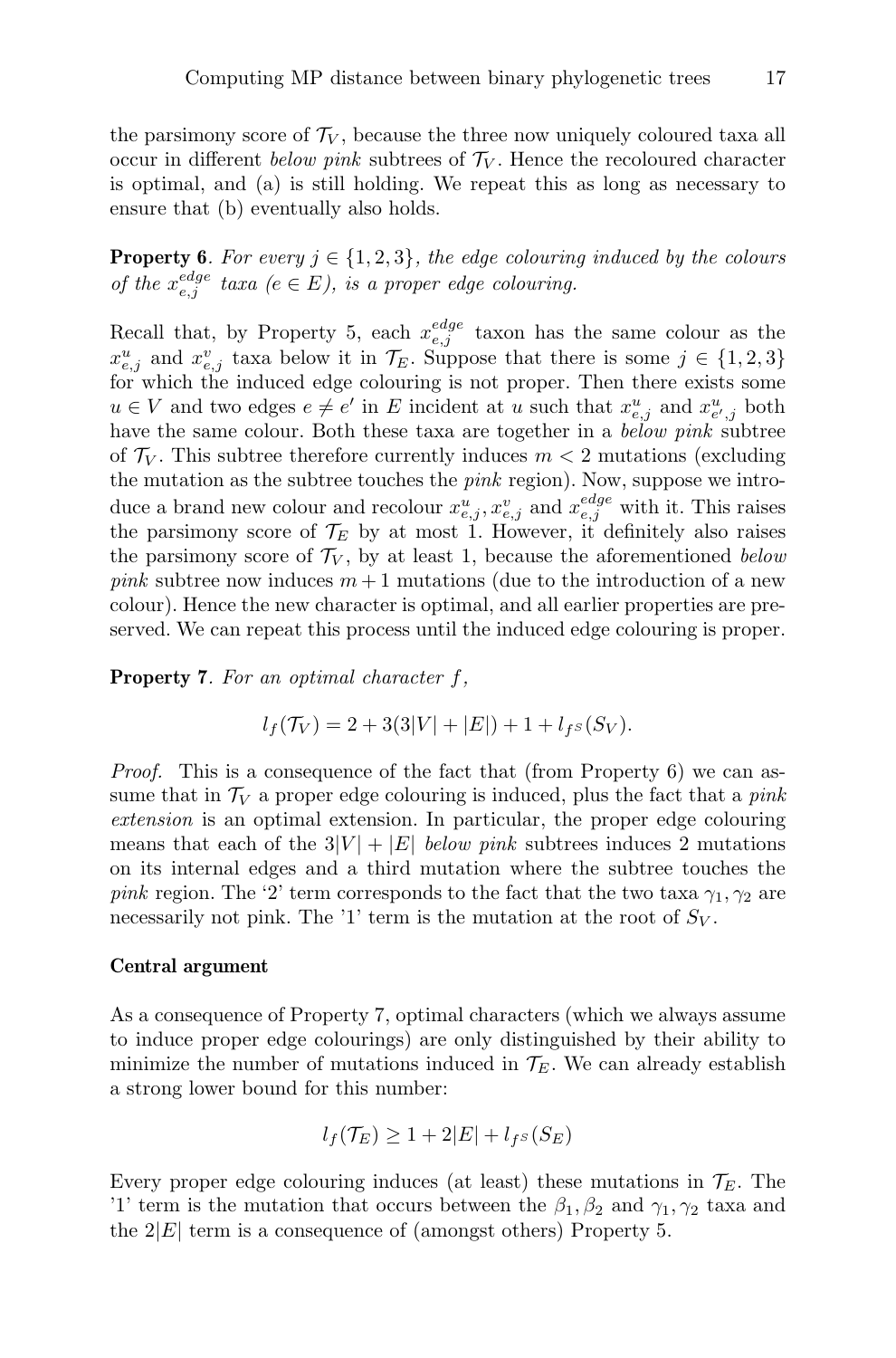Hence,  $d_{MP}(\mathcal{T}_E, \mathcal{T}_V) = l_f(\mathcal{T}_V) - l_f(\mathcal{T}_E) \leq P$ , where P is the value defined earlier in the proof. We have already shown that, if G has  $\chi'(G) = 3$ , P is possible. We now see that this is optimal. The only thing we have left to show, is that if  $\chi'(G) > 3$ , that P is not possible. We use the contrapositive to prove this. In particular, we will show

$$
l_f(\mathcal{T}_E) = 1 + 2|E| + l_{f^S}(S_E) \Rightarrow \chi'(G) = 3.
$$

Suppose, then, that  $l_f(\mathcal{T}_E) = 1 + 2|E| + l_{fs}(S_E)$ . This means that there are no mutations in the subtree  $T^{***}$  other than the  $2|E|$  unavoidable mutations due to Property 5. To achieve this it must be the case that all the  $|E|$  subtrees (each containing 9 taxa) in  $T^{***}$  all have a single colour in common. Let us call this colour *blue*. Hence, for every  $e \in E$ , there exists exactly one  $j \in \{1,2,3\}$  such that  $x_{e,j}^{edge}, x_{e,j}^u, x_{e,j}^v$  are all *blue*. We now build a proper 3-edge-colouring for G. If  $j = 1$ , we assign e the colour red. If  $j = 2$ , we assign e the colour blue. If  $j = 3$ , we assign e the colour green. This must be a proper colouring: if it was not, then there would be some vertex  $u \in V$ , two incident edges  $e, e'$  incident to u, and some  $j \in \{1, 2, 3\}$  such that  $x_{e,j}^{edge}$  and  $x_{e',j}^{edge}$  were both *blue*. But this would contradict Property 6. Hence,  $\chi'(G) = 3$ .

This completes the proof. Summarising, for a given cubic graph  $G = (V, E)$ ,

$$
\chi'(G) = 3 \Leftrightarrow d_{MP}(\mathcal{T}_E, \mathcal{T}_V) = P,
$$

from which the NP-hardness of computing  $d_{MP}(\mathcal{T}_E, \mathcal{T}_V)$  on binary trees follows.

**Corollary 4.7.** For every fixed integer  $i \geq 4$ , computation of  $d_{MP}^i$  on binary trees is NP-hard.

Proof. This is a consequence of the fact that in the theorem only 4 states are required to construct a character achieving MP distance P. Namely, the 3 colours used in the proper edge colouring of G, plus *pink*.

Note that the above proof cannot (obviously) be extended to give APXhardness. By taking multiple copies of the tree  $T^{***}$  it is possible to increase the gap between  $\chi'(G) = 3$  and  $\chi'(G) = 4$  instances to more than 1, but this is insufficient for APX-hardness.

$$
\Box
$$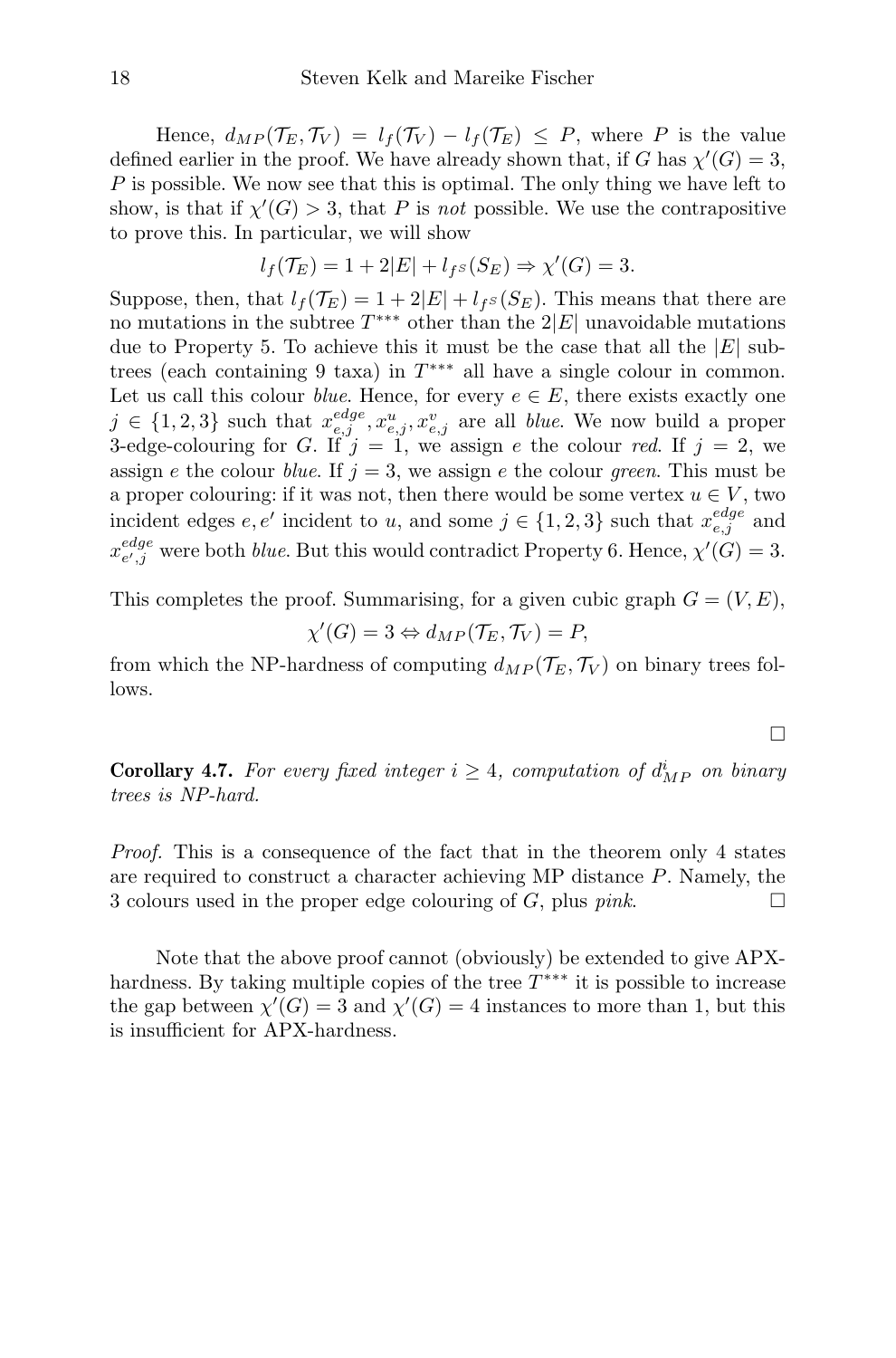## 5. Computation of  $d_{MP}^2$  is NP-hard on binary trees.

As in the previous section we first require a gadget that can break symmetry between two trees.

#### 5.1. Symmetry breaking gadget in the case of 2 states

Consider the two rooted trees

$$
T_a = (((5, (6, 4)), 3), ((1, (8, 2)), 7))
$$

and

$$
T_b = (((7, ((4,2),6)),3), (8, (1,5)))
$$

<span id="page-18-0"></span>shown in Figure [5.](#page-18-0)



Figure 5. Two trees  $\mathcal{T}_a$  and  $\mathcal{T}_b$  that are "asymmetric" on characters with at most 2 states. An example of an optimal character is  $f_{asym}$ AAGGGGAA.

Here, it can be verified (e.g. by exhaustive search) that  $d_{MP}^2(\mathcal{T}_a, \mathcal{T}_b) = 3$ , and the character  $f_{asym} = AAGGGGAA$  can achieve this:  $l_{f_{asym}}(\mathcal{T}_a) = 1$  and  $l_{f_{asym}}(\mathcal{T}_b)=4.$ 

In fact, these trees are asymmetric, in the sense that for every optimal 2-state character f,  $l_f(\mathcal{T}_a) < l_f(\mathcal{T}_b)$ . In particular, as can be verified by computational search (e.g. using the ILP formulation or performing an exhaustive search),  $\max_{f} (l_f(\mathcal{T}_b) - l_f(\mathcal{T}_a)) = 3$  and  $\max_{f} (l_f(\mathcal{T}_a) - l_f(\mathcal{T}_b)) = 2$ . (The second maximum is achieved by the character  $AAGAAGGG$ , for example.) Using the same notation as in Section [4.1,](#page-5-2) but restricted to characters with at most 2 states, we therefore obtain:

$$
gap(\mathcal{T}_a, \mathcal{T}_b) = 1.
$$

From now on we implicitly assume that all characters have at most 2 states.

Define  $\mathcal{T}_A$  and  $\mathcal{T}_B$  in the same way as in Section [4.1.](#page-5-2) It can be verified that  $gap(\mathcal{T}_A, \mathcal{T}_B) \geq 1$ . This is not yet strong enough for what we require, so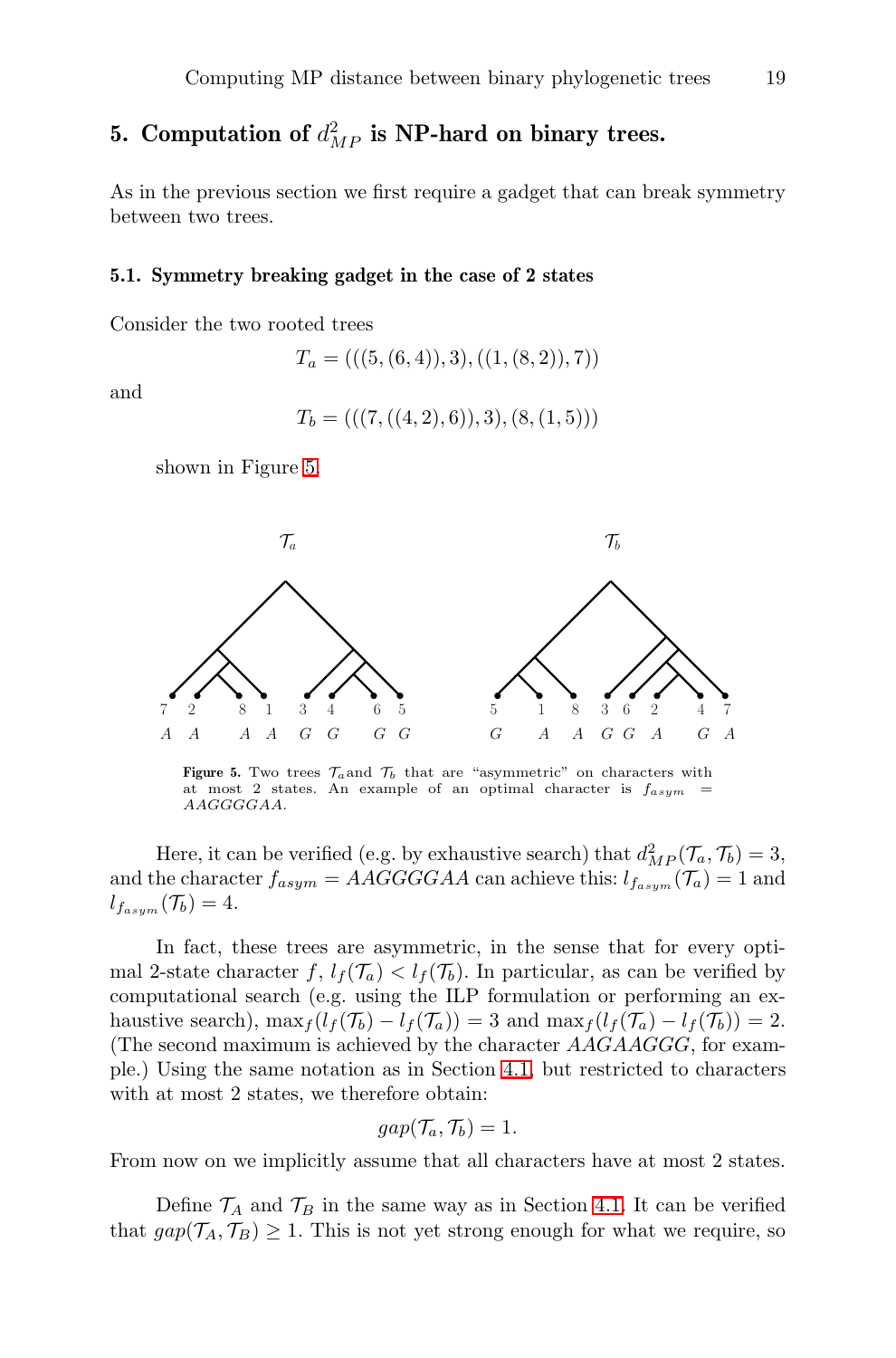let  $\mathcal{T}_{AA}$  and  $\mathcal{T}_{BB}$  be obtained by joining two copies of  $\mathcal{T}_A$ , and two copies of  $\mathcal{T}_B$ , together (respectively).

<span id="page-19-0"></span>Claim 5.1.  $gap(\mathcal{T}_{AA}, \mathcal{T}_{BB}) \geq 2$ .

*Proof.* It can easily be checked that  $\max_{f} (l_f(\mathcal{T}_{BB})-l_f(\mathcal{T}_{AA})) \geq 12$ . This can be achieved, for example, by taking a character  $f$  that comprises 4 disjoint copies of  $f_{asym}$ , thus obtaining  $l_f(\mathcal{T}_{BB}) = 16$  and  $l_f(\mathcal{T}_{AA}) = 4$ . (In fact, by performing an exhaustive search, one can show that this is optimal). Verifying that  $\max_f (l_f(\mathcal{T}_{AA}) - l_f(\mathcal{T}_{BB})) = 10$  is more challenging. We have used an exhaustive search to check this, but note that our ILP gives the same result in significantly less time. In fact,  $l_f(\mathcal{T}_{AA}) - l_f(\mathcal{T}_{BB}) = 10$  can be achieved by  $f = AGAGAGGAGGGAGGAGAAGAAGAGAGGGAGGA$ , for which the score on  $\mathcal{T}_{AA}$  is 14 and the score on tree  $\mathcal{T}_{BB}$  is 4. So, altogether we have  $\max_{f}(l_f(\mathcal{T}_{BB}) - l_f(\mathcal{T}_{AA})) = 12$  and  $\max_{f}(l_f(\mathcal{T}_{AA}) - l_f(\mathcal{T}_{BB})) = 10$ , so  $gap(\mathcal{T}_{AA}, \mathcal{T}_{BB}) \ge 2$  and  $d_{MP}^2(\mathcal{T}_{AA}, \mathcal{T}_{BB}) = 12.$ 

Let  $\mathcal{T}_{AA}^k$  be the rooted tree on  $32k$  taxa obtained by arranging k disjoint copies of  $\mathcal{T}_{AA}$  along a caterpillar backbone. That is,  $\mathcal{T}_{AA}^1 = \mathcal{T}_{AA}$  and for  $k > 1$ ,  $\mathcal{T}_{AA}^k$  is obtained by joining  $\mathcal{T}_{AA}^{k-1}$  and  $\mathcal{T}_{AA}$  via a new root.  $\mathcal{T}_{BB}^k$  is defined analogously.

<span id="page-19-2"></span>**Lemma 5.2.** For  $k \geq 1$ ,  $gap(\mathcal{T}_{AA}^k, \mathcal{T}_{BB}^k) \geq k+1$ .

*Proof.* The case  $k = 1$  is proven by Claim [5.1](#page-19-0) and for higher k we use analogous arguments to the proof of Claim [4.2](#page-6-1) and Lemma [4.3.](#page-7-0) We omit details.

<span id="page-19-1"></span>**Lemma 5.3.** For  $k \geq 1$ ,  $d_{MP}^2(\mathcal{T}_{AA}^k, \mathcal{T}_{BB}^k) = 12k$ .

*Proof.*  $\mathcal{T}_{AA}^k$  comprises 4k copies of  $\mathcal{T}_a$ . By taking 4k copies of character  $f_{asym}$ , we see that  $d_{MP}^2(\mathcal{T}_{AA}^k, \mathcal{T}_{BB}^k) \ge 4k(4-1) = 12k$ . That  $12k$  is also the upper bound, can be verified by showing  $d_{rSPR}(\mathcal{T}_{AA}^k, \mathcal{T}_{BB}^k) \leq 12k$ . This follows because by cutting off all copies of taxa 2, 5, 7 into separate components, we obtain an agreement forest of  $\mathcal{T}_{AA}^k$ ,  $\mathcal{T}_{BB}^k$  containing  $12k + 1$  components.  $\Box$ 

#### 5.2. The reduction

We reduce from the NP-hard (and APX-hard) problem CUBIC MAX CUT [\[1\]](#page-35-6). Here we are given a cubic graph  $G = (V, E), |E| = 3|V|/2$ , and we are asked to partition V into two disjoint pieces  $V_1 \cup V_2$  such that the number of edges that have one endpoint in  $V_1$  and one endpoint in  $V_2$  ("cut" edges), is maximized. Let  $MAXCUT(G)$  represent this value. We can assume without loss of generality that G is connected and not bipartite.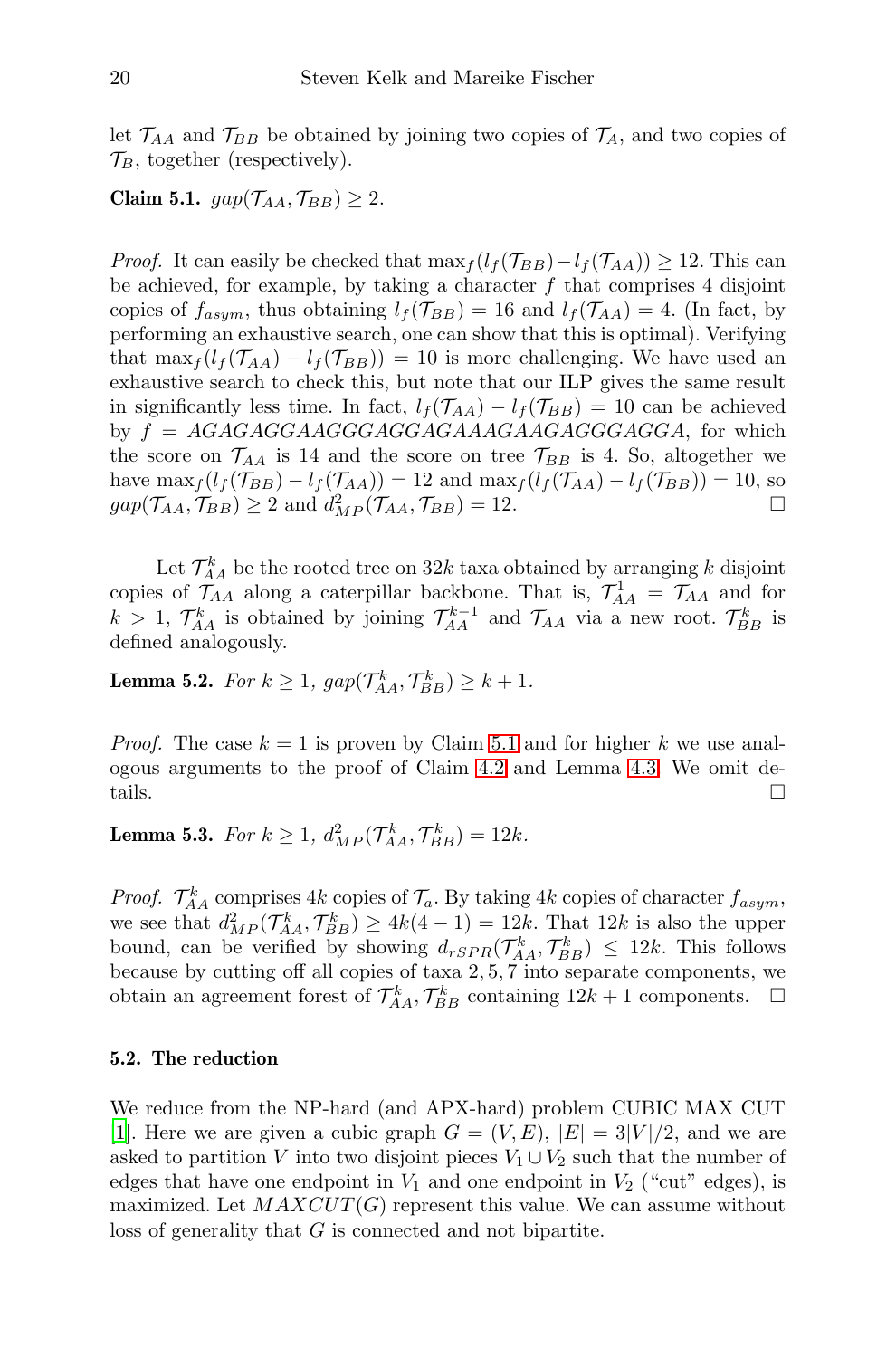The high-level idea is similar to the 2-state hardness reduction in [\[5\]](#page-35-1). Namely, we will construct two trees  $\mathcal{T}_V$  and  $\mathcal{T}_E$  and apply the symmetrybreaking gadget to ensure that for all optimal characters  $f, l_f(\mathcal{T}_V) < l_f(\mathcal{T}_E)$ . We will model the vertices as subtrees in  $\mathcal{T}_V$ , each comprising three taxa, and argue - via a technical argument - that these subtrees are monochromatic. We will let the 2 states represent the two sides of the chosen partition  $V_1 \cup V_2$ . Henceforth we will call these states red and blue. The colour of a vertex subtree thus denotes which side of the partition it is on. The tree  $\mathcal{T}_E$  will be constructed such that, the more cut edges are induced by the partition chosen by  $\mathcal{T}_V$ , the higher the parsimony score of  $\mathcal{T}_E$ . The construction will thus naturally choose a character that maximizes  $MAXCUT(G)$ .

The fact that  $\mathcal{T}_V$  and  $\mathcal{T}_E$  must be binary, introduces significant complications compared to the 2-state hardness reduction in [\[5\]](#page-35-1). For this reason we will introduce two new special gadgets, that allow  $\mathcal{T}_V$  (respectively,  $\mathcal{T}_E$ ) to be viewed as the independent union of several subtrees. In  $\mathcal{T}_V$  the gadget will be called the *cherry switch* and in  $\mathcal{T}_E$  we will have the  $D(w_i)$  gadget, to be explained in due course. These independence gadgets neutralise the influence of side-effects that can occur as a consequence of the fact that  $\mathcal{T}_V$  and  $\mathcal{T}_E$  are both binary.

<span id="page-20-0"></span>

Figure 6. Tree  $\mathcal T$  is the left-hand side subtree of  $\mathcal T_E$  in the 2-state NP-hardness construction, cf. Figure [7.](#page-21-0) Every internal node  $w_i$  with children nodes  $p_i$  and  $q_i$  of the original tree  $\tilde{T}$  is replaced by tree  $D(w_i)$  with root  $w_i$  and children  $w_i^0, \ldots, w_i^5$ . Children  $w_i^0$  and  $w_i^1$  correspond to  $p_i$  and  $q_i$ , respectively, whereas the other children form new leaves. Therefore, each  $D(w_i)$  contributes four leaves to tree  $\mathcal T$ . For the leaves labelled  $x_{e_i}[u_i]$  and  $x_{e_i}[v_i]$ ,  $u_i$  and  $v_i$  are the endpoints of edge  $e_i$ .

We begin by constructing  $\mathcal{T}_E$ . First, we construct the left-hand side subtree  $\mathcal T$  of  $\mathcal T_E$  as depicted in Figure [6.](#page-20-0) Let  $\mathcal T$  be an arbitrary rooted binary tree on  $|E|+1$  leaves  $\{m_1, \ldots, m_{|E|+1}\}\)$ . Let  $I = \{w_1, \ldots, w_{|E|}\}\)$  be the  $|E|$  interior nodes of  $\tilde{\mathcal{T}}$ . Let M be a large integer whose value we will determine in due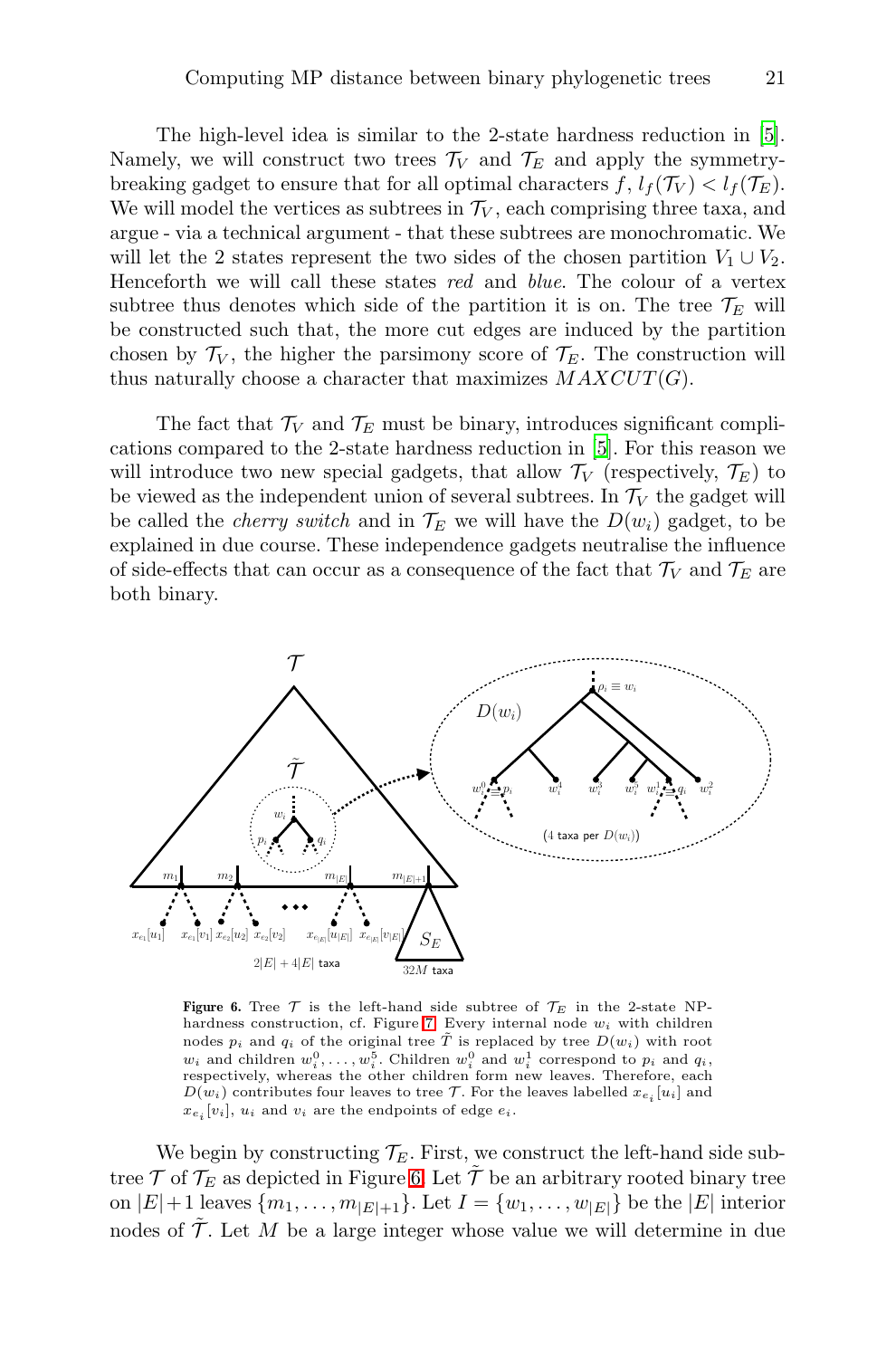<span id="page-21-0"></span>

Figure 7. Tree  $\mathcal{T}_E$  for the 2-state NP-hardness construction consists of  $\mathcal T$  as depicted in Figure [6](#page-20-0) on the left-hand side and  $\mathcal{T}'$  on the right-hand side. Note that  $\mathcal{T}_E$  employs in total  $32M + 6|E| + 4(|V| + 3|E|) = 32M + 18|E| +$  $4|V|$  taxa.

course. Let  $S_V$  be the tree  $\mathcal{T}_{AA}^M$  and  $S_E$  be the tree  $\mathcal{T}_{BB}^M$ . Let l be an arbitrary leaf of  $\tilde{\mathcal{T}}$ . We replace l with  $S_F$ . Next, select an arbitrary bijection between the remaining leaves of  $\tilde{\mathcal{T}}$  and E. For each edge  $e = \{u, v\} \in E$ , replace the leaf of  $\mathcal T$  corresponding to e with a cherry on two taxa  $\{x_e[u], x_e[v]\}.$ Now, for each internal vertex  $w_i$ , let  $p_i$  and  $q_i$  be the two children of  $w_i$ . We now introduce the independence gadget  $D(w_i)$ , constructed as follows. Take a rooted binary tree  $(w_i^2, ((w_i^0, w_i^4), (w_i^3, (w_i^5, w_i^1))))$ . We replace  $w_i$  with this tree, in the following sense: delete  $w_i$ , identify  $w_i^0$  with  $p_i$ , identify  $w_i^1$  with  $q_i$ and if  $w_i$  had an incoming edge, identify the root of  $D(w_i)$  with the head of this edge. The remaining leaves of  $D(w_i)$  are  $\{w_i^2, w_i^3, w_i^4, w_i^5\}$  and we regard these as taxa, so replacing each  $w_i$  with  $D(w_i)$  increases the number of taxa in total by 4|E|. T has in total  $2|E| + 32M + 4|E|$  taxa, where the  $32M$  is the number of taxa in  $S_E$ .

Let  $\mathcal{T}'$  be a rooted caterpillar on  $|V|+3|E|$  leaves  $\{l_1,\ldots,l_{|V|+3|E|}\}$ . Replace each leaf  $l_i$  by a "double cherry"  $((\alpha_i, \gamma_i), (\beta_i, \delta_i))$  where  $\{\alpha_i, \beta_i, \gamma_i, \delta_i\}$ are taxa. Join  $\mathcal T$  and  $\mathcal T'$  together by a new root: this completes the construction of  $\mathcal{T}_E$  as depicted in Figure [7.](#page-21-0)  $\mathcal{T}_E$  thus has in total,

$$
2|E| + 32M + 4|E| + 4(|V| + 3|E|)
$$
  
= 32M + 18|E| + 4|V|

taxa.

To construct  $\mathcal{T}_V$  we start by creating a set of taxa-disjoint trees J. The disjoint union of the taxa in the  $|V| + 1 + 3|E|$  trees in J will be exactly the set of taxa in the tree  $T$  mentioned earlier.  $J$  contains,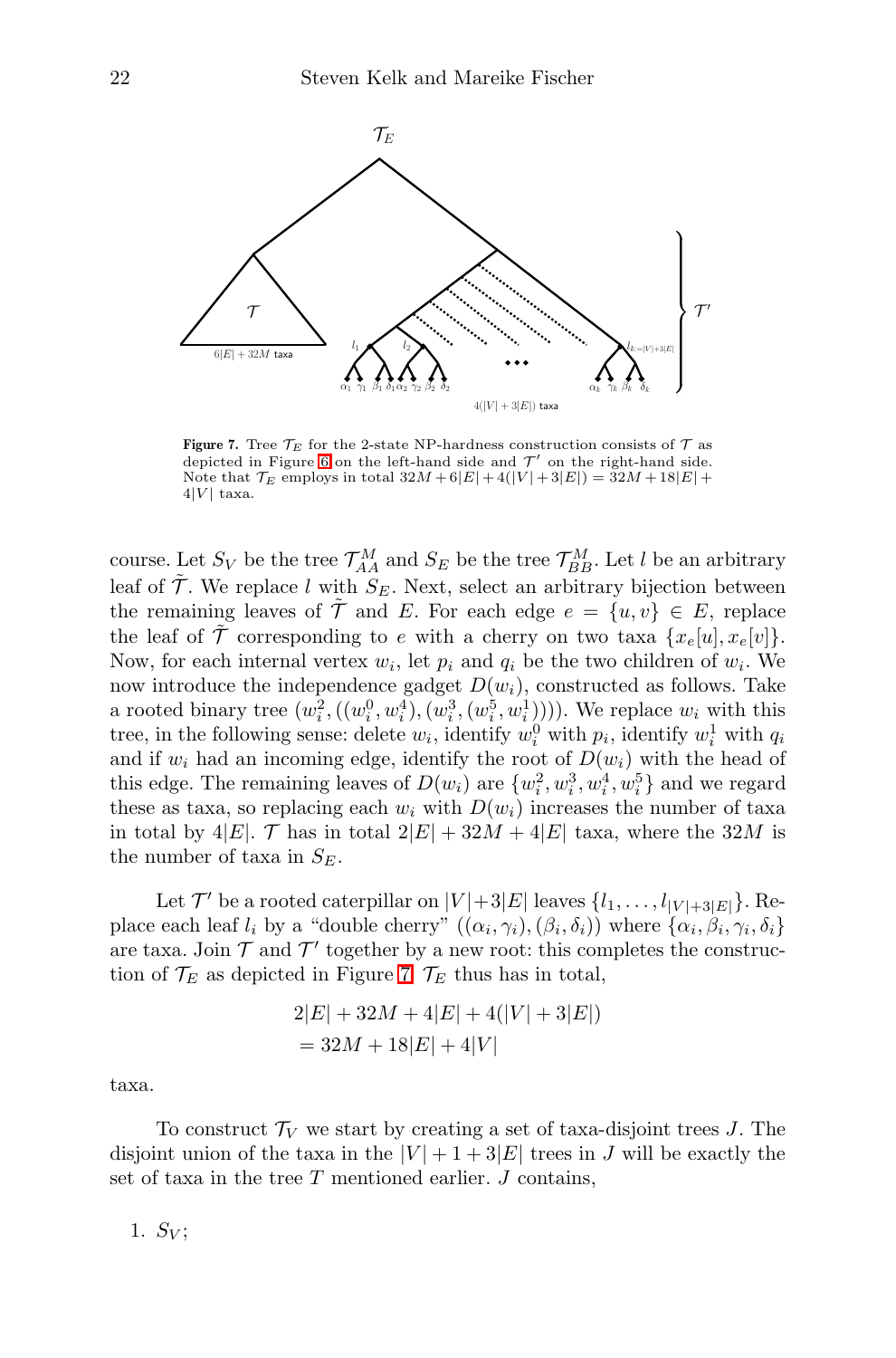<span id="page-22-0"></span>

Figure 8.  $\mathcal{T}_V$  consists of a modification of a caterpillar tree with directed path K which starts at the root and leads to a leaf in a cherry. Path K is depicted in bold. Each of the  $|V| + 3|E|$  edges in K carries two additional cherries  $(\alpha_i, \beta_i)$  and  $(\gamma_i, \delta_i)$ . Therefore, K contributes in total  $4(|V|+3|E|)$ taxa. Moreover, for each of the original  $|E|$  inner nodes  $w_i$  of tree  $\mathcal T$  as depicted in Figure [6,](#page-20-0)  $\mathcal{T}_V$  contains four taxa  $w_i^2$ ,  $w_i^3$ ,  $w_i^4$ ,  $w_i^5$ . This leads to 4 $|E|$  more taxa. Finally, for each vertex  $u$  in  $V, \mathcal{T}_V$  contains a triple  $(x_e[u], (x_{e^*}[u], x_{e^{**}}[u]))$ , which are 3|V| taxa. Using the fact that in cubic graphs we have  $|V| = \frac{2}{3}|E|, \mathcal{T}_V$  employs in total  $32M + 16|E| + 7|V| =$  $32M + 18|E| + 4|V|$  taxa.

- 2. For each vertex  $u \in V$ , a rooted triplet  $(x_e[u], (x_{e^*}[u], x_{e^{**}}[u]))$  where  $e, e^*, e^{**}$  are the three edges incident to u in G;
- 3. For each gadget  $D(w_i)$ , two single taxon trees  $w_i^4$  and  $w_i^5$ , and one cherry  $(w_i^2, w_i^3)$ .

Let C be a rooted caterpillar on  $|V| + 1 + 3|E|$  leaves. Consider a directed path on  $|V| + 3|E|$  edges that starts at the root of C and terminates at one of the leaves in the unique cherry of  $C$ . Let  $K$  be the edges in this path. Choose an arbitrary bijection between the leaves of  $C$  and the trees in  $J$ , and replace each leaf with its corresponding subtree. We now need to replace each edge in  $K$  with a special gadget. In particular, select an arbitrary bijection between K and  $\{1, \ldots, |V| + 3|E|\}$ . Next, for each edge in K, subdivide it twice. From one of the vertices created by the subdivision operation, hang a cherry  $(\alpha_i, \beta_i)$ , and from the other hang a cherry  $(\gamma_i, \delta_i)$ , where i is the index given by the bijection. We call these two cherries a cherry switch - this is the independence gadget for  $\mathcal{T}_V$ . This completes the construction of  $\mathcal{T}_V$ , which is depicted in Figure [8.](#page-22-0)

We are now in a position to specify the number  $M$ . We require  $M$  to be sufficiently large that, for every optimal character  $f, l_f(\mathcal{T}_V) < l_f(\mathcal{T}_E)$ .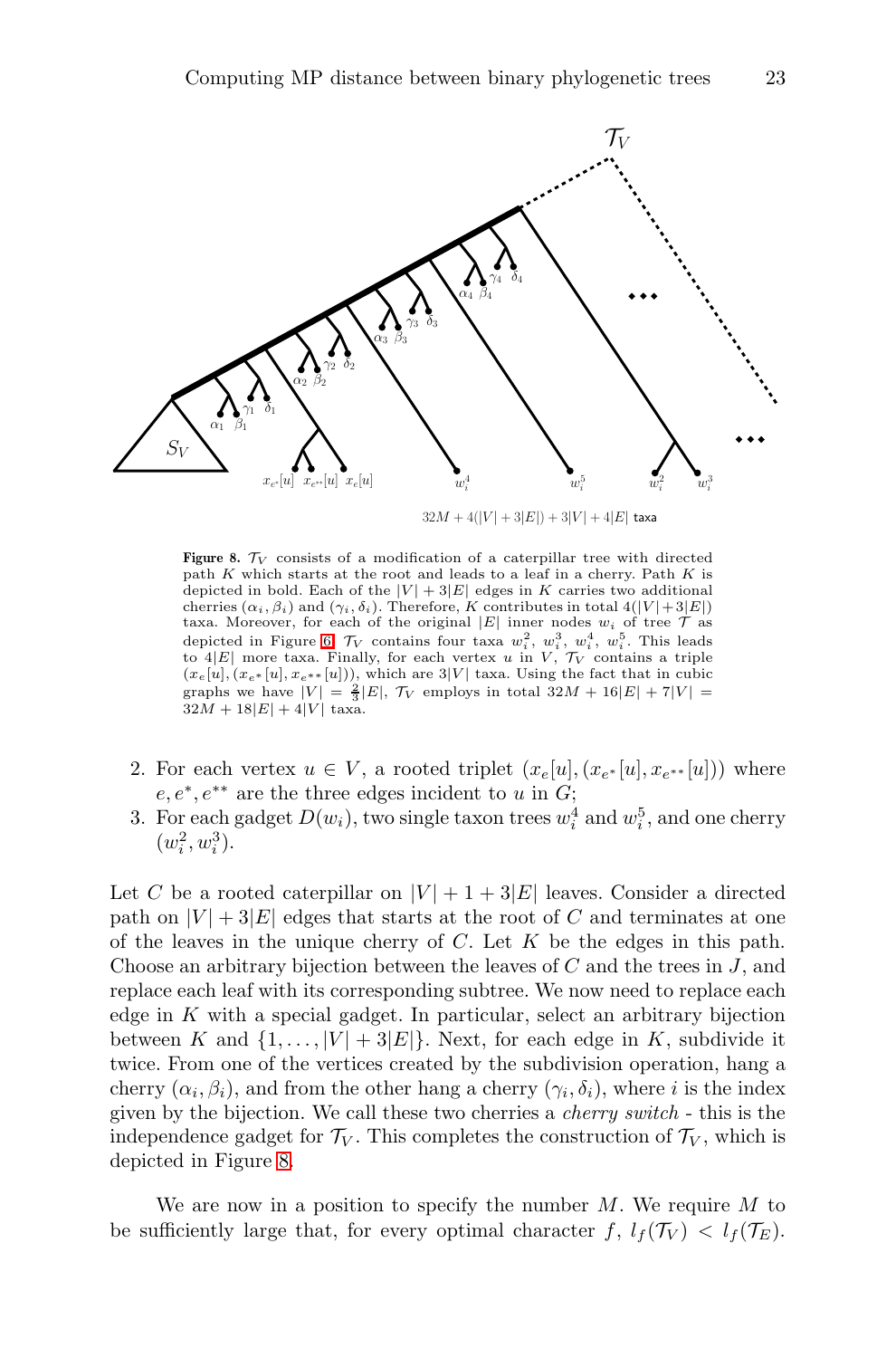From Lemma [5.3](#page-19-1) we know that there exists some character  $f'$  such that  $l'_{f}(\mathcal{T}_{E}) - l'_{f}(\mathcal{T}_{V}) \geq 12M$ . We can obtain such a character by extending the character suggested by Lemma [5.3](#page-19-1) such that all taxa outside  $S_E$  and  $S_V$  are assigned the same state. Now, let t be the number of edges in  $\mathcal{T}_V$  that lie outside  $S_V$ . For every character f we have

$$
l_f(\mathcal{T}_V) - l_f(\mathcal{T}_E) \le t + (12M - (M+1)).
$$

The 12M term is obtained from Lemma [5.3,](#page-19-1) the  $(M+1)$  term from Lemma [5.2,](#page-19-2) and the t term arises (pessimistically) from the situation when every edge in  $\mathcal{T}_V$  (outside  $S_V$ ) incurs a mutation, but no edge in  $\mathcal{T}_E$  (outside  $S_E$ ) incurs a mutation. So, if we choose M such that

$$
t + 12M - (M + 1) < 12M
$$

it follows that for every optimal character f,  $d_{MP}(\mathcal{T}_V, \mathcal{T}_E) = l_f(\mathcal{T}_E) - l_f(\mathcal{T}_V)$ and in particular  $l_f(\mathcal{T}_E) > l_f(\mathcal{T}_V)$ . Choosing  $M = t$  is therefore sufficient to achieve this.

Consider now the following.

<span id="page-23-0"></span>**Observation 5.4.** Let  $T_1, T_2$  be two binary trees and let f be an optimal character such that  $l_f(\mathcal{T}_1) < l_f(\mathcal{T}_2)$ . Suppose  $\mathcal{T}_1$  contains two cherries  $(a, b)$  and  $(c, d)$  and, in  $\mathcal{T}_2$ , there are cherries  $(a, c)$  and  $(b, d)$  under a common parent (*i.e.* a "double cherry"). Then  $f$  can be modified to obtain an optimal character  $f''$  in which  $(a, b)$  and  $(c, d)$  are both monochromatic but with different colours, and the colours of all other taxa are unchanged.

*Proof.* Let f be an optimal character. We first apply Lemma [3.2](#page-4-1) to obtain an optimal character  $f'$  in which the two cherries are monochromatic in  $\mathcal{T}_1$ . If the two cherries have different colours we are done. If not, then recolour one of the cherries to obtain  $f''$ . This raises the parsimony score of  $\mathcal{T}_1$  by (at most) one. In  $\mathcal{T}_2$  two new mutations are created in the cherries  $(a, c)$  and  $(b, d)$  while at most one mutation is saved on the edge entering the common parent. Hence,  $f''$  is also optimal.

In exactly the same way as Theorem [4.6](#page-8-3) we now give an accumulating list of properties which can be shown to be enjoyed by at least one optimal character that can be constructed in polynomial time.

**Property 1**. In  $T_V$ , for each  $i \in |V| + 3|E|$ , cherry  $(\alpha_i, \beta_i)$  is monochrome and cherry  $(\gamma_i, \delta_i)$  is monochrome, and the cherries have different colours.

Proof. This is an immediate consequence of Observation [5.4.](#page-23-0)

Next, observe that if a character  $f$  has Property 1, and we swap the colours used in some (or all) of the cherry switches to obtain  $f'$ , then  $l_f(\mathcal{T}_E)$  =  $l_{f'}(\mathcal{T}_E)$ . This is because each cherry switch in  $\mathcal{T}_V$  corresponds to a double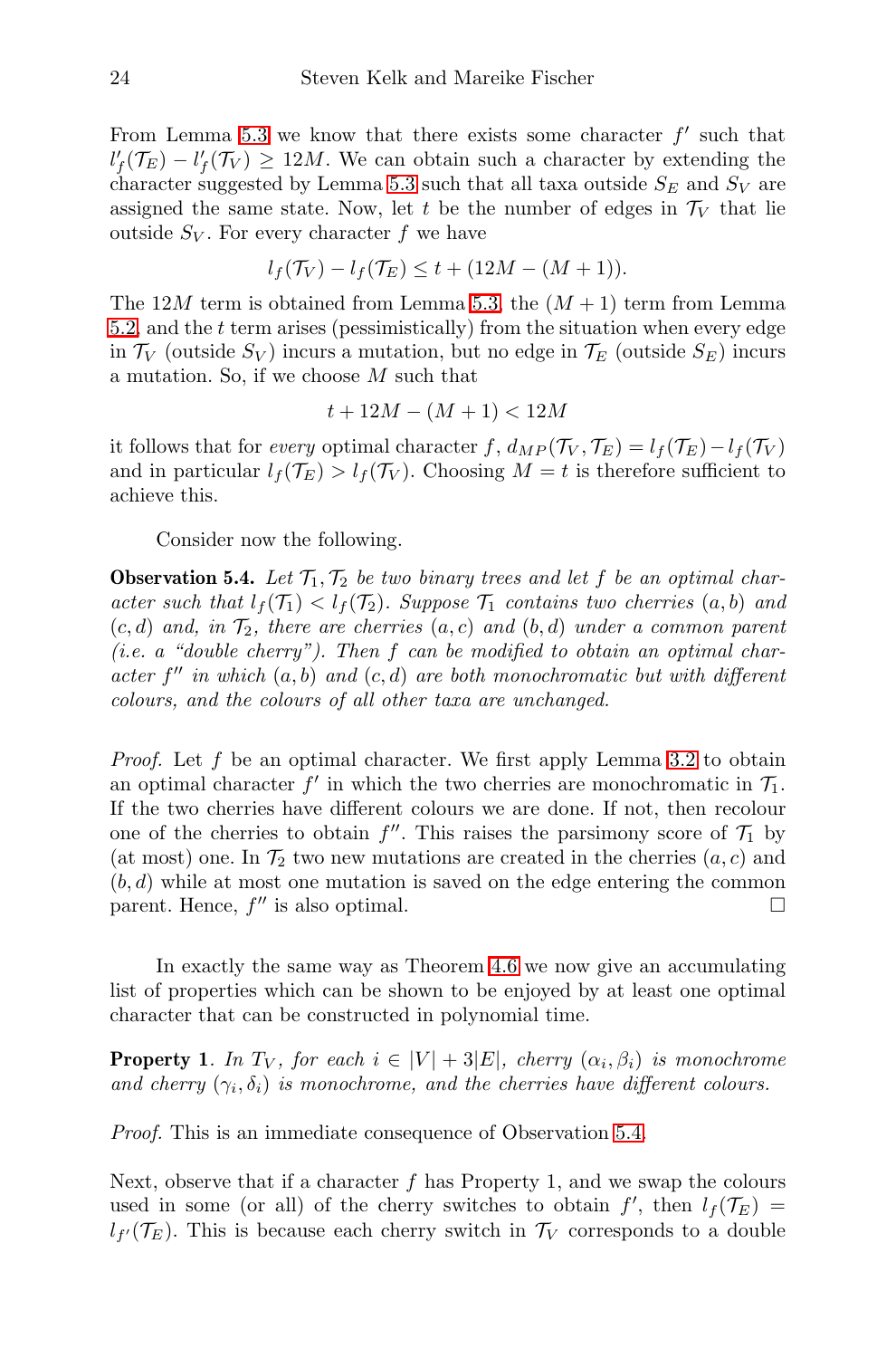cherry in  $\mathcal{T}_E$ , and (as long as Property 1 already holds) the behaviour of the double cherries is invariant under permutation of red and blue. This is the key observation behind the next property.

Property 2. There is an optimal character f such that

$$
l_f(\mathcal{T}_V) = |V| + 3|E| + \sum_{T^* \in J} l_f(\mathcal{T}^*)
$$

where  $l_f(\mathcal{T}^*)$  has the expected meaning i.e. the parsimony score of  $\mathcal{T}^*$  after restricting f to the taxa in  $\mathcal{T}^*$ .

*Proof.* Observe that for any optimal character  $f$ ,  $|V| + 3|E| + \sum_{\tau^* \in J} l_f(\tau^*)$ is a lower bound on  $l_f(\mathcal{T}_V)$ . This can be observed by first applying Fitch's algorithm to the trees in J (which are all pendant in  $\mathcal{T}_V$ ) and then noting that, due to Property 1, each of the  $|V| + 3|E|$  cherry switches also incurs a mutation, irrespective of the states that Fitch's algorithm designates to the roots of the trees in J. To show that it is also an upper bound, first run Fitch on the trees in  $J$ . For those trees in  $J$  that are allowed by Fitch to have either colour at the root, pick one arbitrarily. For each cherry switch, consider the root state of the tree from J directly above it (where here "above" means: closer to the root of  $\mathcal{T}_V$ ), and directly below it. There are four possibilities: red-blue (i.e. the tree from  $J$  above it wants a root state of red, the tree below it wants blue), red-red, blue-red, and blue-blue. If it is red-blue, then if necessary swap the colours on the two cherries in the cherry switch, to ensure that the red cherry is closer to the root of  $\mathcal{T}_V$ . If it is blue-red, then ensure that the *blue* cherry is closer to the root of  $\mathcal{T}_V$ . Now, irrespective of which of the four possibilities holds, there is an optimal extension which occurs exactly one mutation (and not more) per cherry switch. In the red-blue and blue-red cases the mutation will be on the edge between the two subdivision vertices (i.e. the edge between the vertices at which the two cherries are attached to the caterpillar backbone). In the cases red-red and blue-blue the mutation will be on the edge feeding into the blue, respectively red cherry.

**Property 3.** In  $\mathcal{T}_V$ , the trees in J that are rooted triplets or cherries, are all monochrome.

Proof. That the cherries can be made monochrome, is simply a consequence of Lemma [3.2.](#page-4-1) That the rooted triplets are monochrome is more subtle. Consider any triplet in J, this has the form  $(x_e[u], (x_{e^*}[u], x_{e^{**}}[u]))$ . We already know that  $\{x_{e^*}[u], x_{e^{**}}[u]\}$  have the same colour, as they form a cherry. Now, if  $x_e[u]$  also has this colour, we are done. If not, then recolour it to give it the same colour as the other two taxa. By Property 2, this must lower the parsimony score of  $\mathcal{T}_V$  by exactly one. Hence, the new character is also optimal. (We really need Property 2 here, since "the parsimony score of  $\mathcal{T}_V$  does not increase" – which in general is the strongest statement we can make after such a recolouring – is not strong enough for our purposes).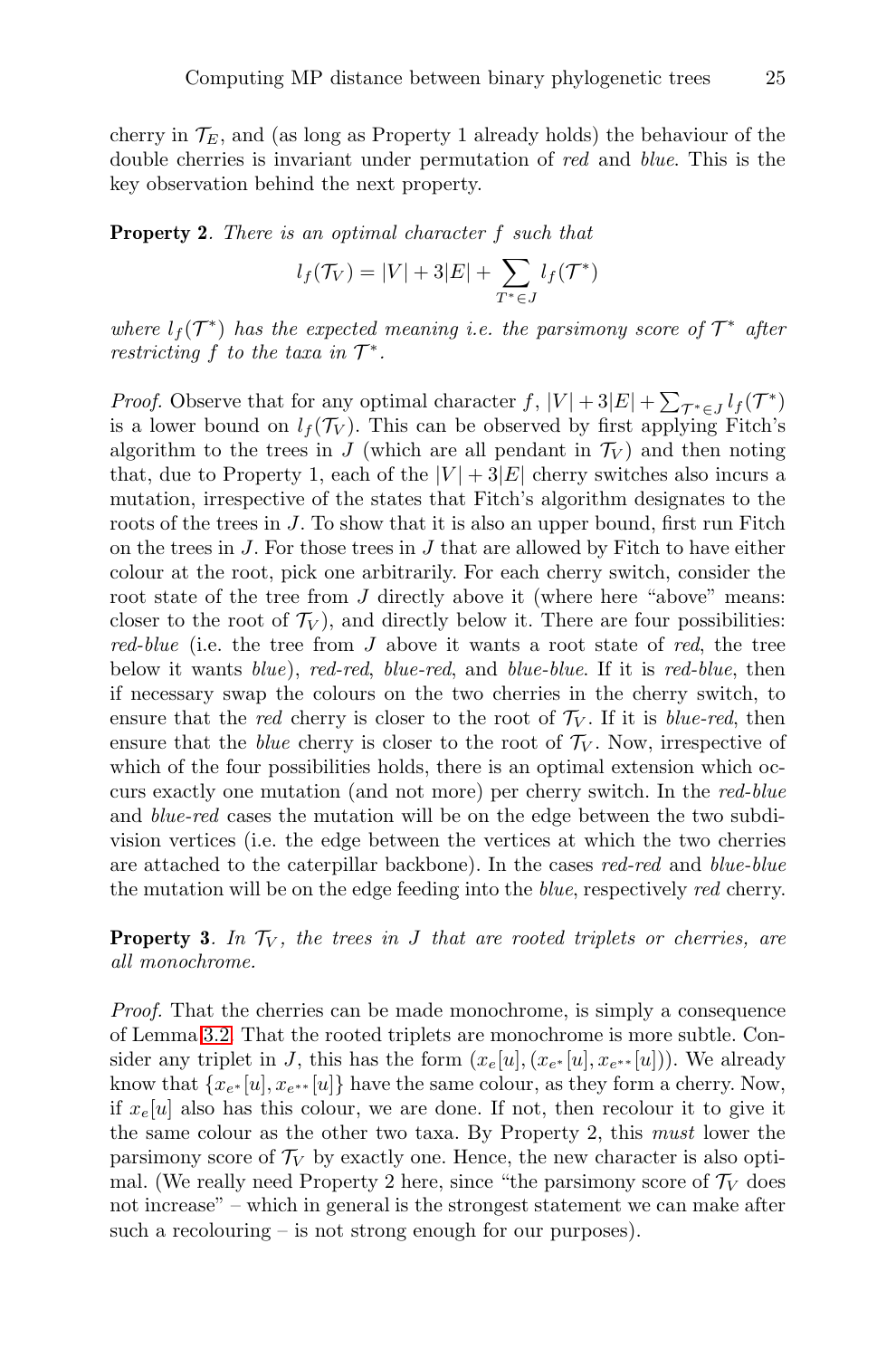Property 3 basically says that, in  $\mathcal{T}_V$ , the three taxa that represent each vertex of G all have the same colour. This will allow us to encode MAX CUT correctly. Property 3 also tells us that the  $\{w_i^2, w_i^3\}$  pairs of taxa, which form part of the  $D(w_i)$  gadget, will be monochrome. This is particularly useful when combined with the fact that  $w_i^4$  and  $w_i^5$  are both single taxa trees in J. A tree comprising only a single taxon has parsimony score 0, so whichever colour is allocated to the  $w_i^4$  and  $w_i^5$  taxa, they do not impact upon the parsimony score of  $\mathcal{T}_V$ , by Property 2. In other words, these two taxa are "free": they can be allocated any colour in an attempt to cause as many mutations as possible in  $\mathcal{T}_E$ . The  $\{w_i^2, w_i^3\}$  pairs of taxa are also "free", except for the limitation that  $w_i^2$  and  $w_i^3$  should have the same colour. This underpins the following critical observation.

#### <span id="page-25-0"></span>**Observation 5.5.** Consider the rooted binary tree

$$
D(w_i) = (w_i^2, ((w_i^0, w_i^4), (w_i^3, (w_i^5, w_i^1))))
$$

Suppose we fix  $w_i^0$  as red, or blue, or  $\{red, blue\}$ , where  $\{red, blue\}$  has the same meaning as in Fitch's algorithm i.e. "both states are possible". Suppose we do the same (independently) for  $w_i^1$ . Then depending on our choice we can always select colours for  $w_i^2$ ,  $w_i^3$ ,  $w_i^4$ ,  $w_i^5$ , whilst ensuring that the same colour is chosen for  $w_i^2$  and  $w_i^3$ , such that the parsimony score of  $D(w_i)$  under the resulting character is at least 2. Moreover, it is never possible to achieve a parsimony score higher than 2 in this way.

Proof. A straightforward case-analysis is sufficient to verify the "at least 2" part of the claim. There are 3<sup>2</sup> cases, several of which are symmetrical. These are the relevant cases:

- 1.  $w_i^0$  and  $w_i^1$  are both *red*. Then choose all other taxa to be *blue*.
- 2.  $w_i^0$  is red and  $w_i^1$  is blue. Then choose  $w_i^4$  to be blue,  $w_i^5$  to be red, and  $w_i^2$  and  $w_i^3$  to both be *blue*.
- 3.  $w_i^0$  is red and  $w_i^1$  is  $\{red, blue\}$ . Then choose  $w_i^4$  to be *blue*,  $w_i^5$  to be blue, and  $w_i^2$  and  $w_i^3$  to both be red.
- 4.  $w_i^0$  is  $\{red, blue\}$  and  $w_i^1$  is red. Then choose  $w_i^4$  to be red,  $w_i^5$  to be blue, and  $w_i^2$  and  $w_i^3$  to both be *blue*.
- 5.  $w_i^0$  and  $w_i^1$  are both  $\{red, blue\}$ . Then choose  $w_i^4$  to be red,  $w_i^5$  to be red, and  $w_i^2$  and  $w_i^3$  to both be *blue*.

To show that 3 or more mutations are never possible, note that a character on 6 taxa can only possibly have a parsimony score of 3 if there are exactly 3 red taxa and exactly 3 blue taxa. (Otherwise, simply choose an extension that assigns the majority colour to all internal nodes of the tree, yielding at most 2 mutations.) Now, if at least one of  $w_i^0$  and  $w_i^1$  chooses  $\{red, blue\}$ , then 3 mutations are certainly not possible, because we can (again) colour all the internal nodes of the tree monochrome in the majority colour, yielding at most 2 mutations. So, suppose without loss of generality  $w_i^2$  and  $w_i^3$  are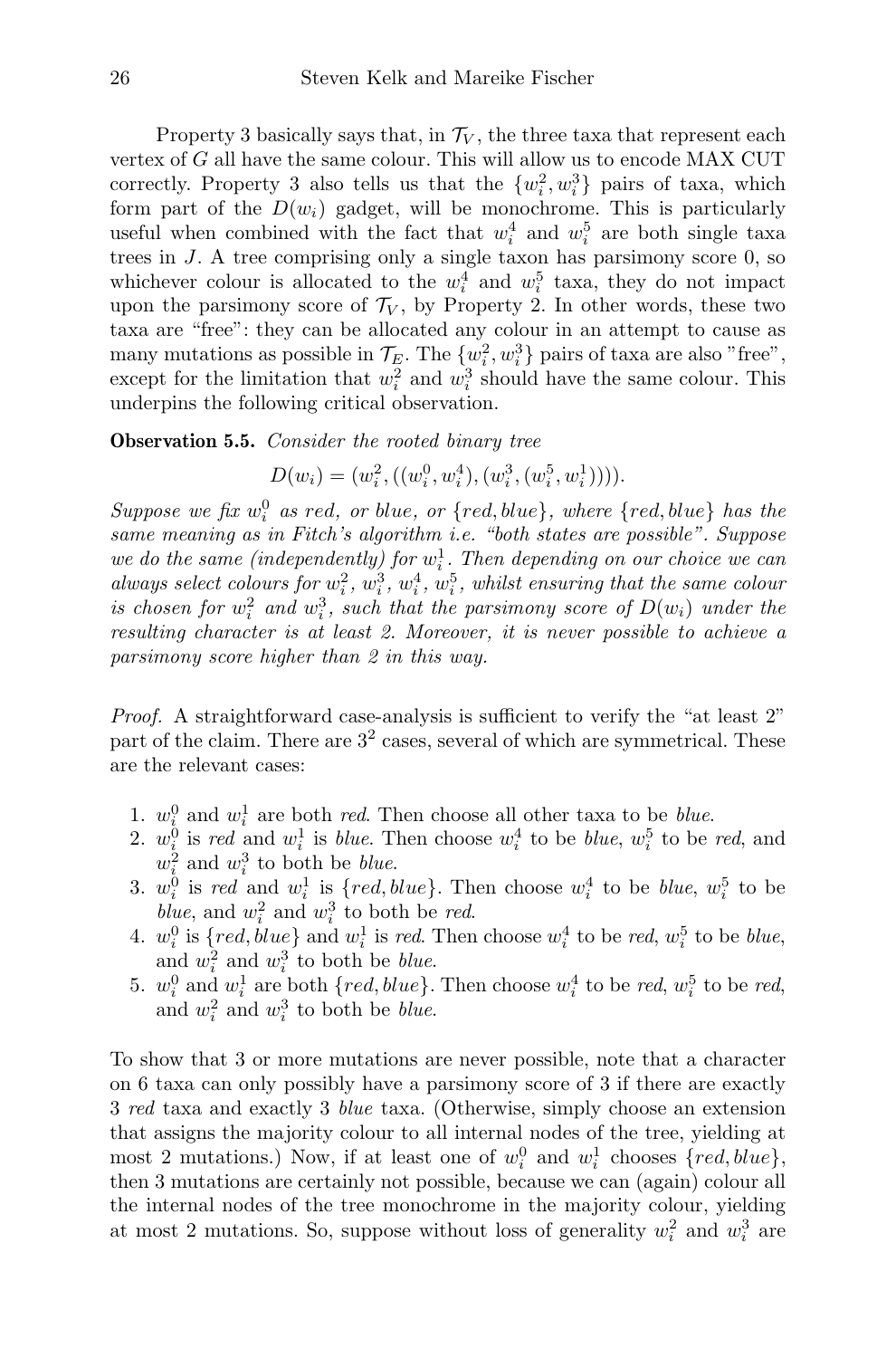both red. Then exactly one of  $w_i^0$  and  $w_i^4$  will be red, and the other *blue*. But then  $w_i^1$  and  $w_i^5$  will both be *blue*. But this character has parsimony score at most 2, contradiction.

In  $\mathcal{T}_E$  the taxa  $w_i^0$  and  $w_i^1$  become the roots of subtrees, and the three possible choices for each taxon in Observation [5.5](#page-25-0) reflect the three possible decisions that Fitch's algorithm can make when, in the bottom-up phase, the root of that subtree is reached. Essentially, then, Observation [5.5](#page-25-0) allows us to "glue" these two subtrees together with a profit of *exactly* 2 mutations, entirely independently of the two subtrees themselves.

Now, consider any optimal character  $f$  that has Property 3 (and thus all earlier properties too). We have

$$
l_f(\mathcal{T}_V) = |V| + 3|E| + l_f(S_V)
$$

since (by Property 2) the singletons, cherries and triplets in  $J$  do not internally generate any mutations and mutations along the  $K$  part of  $\mathcal{T}_V$  are already accounted for. (As usual,  $l_f(S_V)$  refers to the parsimony score of the restriction of f to the taxa in  $S_V$ ). Let  $CUT(f)$  be the number of cut edges induced by  $f$  i.e. after partitioning the vertices of  $V$  according to the colours of the corresponding rooted triplets in J. We have,

$$
l_f(\mathcal{T}_E) = 2(|V| + 3|E|) + l_f(S_E) + CUT(f) + 2|E|
$$

The  $2(|V| + 3|E|)$  term is the contribution of the double cherries, and the  $2|E|$  term is the 2 mutations that we know we can definitely incur in each  $D(w_i)$  gadget. Hence, an optimal character should try and make the induced cut as large as possible: there is no other freedom. Consequently,

$$
d_{MP}^2(\mathcal{T}_V, \mathcal{T}_E) = l_f(\mathcal{T}_E) - l_f(\mathcal{T}_V)
$$
  
= 2(|V| + 3|E|) + l\_f(S\_E) + MAXCUT(G) + 2|E| - (|V| + 3|E| + l\_f(S\_V))  
= |V| + 5|E| + (l\_f(S\_E) - l\_f(S\_V)) + MAXCUT(G)  
= |V| + 5|E| + 12M + MAXCUT(G)

The fact that  $(l_f(S_E) - l_f(S_V))$  is equal to 12M is not entirely automatic. It is a consequence of the fact that in this context there is no point choosing a character f which, when restricted to  $S_V$  and  $S_E$ , yields an MP distance smaller than  $d_{MP}^2(S_V, S_E)$  (where the latter value is equal to 12M by Lemma [5.3\)](#page-19-1).

The terms can easily be rearranged to obtain  $MAXCUT(G)$  from  $d_{MP}^2$ , which yields the overall theorem:

**Theorem 5.6.** Computation of  $d_{MP}^2$  is NP-hard on binary trees.

We also obtain the following corollary.

**Corollary 5.7.** Computation of  $d_{MP}^2$  is APX-hard on binary trees.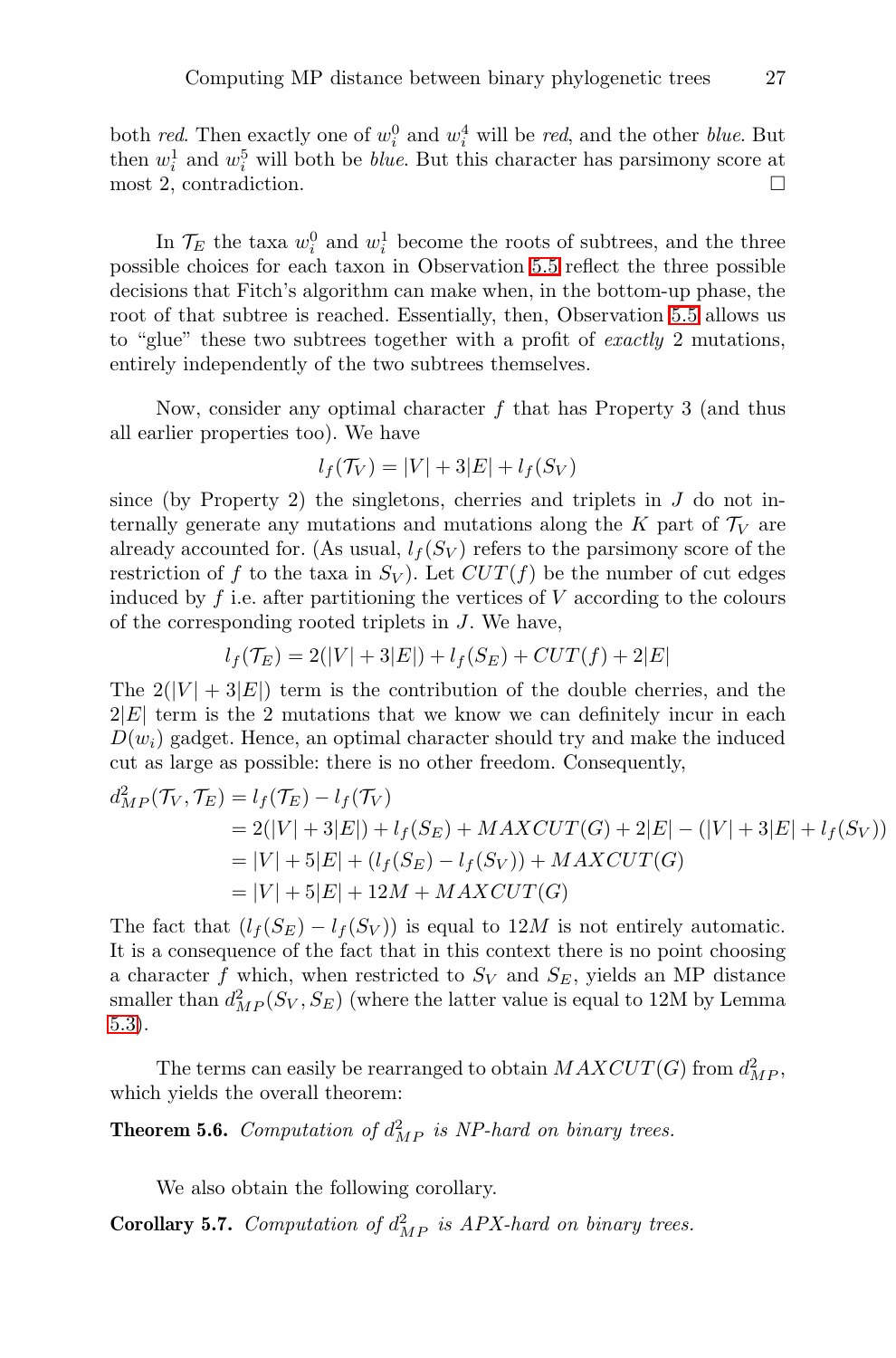*Proof.* We will show that if  $d_{MP}^2$  can be approximated in polynomial time to within a multiplicative factor of  $(1 - \epsilon)$ , for some  $\epsilon > 0$ , that CUBIC MAXCUT can be approximated in polynomial time to within a factor of  $(1-\mathbf{S})$  $k\epsilon$ ) for some constant  $k > 0$  that is independent of  $\epsilon$ . Given that CUBIC MAX CUT is APX-hard [\[1\]](#page-35-6) there is (by definition) some  $\epsilon' > 0$  such that a factor  $(1 - \epsilon')$  approximation or better is not possible in polynomial time unless  $P = NP$ . The APX-hardness of  $d_{MP}^2$  will then follow<sup>[3](#page-27-0)</sup>: the corresponding threshhold for  $d_{MP}^2$  will be  $\epsilon'/k$ .

First, suppose we obtain character f, which is a  $(1 - \epsilon)$  approximation to  $d_{MP}^2(\mathcal{T}_V, \mathcal{T}_E)$ . We need to show that a feasible solution (i.e. a cut) can be extracted in polynomial time from  $f$ , which requires that the solution obeys all the Properties. Character  $f$  might not have these Properties, but they can be acquired in polynomial time without lowering the parsimony distance score of the character. To do this, ensure first that  $S_V$  and  $S_E$  use the duplicated character  $f_{asym}$  (which optimizes the MP distance between  $S_V$  and  $S_E$ ). This ensures that  $l_f(\mathcal{T}_V) < l_f(\mathcal{T}_E)$ . From this point on the Properties can be accumulated one at a time: the constructive proofs describing how the Properties are obtained do not require that f is optimal, only that  $l_f(\mathcal{T}_V)$  $l_f(\mathcal{T}_E).$ 

Recall that  $|V| = (2/3)|E|$ . We need an explicit expression for M. This was set to be t, the number of edges in  $\mathcal{T}_V$  minus the edges in subtree  $S_V$ .  $\mathcal{T}_V$  has in total  $32M + 18|E| + 4|V|$  taxa, and after subtracting the  $32M$  this gives  $18|E| + 4|V|$ . A rooted binary tree on |X| taxa has  $2(|X| - 1)$  edges, yielding  $36|E| + 8|V| - 2$ , plus 2 extra edges created when the subtree  $S_V$  is re-attached, giving  $36|E| + 8|V|$  which is  $(124/3)|E|$ . Hence,

$$
d_{MP}^2(\mathcal{T}_V, \mathcal{T}_E) = |V| + 5|E| + 12M + MAXCUT(G)
$$
  
= (2/3)|E| + 5|E| + 496|E| + MAXCUT(G)  
= (1505/3)|E| + MAXCUT(G).

The size of the cut returned after processing f is at least

$$
= (1 - ε)((1505/3)|E| + MAXCUT(G)) – (1505/3)|E|= (1 - ε)MAXCUT(G) – ε(1505/3)|E|
$$

It is well-known that for cubic G,  $MAXCUT(G) \geq 2|E|/3$ , by moving a vertex to the other side of the partition if one or fewer of its incident edges

<span id="page-27-0"></span><sup>3</sup>Formally speaking we should give an L-reduction here [\[14\]](#page-36-6). For brevity we omit the technicalities. An L-reduction can if desired easily be constructed from the information provided here.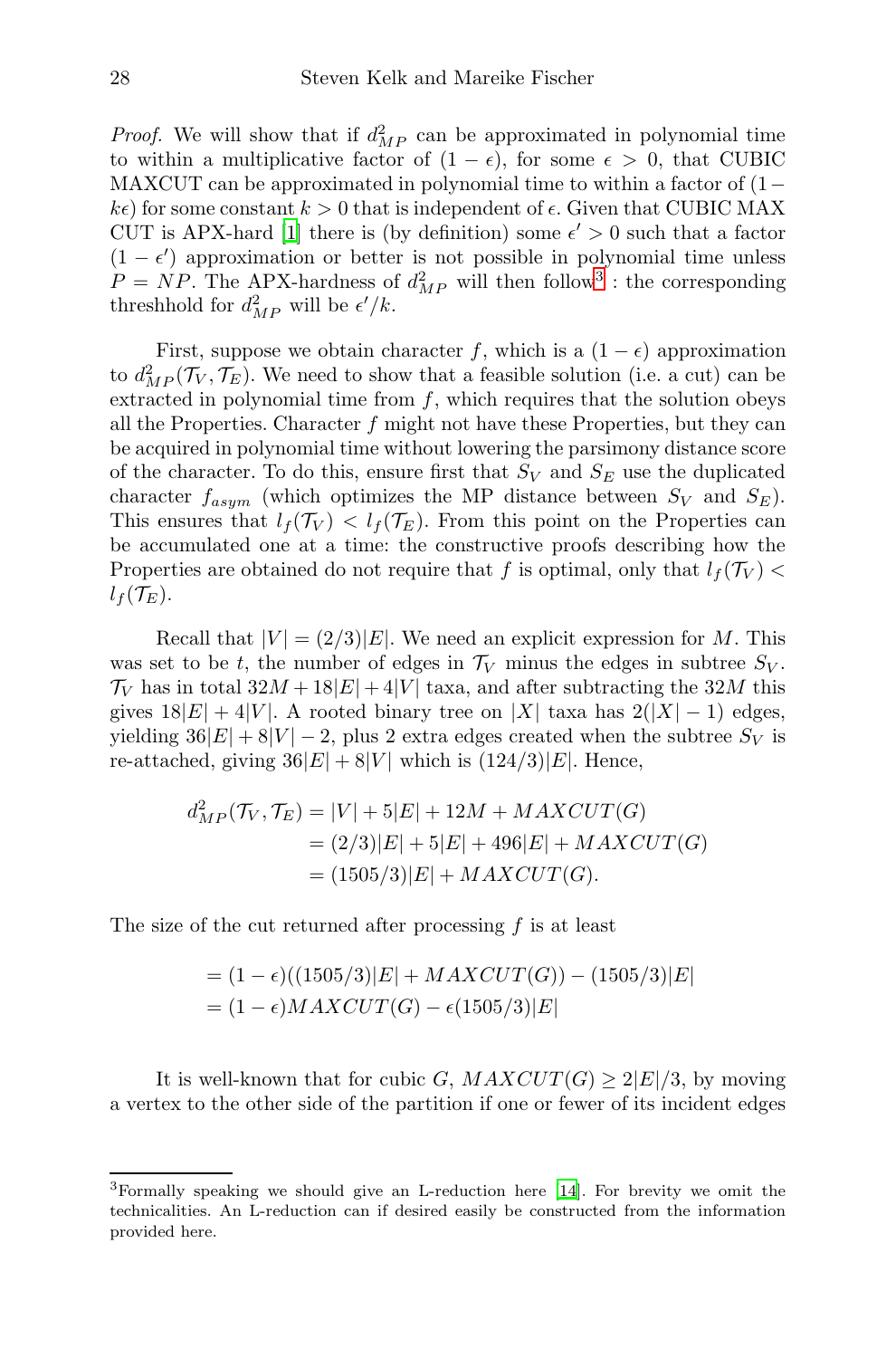is in the cut. So,

$$
(1 - \epsilon)MAXCUT(G) - \epsilon(1505/3)|E|
$$
  
\n
$$
\geq (1 - \epsilon)MAXCUT(G) - \epsilon(1505/2)MAXCUT(G)
$$
  
\n
$$
= (1 - \frac{1507}{2}\epsilon)MAXCUT(G).
$$

This concludes the proof.

## <span id="page-28-0"></span>6. An Integer Linear Programming (ILP) formulation for binary instances

Let  $\mathcal{T}_1$  and  $\mathcal{T}_2$  be two binary phylogenetic trees on  $n \geq 2$  taxa. Given the hardness of MP distance it is natural to ask how well  $d_{MP}(\mathcal{T}_1, \mathcal{T}_2)$  can be computed in practice. One option is to leverage the result in [\[5](#page-35-1)] which proves that there always exists an optimal character that is convex on one of the trees (i.e. has a parsimony score exactly one less than the number of states in the character). Hence we can guess which of the two input trees is convex, guess the number of states  $s$  in the optimal character, and then guess the  $(s-1)$  edges of the convex tree on which the mutations occur. Assuming the trees are unrooted, and letting  $g(\mathcal{T}_1, \mathcal{T}_2)$  be any safe upper bound on s, this gives a deterministic running time of

$$
O\bigg(\sum_{s=2}^{g\left(\mathcal{T}_1,\mathcal{T}_2\right)}\binom{2n-3}{s-1}\bigg).
$$

As the following observation shows, we can take  $g(\mathcal{T}_1, \mathcal{T}_2) = |n/2|$ .

**Observation 6.1.** Let  $\mathcal{T}_1$  and  $\mathcal{T}_2$  be two binary phylogenetic trees on  $n \geq 2$ taxa. There exists an optimal convex character with at most  $\lfloor n/2 \rfloor$  states. Moreover, this bound is tight.

*Proof.* Let f be an optimal convex character. Suppose f has strictly more than  $\lfloor n/2 \rfloor$  states. Then there exists a state t that occurs on only one taxon x. We root  $\mathcal{T}_1$  on the edge entering x. If we run Fitch on this rooted tree a union event will necessarily be generated at the root due to the fact that  $t$  occurs on only one taxon. Let  $C$  be the set of states in this union event, and let  $t'$ be any state in  $C \setminus \{t\}$ . Let  $f'$  be the character obtained from f by assigning state t' to taxon x. By re-running Fitch we see that  $l_{f'}(\mathcal{T}_1) = l_f(T_1) - 1$ . Moreover,  $f'$  has one fewer state than  $f$ , so  $f'$  is convex. By Observation [3.1](#page-4-0)  $l_{f'}(\mathcal{T}_2) \geq l_f(\mathcal{T}_2)-1$ . Hence, f' is optimal, convex and has fewer states than f. By repeating this process we eventually obtain an optimal convex character with at most  $\lfloor n/2 \rfloor$  states.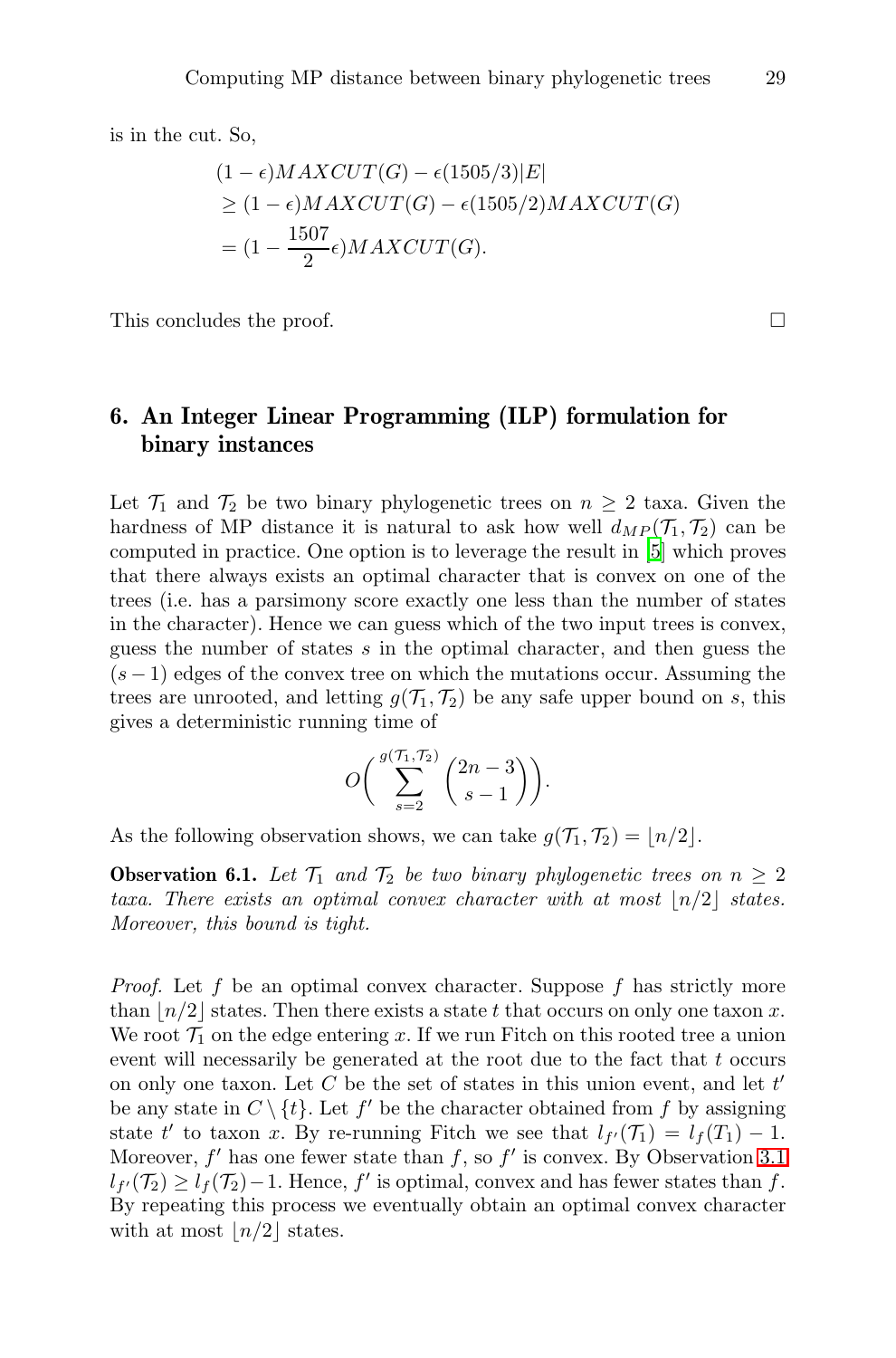The trees in Figure [1](#page-5-0) on 6 taxa are a tight example for this bound: it can easily be verified computationally that for these two trees optimal characters require at least 3 states.

Of course, even if we take  $g(\mathcal{T}_1, \mathcal{T}_2) = |n/2|$ , such brute-force algorithms will quickly become impractical for even very small  $n$ . Hence we turn to Integer Linear Programming (ILP), which allows us to compute  $d_{MP}$  and  $d_{MP}^i$  for larger trees. The ILP for computing  $d_{MP}^2$  performs very well, allowing computation of  $d_{MP}^2$  in reasonable time for trees with up to 100 taxa. Unfortunately, in the case of  $d_{MP}$  the ILP struggles to terminate in reasonable time for trees with more than 16 taxa. Future research (i.e. better ILP formulations) will hopefully improve upon this.

The ILP formulation is currently limited to binary trees but the model could be extended to non-binary trees without too much difficulty.

Let  $\mathcal{T}_1$  and  $\mathcal{T}_2$  be rooted, binary phylogenetic trees on the same set of taxa X, where  $|X| = n$ . Let U be the internal nodes of  $\mathcal{T}_1$  and V the internal nodes of  $\mathcal{T}_2$ . Let s be a constant denoting the maximum number of states that any character can have; as discussed taking  $s = \lfloor n/2 \rfloor$  is a safe choice. (To compute  $d_{MP}^i$  we simply take  $s \leq i$ .) The following ILP maximizes  $l_f(\mathcal{T}_1) - l_f(\mathcal{T}_2)$  ranging over all characters f with at most s states. To obtain the true parsimony distance the ILP should be run twice, once to compute the maximum of  $l_f(\mathcal{T}_1)-l_f(\mathcal{T}_2)$  and once to compute the maximum of  $l_f(\mathcal{T}_2) - l_f(\mathcal{T}_1)$ .

All variables in the program are binary.

First of all we constrain that in both trees the taxa have the same state, and that each taxon chooses exactly one state. We introduce variables  $x_{t,i}$ for each  $t \in X$  and  $1 \leq i \leq s$ . For each  $t \in X$  we introduce the constraint:

$$
\sum_{i=1}^{s} x_{t,i} = 1
$$

We now show how the parsimony score can be computed for  $T_1$ . The variables and constraints essentially "hard-code" Fitch's algorithm. (The encoding of  $T_2$  is symmetrical. The two encodings are linked together via the variables that represent the states of the taxa in  $X$ , and the objective function, which we shall discuss in due course).

Given an internal node  $u \in U$ , let l be its left child and r be its right child. Fitch's algorithm tells us to take the intersection of the states at  $l$  and  $r$ , if the intersection is non-empty, and otherwise the union (in which case we pay 1 mutation). We do this computation as follows. For  $1 \leq i \leq s$  we introduce a variable  $x_{u,i}$ . The idea is that  $x_{u,i}$  will be 1 if and only if state i is in the set of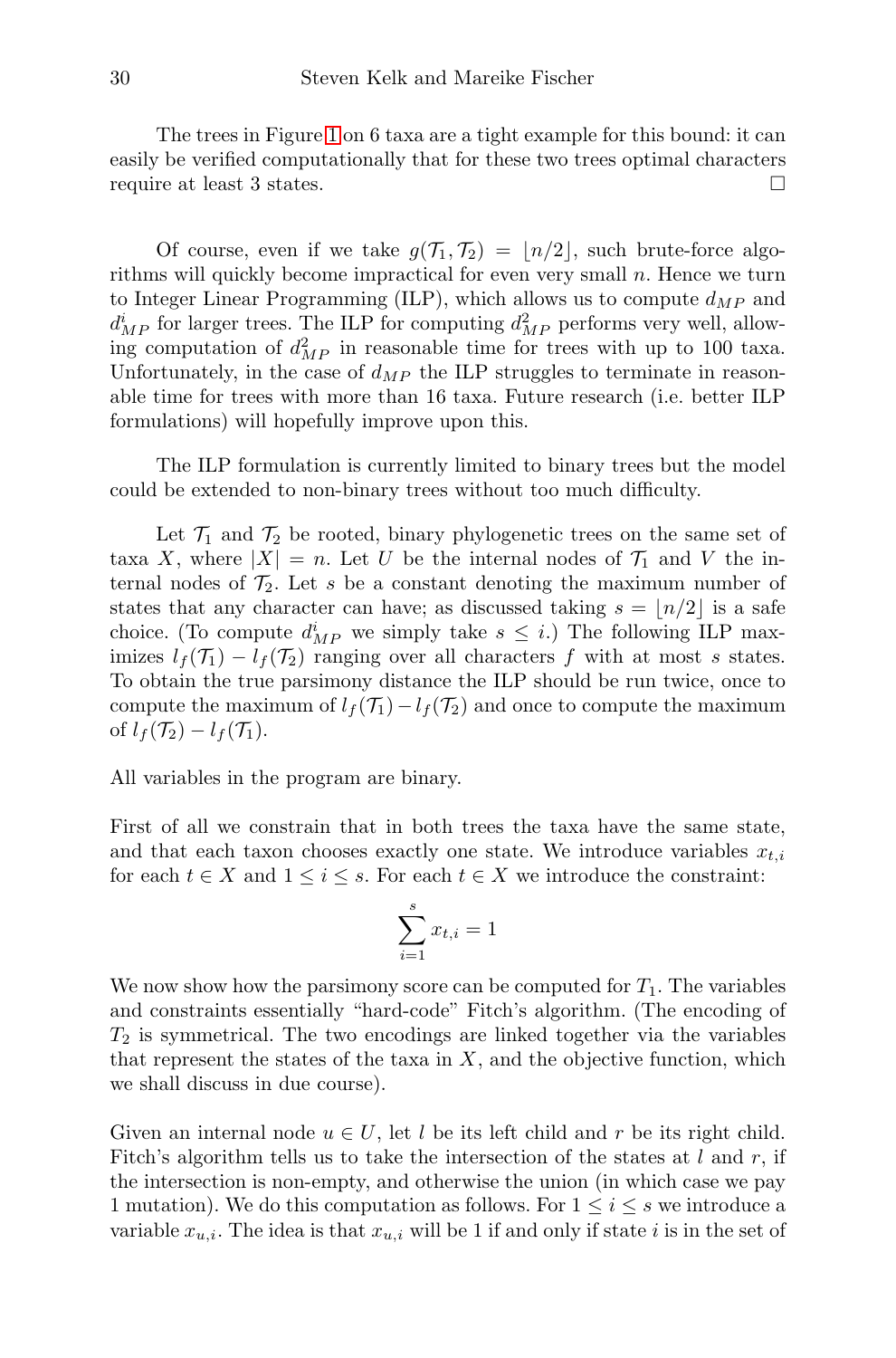states at node  $u$  (in the bottom-up phase of Fitch). We determine the set of states at u by performing the union and intersection computations directly. For that purpose, for  $1 \leq i \leq s$  we introduce  $x_{u,i}^{\cap}$  and  $x_{u,i}^{\cup}$  and the following constraints:

$$
x_{u,i}^{\cap} \leq x_{l,i} \n x_{u,i}^{\cap} \leq x_{r,i} \n x_{u,i}^{\cap} \geq x_{l,i} + x_{r,i} - 1 \n x_{u,i}^{\cup} \geq x_{l,i} \n x_{u,i}^{\cup} \geq x_{r,i} \n x_{u,i}^{\cup} \leq x_{l,i} + x_{r,i}
$$

The top group of constraints ensure that the  $x_{u,i}^{\cap}$  variables reflect the intersection of the states at the children (i.e. logical AND) and  $x_{u,i}^{\cup}$  the union (i.e. logical OR).

For each  $u \in U$  we have a variable  $x_u^{\cap}$  and  $x_u^{\cup}$  which is 1 (resp. 0) if Fitch wants an intersection operation at node  $u$ . We can ensure that these variables take the correct value as follows. Firstly:

$$
\sum_{i=1}^s x_{u,i}^\cap \geq x_u^\cap
$$

And, secondly, we add the following constraint for each  $1 \leq i \leq s$ :

$$
x^\cap_u \geq x^\cap_{u,i}
$$

To ensure that  $x_u^{\cap}$  and  $x_u^{\cup}$  are complementary we add the constraint

$$
x^\cap_u+x^\cup_u=1
$$

Now, we have to ensure that  $x_{u,i}$  takes the value  $x_{u,i}^{\cap}$  whenever  $x_u^{\cap}$  is 1, and  $x_{u,i}^{\cup}$  otherwise. We do this by, for each  $1 \leq i \leq s$ , adding the following four constraints:

$$
\begin{aligned} x_{u,i} &\geq x_{u,i}^{\cap} \\ x_{u,i} &\leq x_{u,i}^{\cup} \\ x_{u,i} &\leq x_{u,i}^{\cap} + 1 - x_{u}^{\cap} \\ x_{u,i} &\geq x_{u,i}^{\cup} - x_{u}^{\cap} \end{aligned}
$$

Finally, all that remains is to compute the difference between the two parsimony scores. We do this with the following objective function:

$$
\text{Maximize } \sum_{u \in U} x_u^\cup - \sum_{v \in V} x_v^\cup
$$

This concludes the formulation. We have implemented it by using Java to translate the input trees into an ILP format suitable for solvers such as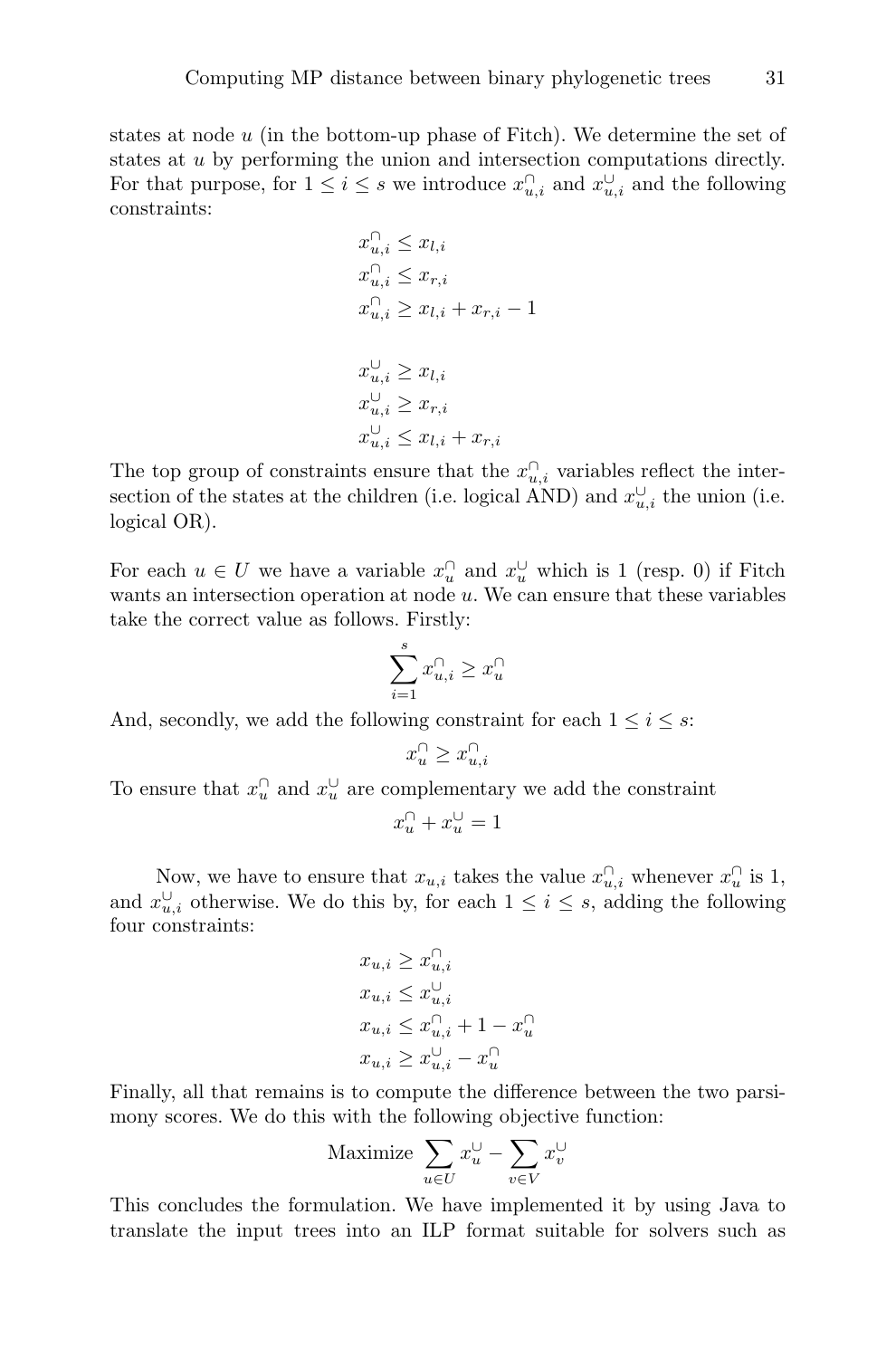GLPK, SCIP or CPLEX. We have used this to verify several of the bounds used in Section [4.1.](#page-5-2) The source code can be downloaded from [\[12\]](#page-36-4).

We tested our ILP running CPLEX on a 3.10GHz 64-bit machine with 4 GB RAM. We observed the following running times. For computation of  $d_{MP}$ :

- the two trees  $\mathcal{T}_a$  and  $\mathcal{T}_b$  on 6 taxa as depicted in Figure [1:](#page-5-0) total running  $time < 1$  second.
- the two trees  $\mathcal{T}_A$  and  $\mathcal{T}_B$  on 12 taxa consisting of two copies of  $\mathcal{T}_a$  or  $\mathcal{T}_b$ , respectively: 70 seconds.

For computation of  $d_{MP}^2$ :

- the two trees on 8 taxa as depicted in Figure [5:](#page-18-0)  $<$  1 second.
- the two trees  $\mathcal{T}_A$  and  $\mathcal{T}_B$  on 16 taxa consisting of two copies of  $\mathcal{T}_a$  or  $\mathcal{T}_b$ , respectively:  $<$  1 second.
- the two trees  $\mathcal{T}_{AA}$  and  $\mathcal{T}_{BB}$  on 32 taxa consisting of four copies of  $\mathcal{T}_a$  or  $\mathcal{T}_b$ : 6 seconds.

Computation of  $d_{MP}^i$ , for small i, is much faster than  $d_{MP}$  due to the greatly reduced number of binary variables. We observed that the ILP could compute  $d_{MP}^2$  for trees with 100 taxa in approximately 140 seconds.

### 7. Conclusion

In this article we have proven that calculating MP distance  $(d_{MP})$  is NPhard on binary trees. Computation of  $d_{MP}^2$  (the version of the problem where we are restricted to binary characters) is also NP-hard on binary trees. The latter problem is also APX-hard, and determining whether  $d_{MP}$  is APX-hard remains an open question. At the moment we do not have an NP-hardness proof for  $d_{MP}^3$  on binary trees but given that  $d_{MP}^i$  on binary trees is NP-hard for each  $i \geq 4$  we expect that this will also be hard.

We have presented and implemented a simple ILP formulation, which is publicly available at [\[12\]](#page-36-4). The ILP is much faster than obvious bruteforce algorithms and allowed us to verify the MP-distance of the symmetrybreaking gadgets used in the hardness reductions. The ILP for  $d_{MP}^2$  is fast but the ILP for  $d_{MP}$  does not scale well. An important open problem is therefore to develop an ILP formulation that avoids the present approach of simply hard-coding Fitch's algorithm.

Finally, elucidating the exact relationship between MP distance and other phylogenetic metrics remains an intriguing challenge.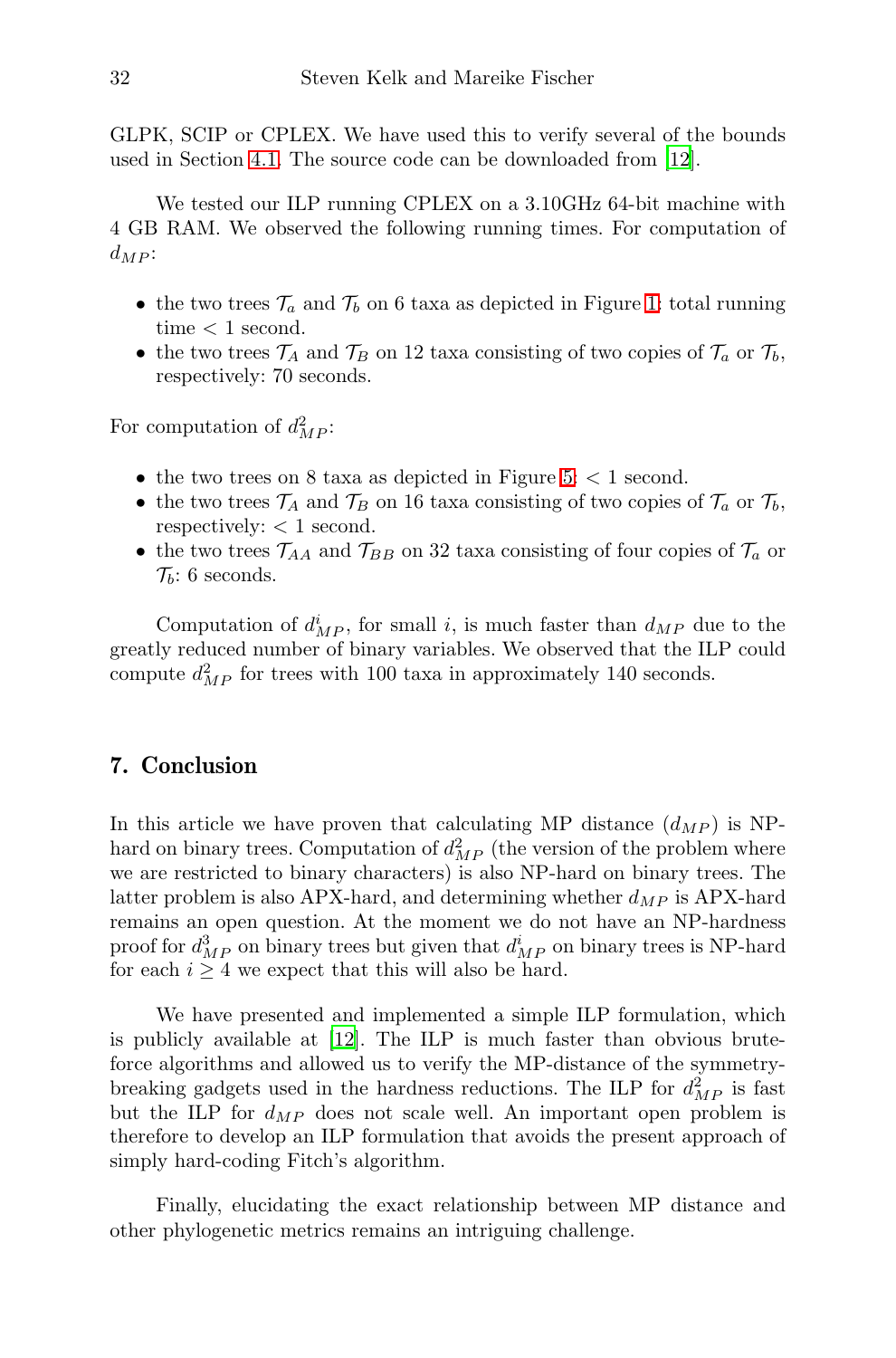#### Acknowledgement

We would like to thank Nela Lekic for valuable discussions.

#### 8. Appendix

Here, we present the proofs we omitted in the previous sections.

**Property 2.1.** In  $\mathcal{T}_E$ , the cherry  $\{\beta_1, \beta_2\}$  has a different colour to the cherry  $\{\gamma_1, \gamma_2\}$ .

*Proof.* Suppose this is not so. Recolour  $\{\beta_1, \beta_2\}$  to some new colour not appearing elsewhere. This increases the number of mutations in  $\mathcal{T}_E$  by at most 1. However, in  $\mathcal{T}_V$  the number of mutations in the  $\beta_1, \beta_2, \gamma_1, \gamma_2$  subtree increases from 0 to 2. Possibly  $\mathcal{T}_V$  then saves a single mutation at the root, but in any case the parsimony score of  $\mathcal{T}_V$  increases by at least 1. So the new character is still optimal.

**Property 2.2.** In  $\mathcal{T}_E$ , the (possibly multiple) colours used for the taxa of B (including  $\alpha$ ) are not used elsewhere in  $\mathcal{T}_E$ , except possibly  $\{\beta_1, \beta_2\}$ .

*Proof.* Take an optimal extension  $F$  of  $f$  by applying Fitch's algorithm. Let c be the colour allocated to the root of  $B$  by this extension. Let  $c^*$  be the colour of the parent  $p_1$  of the root of B, and  $c^{**}$  the colour of its parent  $p_2$ . Let  $c_{\beta}$  be the colour of the  $\{\beta_1,\beta_2\}$  taxa and define  $c_{\gamma}$  similarly. Suppose  $c = c^* = c^{**}$ . We will recolour the character – and this extension – to ensure that this is no longer the case. By Property 2.1,  $c_{\beta} \neq c_{\gamma}$ . If  $c \neq c_{\beta}$  and  $c \neq c_{\gamma}$ , then recolour  $\gamma_1, \gamma_2$  and their parent to colour c. (This lowers the parsimony score of  $\mathcal{T}_E$  by 1, and can lower the parsimony score of  $\mathcal{T}_V$  by at most 1, so the character - and the extension - is still optimal.) Otherwise, exactly one of  $c_{\beta}$  and  $c_{\gamma}$  is equal to c. If  $c_{\beta}$  has this property, then swap the colours of  $\{\beta_1, \beta_2\}$  and  $\{\gamma_1, \gamma_2\}$  (and their parents). So we now have  $c = c_\gamma$  and  $c \neq c_\beta$ . In particular, there is a mutation on the edge entering the cherry  $\{\beta_1, \beta_2\}$ . For technical reasons we now introduce a brand new colour, bronze say, and recolour  $\{\beta_1, \beta_2\}$  (and their parent) to be *bronze*. This leaves the parsimony score of  $\mathcal{T}_E$  unchanged, and cannot decrease the parsimony score of  $\mathcal{T}_V$ , so the character is still optimal. We do this simply to ensure that the colour of  $\beta_1, \beta_2$  does not occur anywhere else. Run Fitch's algorithm on  $\mathcal{T}_V$  and record the output as R.

At this point we introduce a new colour *silver*. Recolour the following vertices silver:  $\beta_1, \beta_2$ , their parent,  $p_1$  and the entire c-coloured connected component inside  $B$  starting at the root of  $B$ . This gives a new character and extension which saves one mutation (on the edge leading into the cherry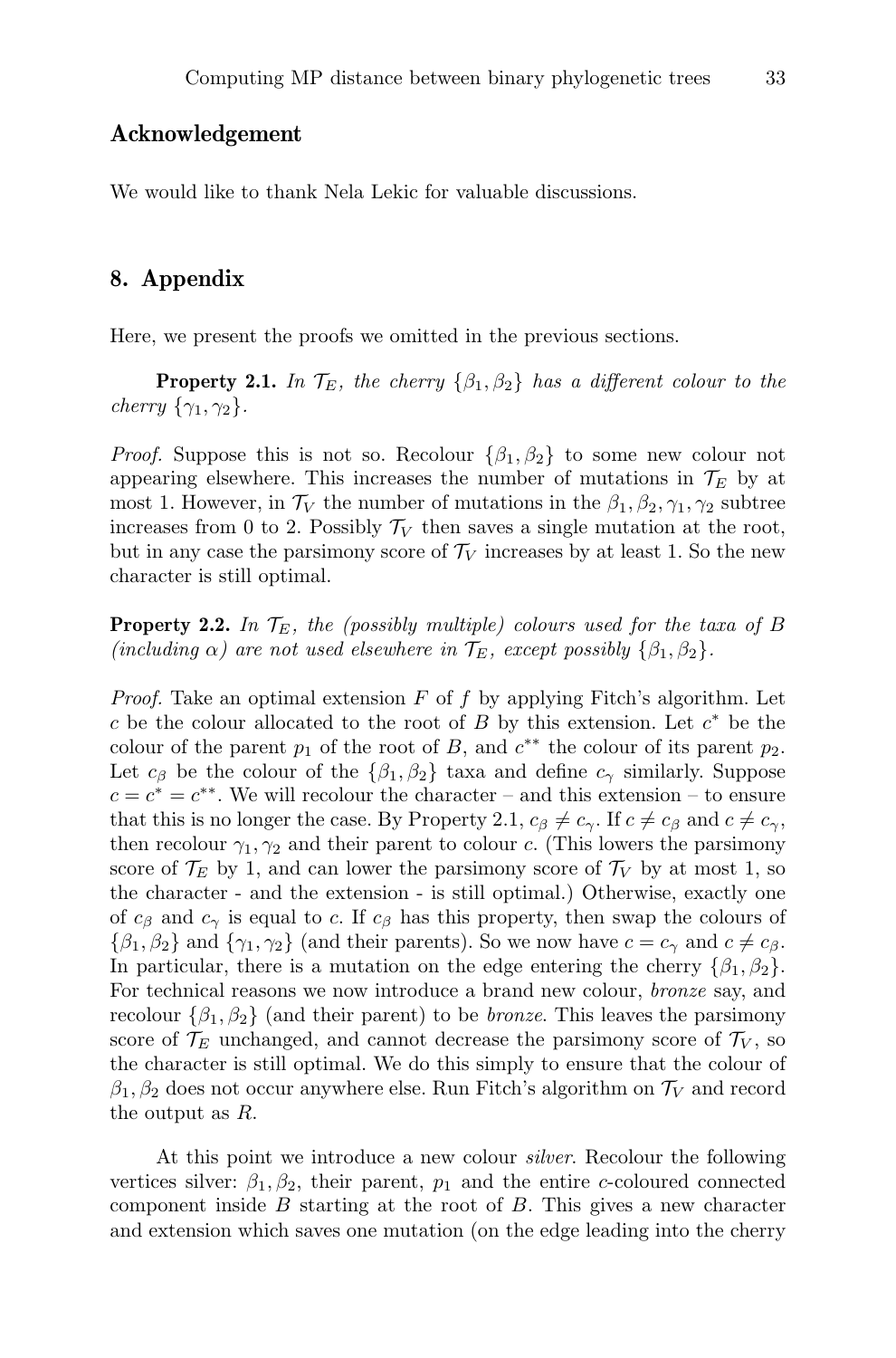$\beta_1, \beta_2$ ) but creates one mutation between  $p_1$  and  $p_2$ . So the parsimony score of  $\mathcal{T}_E$  does not increase. It is not obvious, but the parsimony score of  $\mathcal{T}_V$  will not drop. To see why this is, note that (under this particular recolouring) the only way the parsimony score of  $\mathcal{T}_V$  could drop, is if the recolouring causes a mutation (i.e. union event) at the root of  $\mathcal{T}_V$  to vanish, and at the same time does not create any additional mutations elsewhere. If R did not have a mutation event at the root of  $\mathcal{T}_V$  anyway we are done, there is nothing to consider. If it did, then in  $R$  the union event at the root must have had the form  $\{c, bronze\} \cup W$  where  $W \cap \{c, bronze\} = \emptyset$  and the W is the set of states generated by the bottom-up phase of Fitch's algorithm for the root-incident right subtree of  $\mathcal{T}_V$ , let us call this  $T_{right}$ . Now, if the recolouring causes the parsimony score of  $T_{right}$  to increase, we are also done. So suppose the parsimony score of  $T_{right}$  stays the same and  $T_{right}$  suddenly has an optimal extension (generated by any method, not necessarily Fitch) in which its root can be coloured c or silver (which is necessary to save a mutation at the root of  $\mathcal{T}_V$ ). But then we could take this extension and re-merge the colours c and silver back into c, showing that  $T_{right}$  did originally have an optimal extension in which its root could be coloured  $c$ . This would mean that  $R$ cannot possibly have been an optimal extension: it claimed a mutation was needed at the root of  $\mathcal{T}_V$ , but we have just shown that colouring the root c would have avoided mutations on both of its outgoing edges. Contradiction on the assumed optimality of F.

Hence, this new character is indeed still optimal. The modified extension (on  $\mathcal{T}_E$ ) is necessarily also optimal for this new character: if some other extension existed that induced fewer mutations, then this would violate the assumed optimality of the original character (i.e. because the parsimony score of  $\mathcal{T}_V$  does not decrease).

At this point we can recolour all the monochromatic connected components induced by the extension, and starting at some vertex of  $B$ , with brand new colours. This new character must be optimal. (The score of  $\mathcal{T}_V$ under this new character does not decrease, so the recoloured extension must also be optimal.) Moreover, with the possible exception of  $\beta_1, \beta_2$  none of the colours used for taxa in  $B$  are used outside  $B$ . This is guaranteed because the silver recolouring ensured that there are no longer monochromatic connected components that connect taxa in B with taxa beyond  $B\cup \{\beta_1,\beta_2\}.$ 

**Property 2.3** In  $\mathcal{T}_E$ , all the taxa in B have the same colour which, with the possible exception of  $\beta_1, \beta_2$ , does not appear on taxa outside B and  $\alpha$ .

*Proof.* Let f be an optimal character. If the taxa in B are monochromatic we are done. Otherwise, run Fitch's algorithm to generate an optimal extension on  $\mathcal{T}_E$ . (Also run Fitch on  $\mathcal{T}_V$  and let m be the number of mutations incurred there, although we do not need to remember the corresponding extension). In  $\mathcal{T}_E$  at least one node of B must be a union event (in the bottom-up phase of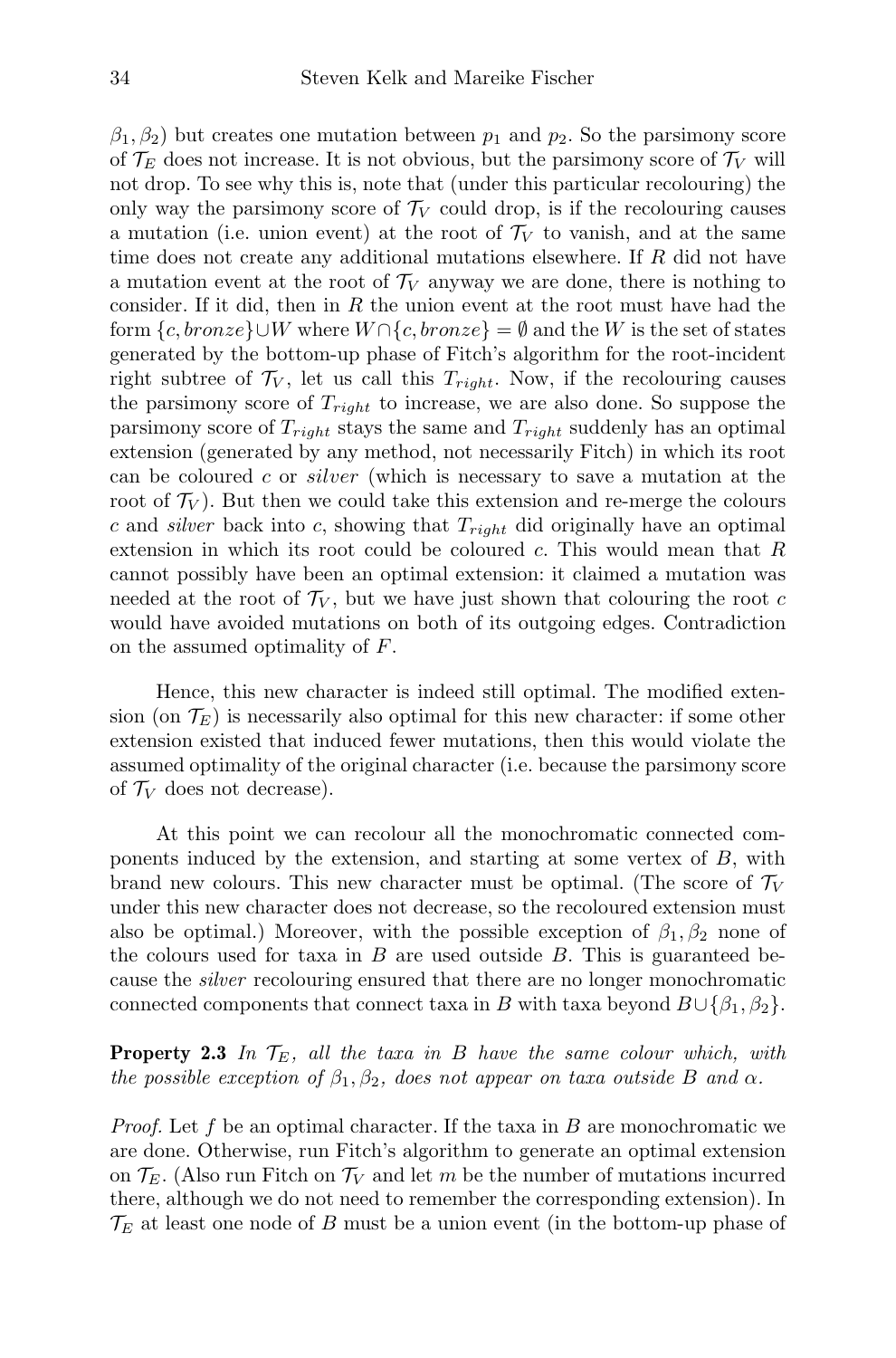Fitch). Let u be such a node that is furthest from the root of B, and let  $\mathcal{T}_u$  be the subtree of B rooted at u. Let  $\mathcal{T}_1, \mathcal{T}_2$  be the two subtrees rooted at the two children of u. The taxa in  $\mathcal{T}_1$  must be monochromatic with some colour  $c_1$ , and the taxa in  $\mathcal{T}_2$  must be monochromatic with some colour  $c_2 \neq c_1$ . Suppose, without loss of generality, that the optimal extension colours  $u$  with colour  $c_2$ . This causes a mutation between u and the root of  $\mathcal{T}_1$ . Hence, if we recolour the entire subtree  $\mathcal{T}_1$  (i.e. taxa and non-taxa alike) with colour  $c_2$ , then this generates a new character  $f'$  (and new extension) in which the parsimony score of  $\mathcal{T}_E$  drops by (at least) 1. We argue that  $f'$  can decrease the parsimony score of  $\mathcal{T}_V$  by (at most) 1, from which the optimality of  $f'$ (and its new extension) will follow. Suppose, for the sake of contradiction, that  $f'$  generates  $m-2$  or fewer mutations in  $\mathcal{T}_V$ . Apply Fitch to  $f'$  on  $\mathcal{T}_V$ . Now, due to the fact that B has essentially the same topology in both  $\mathcal{T}_V$ and  $\mathcal{T}_E$ , the subtree  $\mathcal{T}_u$  is topologically preserved inside  $\mathcal{T}_V$ . In particular, the images of all vertices of  $\mathcal{T}_u$  are unambiguously defined inside  $\mathcal{T}_V$ . Now, in its bottom-up phase Fitch will generate in  $\mathcal{T}_V$  no union events on the images of the nodes of  $\mathcal{T}_u$ , due to the fact that all taxa in  $\mathcal{T}_u$  have colour  $c_2$ . (There might be a union event generated at the point a pendant rooted triplet is grafted onto the image of  $\mathcal{T}_u$ , see Figure [4,](#page-12-0) but such subdivision nodes are not considered to be part of the image of  $\mathcal{T}_u$ .) At this point we recolour in  $\mathcal{T}_V$   $\mathcal{T}_1$  (taxa and non-taxa alike) with colour  $c_1$ , creating in total exactly one extra mutation, on the edge between u and the root of  $\mathcal{T}_1$ .<sup>[4](#page-34-0)</sup> This new extension is a valid extension of f on  $\mathcal{T}_V$  but generates at most  $m-1$  mutations, contradicting the assumption that an optimal extension of f on  $\mathcal{T}_V$  had m mutations. Hence,  $f'$  must be optimal.

If  $f'$  is not yet monochromatic for B, then we re-run Fitch on  $\mathcal{T}_E$  to generate a fresh optimal extension, and iterate the entire process until B becomes monochromatic. This process must terminate (in polynomial time) because each iteration merges two distinctly coloured subtrees of B into one strictly larger monochromatic subtree.

**Property 3.** In  $\mathcal{T}_E$ , all the taxa in B (including  $\alpha$ ) have the same colour, and cherry  $\{\beta_1, \beta_2\}$  also has this colour. Moreover this colour does not appear on any other taxa i.e. it is unique for B and  $\beta_1, \beta_2$ .

*Proof.* From Property 2.3 we already know that all taxa in  $B$  have the same colour and, with the possible exception of  $\beta_1, \beta_2$ , this colour does not appear outside B. Let c be the colour used in B. If c is the same as the colour of  $\{\beta_1,\beta_2\}$ , denoted again  $c_\beta$ , we are done. If c is the same colour as  $\{\gamma_1,\gamma_2\}$ , then swapping the colours on  $\{\beta_1, \beta_2\}$  and  $\{\gamma_1, \gamma_2\}$  preserves optimality, and

<span id="page-34-0"></span><sup>&</sup>lt;sup>4</sup>It is possible that for some taxa x in  $\mathcal{T}_1$  the recolouring of  $\mathcal{T}_1$  back to  $c_1$  causes a mutation in  $\mathcal{T}_V$  to move from the parent edge of x to its sibling edge, but the mutation will not disappear, due to the fact that by Property 2.2  $x$  has a different colour to all taxa in its sibling subtree, and the fact that we generated the original extension using Fitch's algorithm.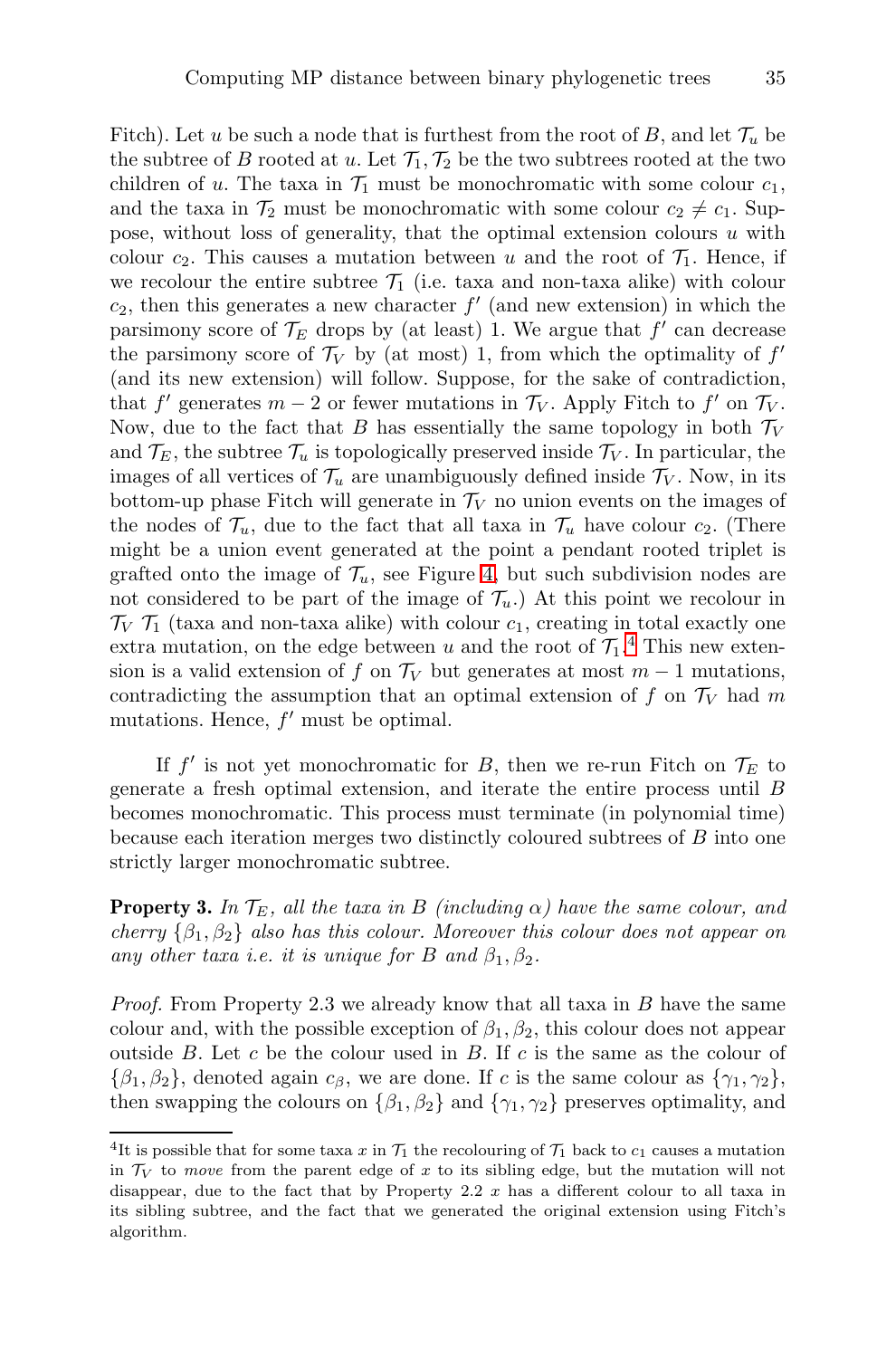we are done. (Optimality is preserved because the parsimony score of  $\mathcal{T}_E$ cannot increase under such a swap, and the parsimony score of  $\mathcal{T}_V$  cannot decrease due to symmetry.) So suppose neither  $c_{\beta}$  nor  $c_{\gamma}$  is equal to c. Run Fitch to generate an optimal extension. In the bottom-up phase Fitch will assign states  $\{c, c_{\beta}\}\$  to  $p_1$  and  $\{c, c_{\beta}, c_{\gamma}\}\$  to  $p_2$ . Suppose, in the top-down phase, the parent of  $p_2$  communicates a state to  $p_2$  that is either equal to c, or not in  $\{c, c_\beta, c_\gamma\}$ . In this case Fitch allows us to give  $p_2$  colour c. We can then recolour  $\{\gamma_1, \gamma_2\}$  to be c (saving at least one mutation in  $\mathcal{T}_E$ , and saving at most one mutation in  $\mathcal{T}_V$ , thus preserving optimality) and then switch back to the earlier case. If Fitch permits  $p_1$  to be coloured c, we simply recolour  $\{\beta_1,\beta_2\}$  to be c and we are done because this, via the same analysis, preserves optimality. The only case remaining is if every possible set of choices in the top-down phase of Fitch leads to the conclusion that both  $p_1$  and  $p_2$ are coloured  $c_{\beta}$ . (This is the only remaining case because if  $p_2$  is or can be coloured  $c_{\gamma}$ , then Fitch will subsequently allow us to colour  $p_1$  with colour c, due to the fact that  $c_{\gamma} \notin \{c, c_{\beta}\}\$ i.e. we will be in an earlier case.) So consider an extension generated by Fitch in this case. We swap the colours on  $\{\beta_1, \beta_2\}$ and  $\{\gamma_1, \gamma_2\}$  (including the colours of their parents). This colour swap does not affect the number of mutations but it ensures that both edges leaving  $p_1$ carry mutations. Hence, if we now colour  $\{\beta_1, \beta_2\}$ , their parent, and  $p_1$  all c, both these mutations vanish. So we definitely save one mutation in  $\mathcal{T}_E$ , and as usual at most one mutation is saved in  $\mathcal{T}_V$ . So we are done. This concludes the proof of Property 3.

#### References

- <span id="page-35-6"></span>[1] P. Alimonti and V. Kann. Some APX-completeness results for cubic graphs. Theoretical Computer Science,  $237(1-2):123-134$ , 2000.
- <span id="page-35-4"></span>[2] M. Bordewich and C. Semple. On the computational complexity of the rooted subtree prune and regraft distance. Annals of Combinatorics, 8 (4):409–423, 2005.
- <span id="page-35-5"></span>[3] R. Diestel. Graph theory (graduate texts in mathematics). Springer, 2005.
- <span id="page-35-2"></span>[4] J. Felsenstein, J. Archie, W. Day, W. Maddison, C. Meacham, F. Rohlf, and D. Swofford. The newick tree format., 2000. URL <http://evolution.genetics.washington.edu/phylip/newicktree.html>.
- <span id="page-35-1"></span>[5] M. Fischer and S. Kelk. On the maximum parsimony distance between phylogenetic trees. Annals of Combinatorics, 2014. preliminary version arXiv preprint arXiv:1402.1553.
- <span id="page-35-0"></span>[6] M. Fischer and B. Thatte. Revisiting an equivalence between maximum parsimony and maximum likelihood methods in phylogenetics. Submitted to Bulletin of Mathematical Biology, 2009.
- <span id="page-35-3"></span>[7] W. Fitch. Toward defining the course of evolution: minimum change for a specific tree topology. Systematic Zoology,  $20(4):406-416$ , 1971.